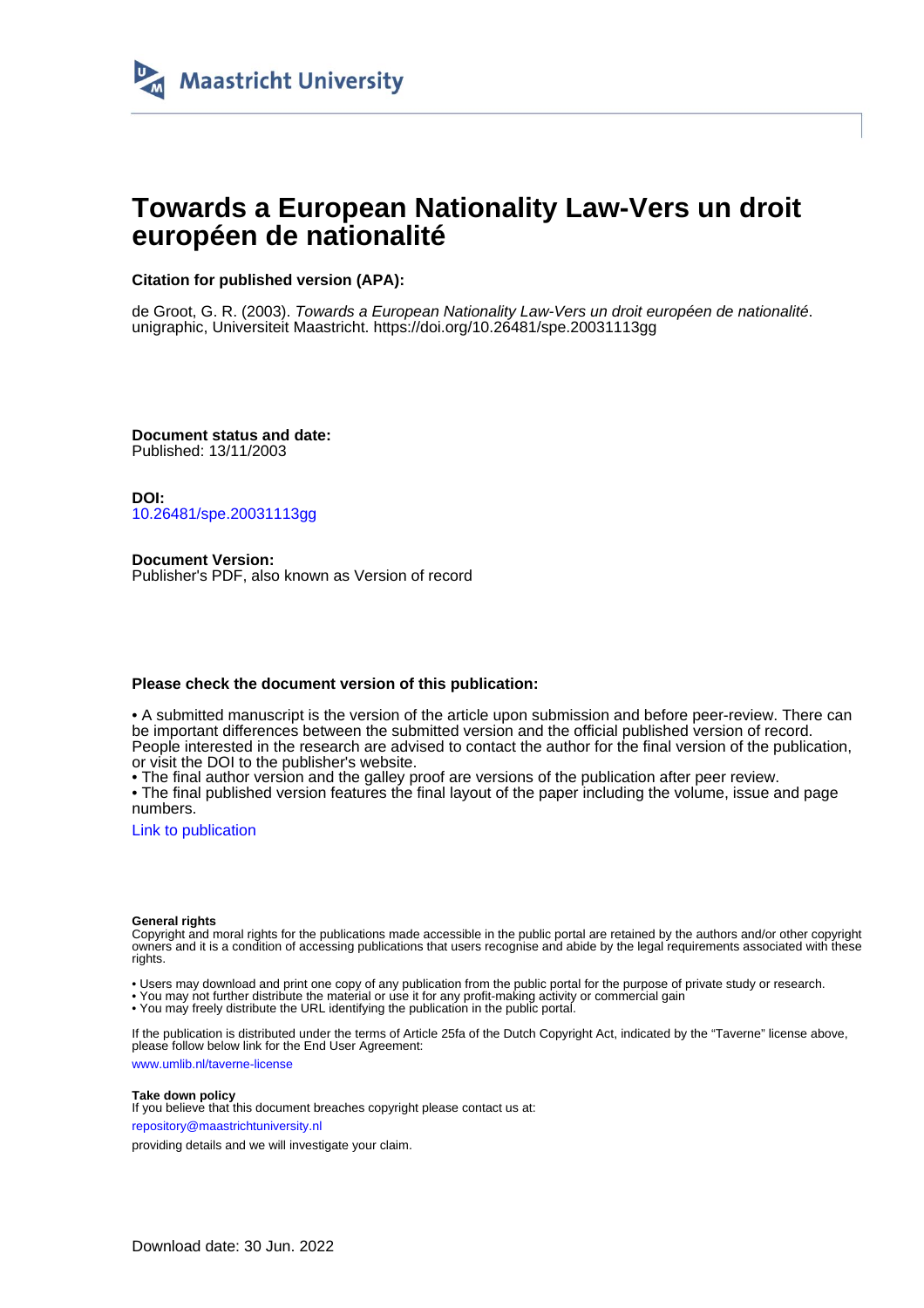**Towards a European Nationality Law - Vers un droit européen de nationalité**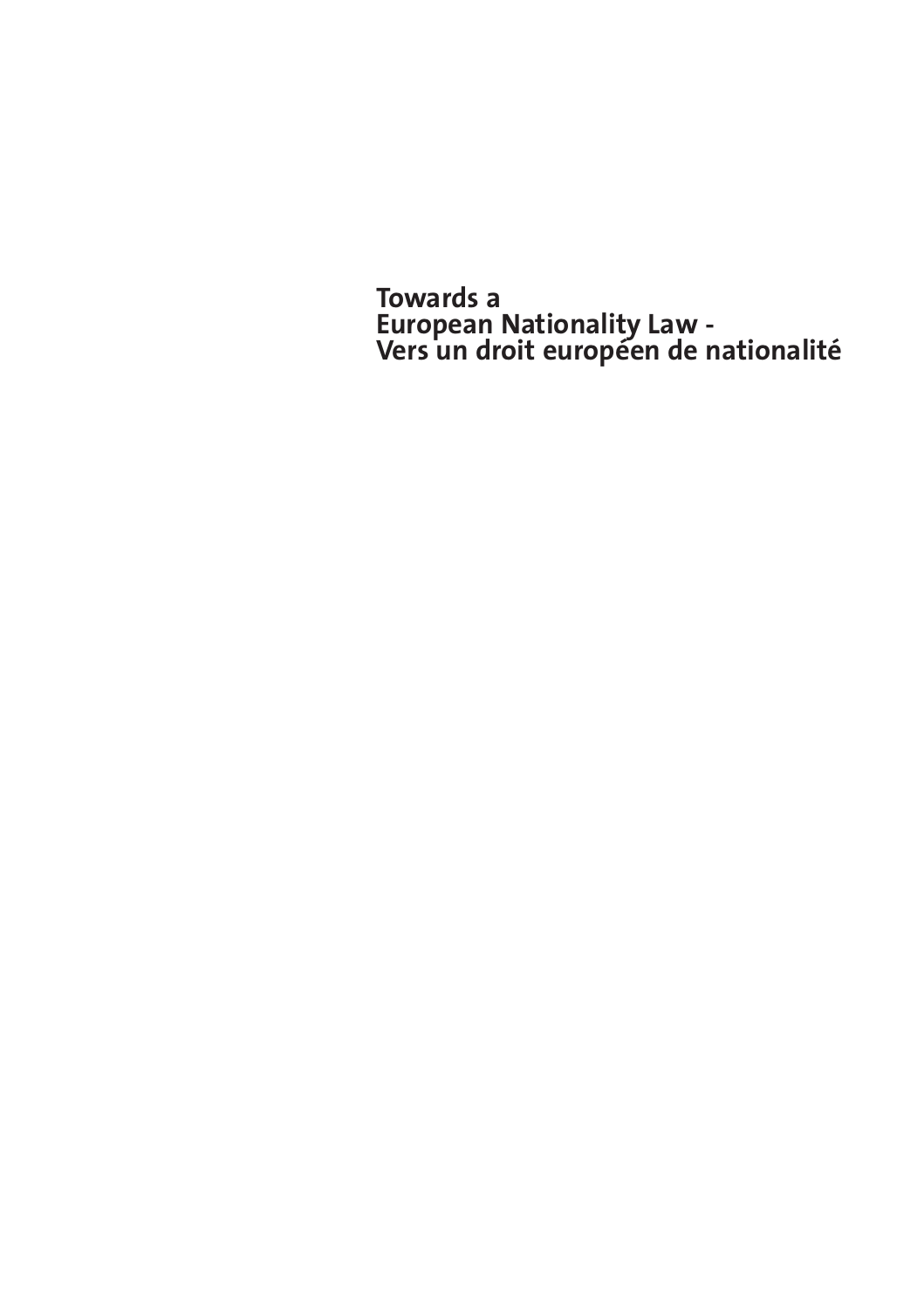#### **Colofon**

*Basisontwerp en realisatie: Unigraphic, Universiteit Maastricht*

*ISBN xx-xxxx-xxx-x*

*Alle rechten voorbehouden. Niets uit deze uitgave mag worden verveelvoudigd, opgeslagen in een geautomatiseerd gegevensbestand of openbaar gemaakt, zonder voorafgaande schriftelijke toestemming van de auteur of uitgever.*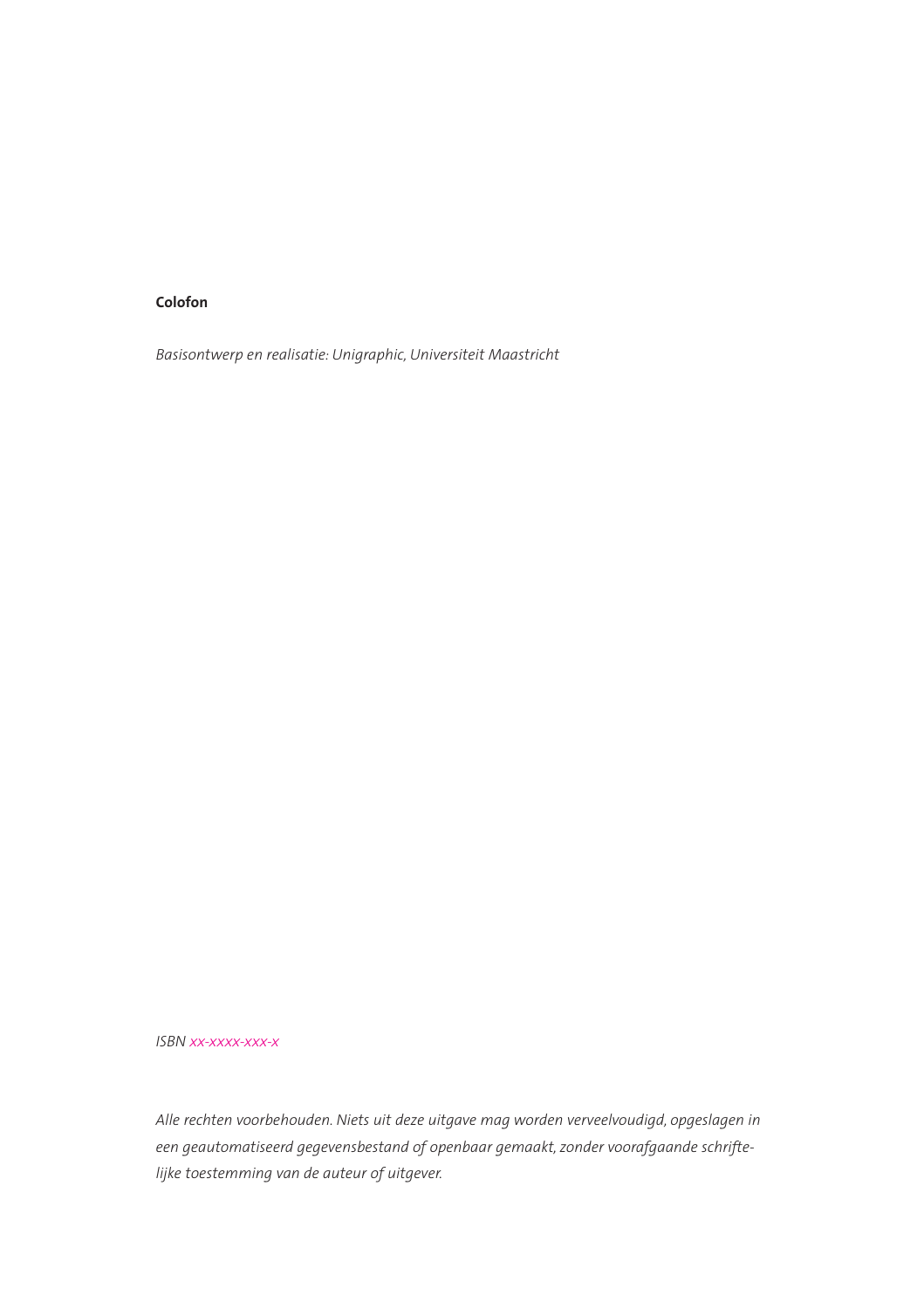# **Towards a European Nationality Law - Vers un droit européen de nationalité**

# **Inaugural lecture**

delivered on 13 November 2003 on the occasion of the acceptance of the Pierre Harmel chair of *professeur invité* at the Université de Liège

**Prof. Dr. Gerard-René de Groot**

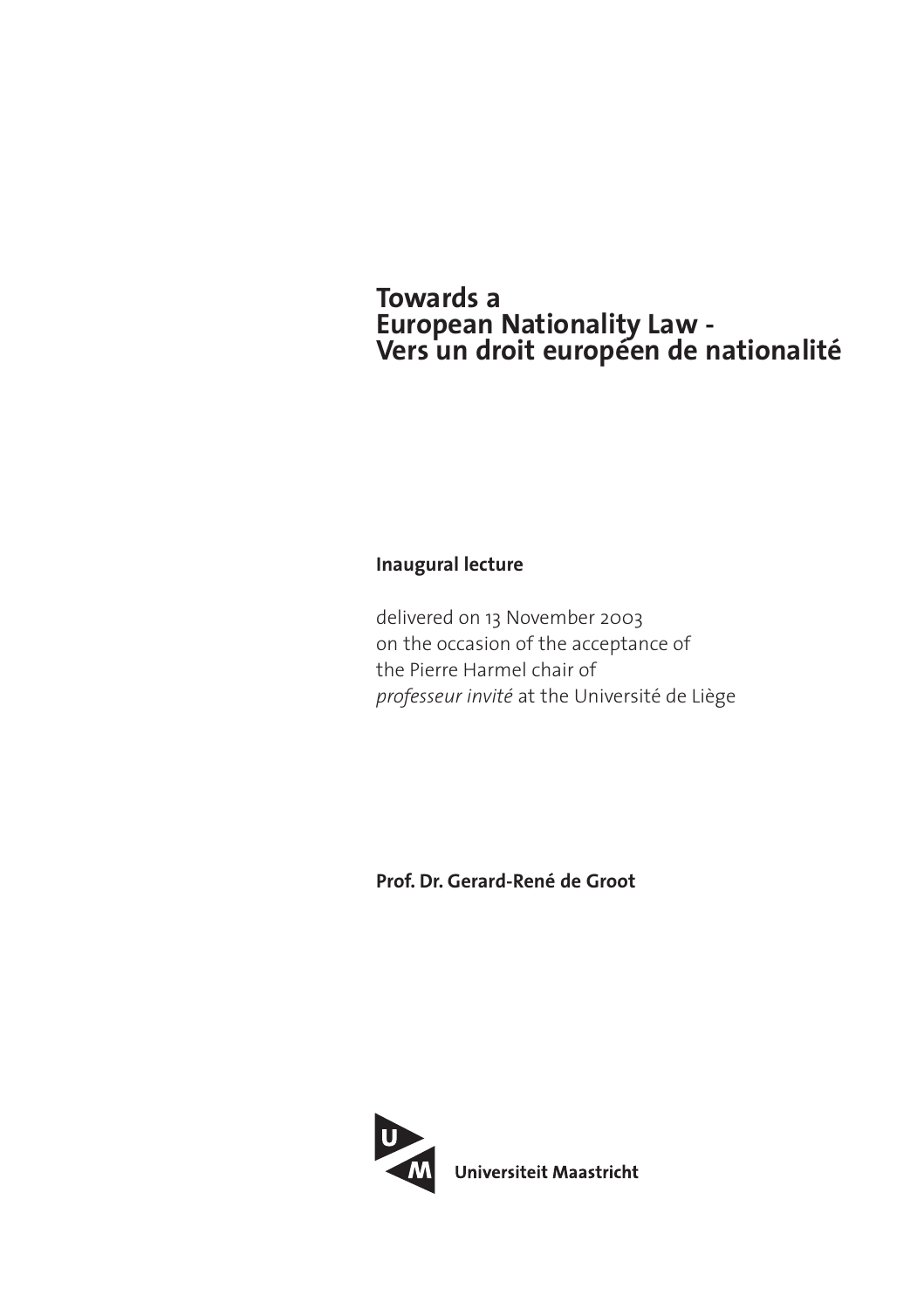#### **1. Introduction**1

Article 8 (1) of the Draft Treaty establishing a constitution for Europe**2** prepared by the European convention chaired by Valéry Giscard d'Éstaing provides as follows:

'Every national of a Member State shall be a citizen of the Union. Citizenship of the Union shall be additional to national citizenship; it shall not replace it.'

This provision of the Draft Constitution repeats, in slightly different wording, Article 17 (1) EC (introduced in 1992 by the Treaty of Maastricht on the European Union3. 4):

'1. Citizenship of the Union is hereby established. Every person holding the nationality of a Member State shall be a citizen of the Union.'

And since the Treaty of Amsterdam5 Article 17 continues as follows:

'Citizenship of the Union shall complement and not replace national citizenship.'

Several questions arise in respect of these provisions. The core part of this inaugural lecture will deal with the question as to whether the introduction of European citizenship has consequences for the autonomy of the Member States in matters of nationality. However, before going into this, I would like to briefly dwell on two other issues: 1) the precise relationship between the terms "nationality" and "citizenship" and 2) the statement, which is incorrect, that *all* nationals of a Member State are European citizens, as expressed in these provisions.

<sup>1</sup> A word of thanks is in order to Louise Rayar for her English revision work.

<sup>&</sup>lt;sup>2</sup> As submitted to the President of the European Council in Rome on 20 July 2003, OJ C 169 of 18 July 2003.

<sup>3</sup> OJ C 224 of 31 August 1992. See i.a. Closa, CMLR 1992, 1137-1169; Closa 1994, 109-120; Closa, CMLR 1995, 497-518; Evans, ELR 1991, 190-215; Evans/ Jessurun d'Oliveira 1991; Evans 1995, 85-112; Jessurun d'Oliveira 1994, 126-148; Jessurun d'Oliveira 1995, 58-84; Kojanec 1998, 133-138; Lippolis 1994; Pérez Vera 1993, 1123-1147; Preuss 1995, 267-281; Sauerwald 1996.

<sup>4</sup> Effective as of 1 November 1993. Before the Treaty of Amsterdam came into force, Article 17 used to be Article 8.

<sup>5</sup> OJ C 340 of 10 November 1997, in force since 1 May 1999.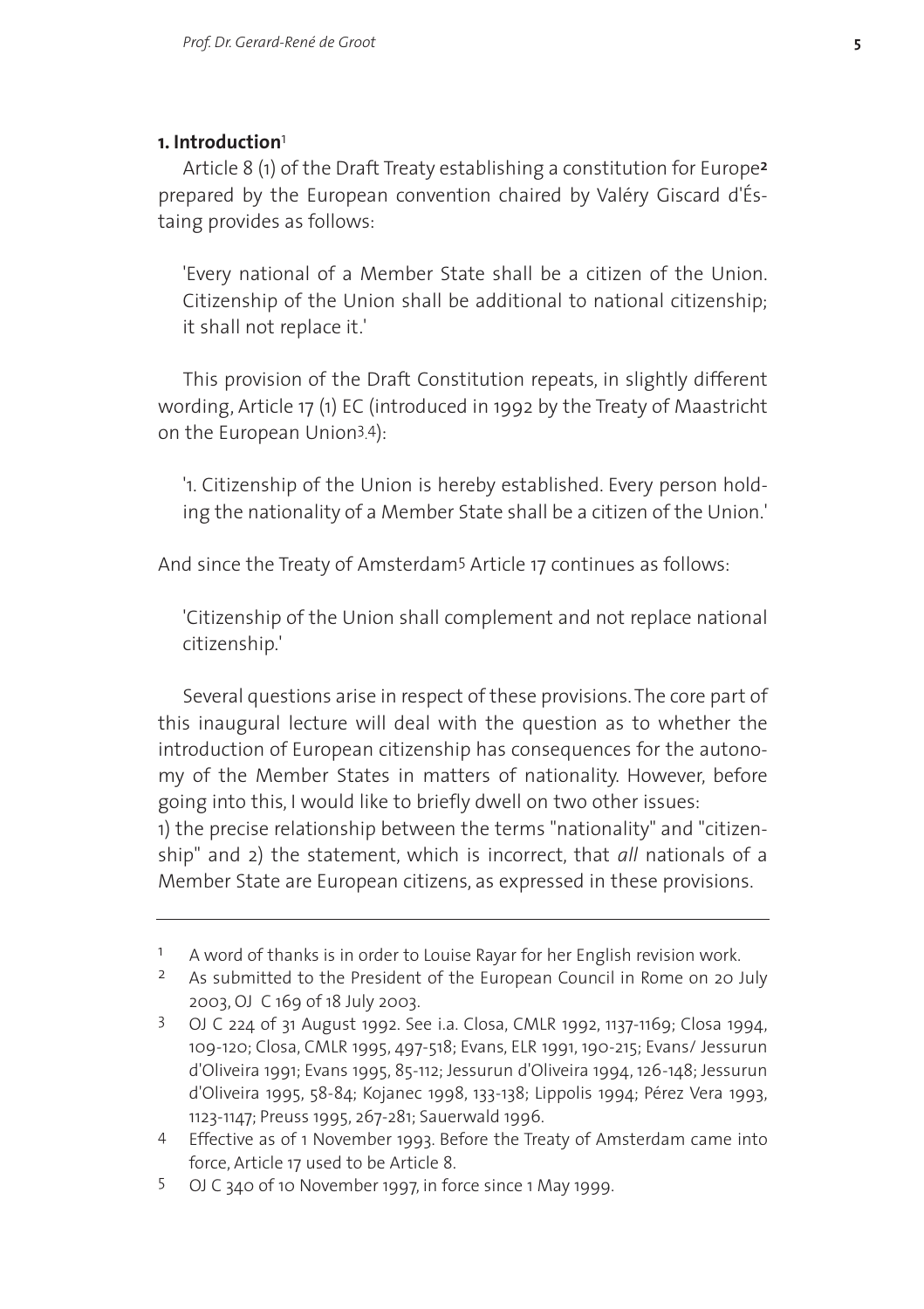#### **2. Terminology**

First of all, the terminology of Article 8 (1) Draft Constitution and Article 17 EC Treaty is remarkable. In the English text, two different terms are used: "nationality"<sup>6</sup> and "citizenship". The relationship between these two concepts expressed in the English language is not fully clear. In the United Kingdom, the term "nationality" is used to indicate the formal link between a person and the state. The statute that regulates this status is the British *Nationality* Act.7 The most privileged status to be acquired under this Act, however, is the status of "British *citizen*".8 In Ireland, it is the Irish Nationality and Citizenship Act9 that regulates who precisely possess Irish citizenship. In the United States, the Immigration and Nationality Act<sup>10</sup> regulates who is an American citizen, but the Act also provides that the inhabitants of American Samoa and Swains Island have the status of American national without citizenship.11

In the context of the EC Treaty and the Draft Constitution, however, it is obvious that "nationality" refers to the formal link between a person and a state, irrespective of how this link is called under national law, whereas "citizenship of the Union" refers to the newly created status in Community law. In the sentence added to Article 17 EC by the Treaty of Amsterdam, "national citizenship" is most probably to refer to possession and exercise of 'citizenship rights' at national level. It fails to explain what precisely is meant by "national citizenship". Remarkable

<sup>6</sup> The Draft Constitution uses the expression 'Every *national*' instead of 'Every person holding the *nationality*'.

<sup>7</sup> Enacted in 1981, in force since 1 January 1983. See also BNA (Commencement) Order 1982,Statutory Instruments 1982, 933. The BNA 1981 has been amended on several occasions, most recently by the Nationality, Immigration and Asylum Act 2002.

<sup>8</sup> Other status are: British Overseas Territories Citizen (SS. 15-25 BNA 1981, amended in 2002 by the British Overseas Territories Act 2002), British Overseas Citizen (SS. 26-29 BNA 1981), British Subject without Citizenship (SS. 30-32 BNA 1981) and British Protected Persons (SS. 38 and 50 (1) BNA 1981).

<sup>9</sup> Act of the Oireachtas 1956, 439 (most recently amended by the Irish Nationality and Citizenship Act 2001 (Act. 15/2001 of 5 June 2001).

<sup>10</sup> Act of 27 June 1952, Pub.L 82 414, 66 Stat. 163, as amended, codified in 8 U.S.C., Sec. 1101 ff.

<sup>11</sup> Immigration and Nationality Act 1952, Section 308 (8 U.S.C. 1408) regarding persons born in an outlying possession of the United States.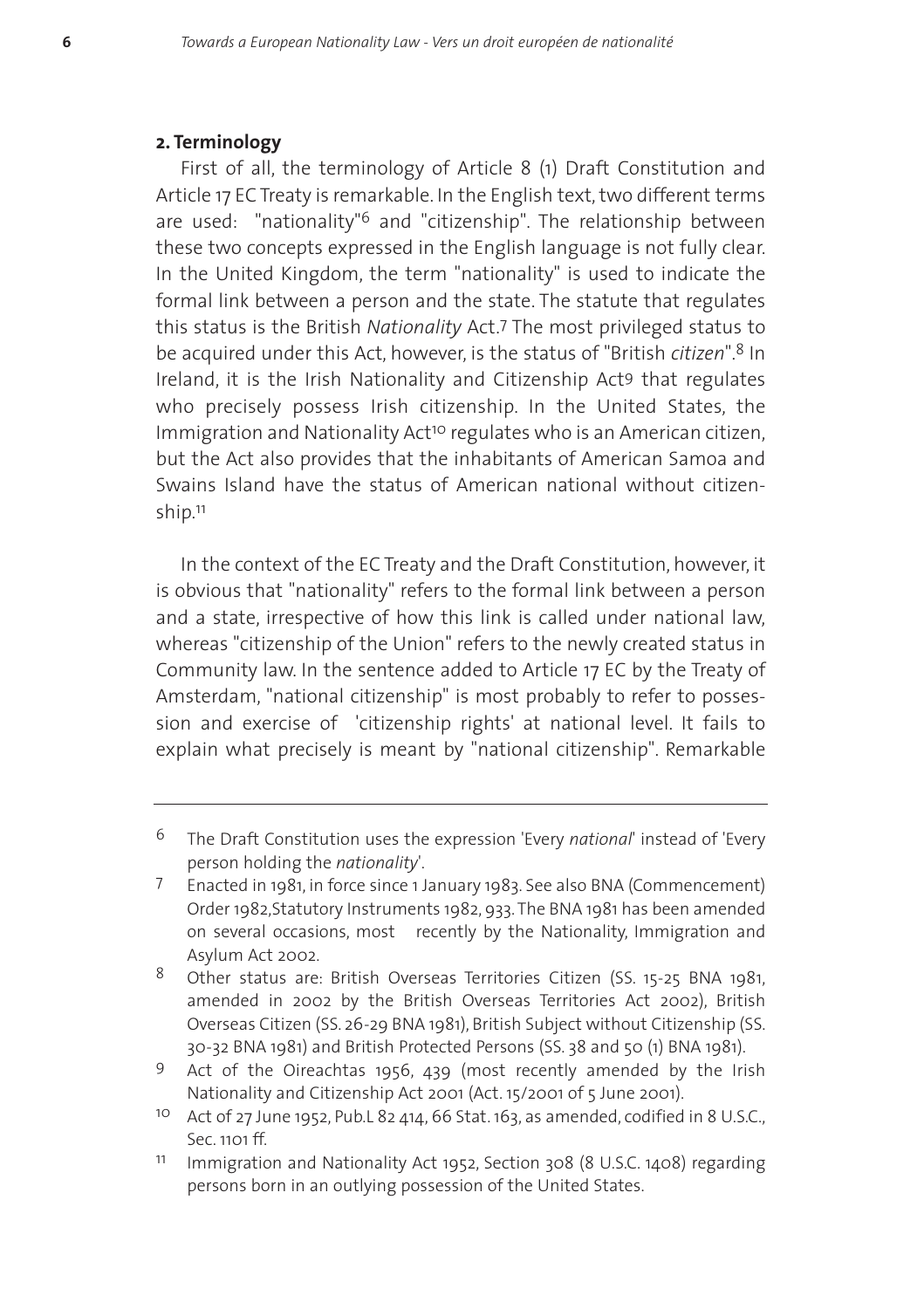also is that Article 17 EC provides that citizenship of the Union 'shall complement' national citizenship, whereas Article 8 (1) Draft Constitution prescribes that it 'shall be additional.' The question needs to be raised as to whether the word 'additional' was chosen to indicate that nationality (of a Member State) is to be the primary status of a person and citizenship of the Union a secondary, accessory status. The word 'complement' places both notions almost at the same level and seems to be a better word, seeing that citizenship of the Union is considered 'destined to be the fundamental status of nationals of the Member States<sup>'12</sup>

It is very interesting to study the different language versions of the EC Treaty and the Draft Constitution. As the English version, five other language versions also use two different terms in Article 17 EC to denote the concepts of "nationality" and "citizenship". This is, for example, the case in the French version, where the words *"nationalité"* and *"citoyenneté"*13 are used.

See furthermore:

Dutch: *nationaliteit-burgerschap*; German: *Staatsangehörigkeit*14 -*Bürgerschaft*15; Portugese: *nacionalidade-cidadania*; Spanish: *nacionalidad-ciudadania*

In four of these languages, the term for the formal link between a person and the state is evidently related etymologically to the English "nationality". In the German language, the word *"Staatsangehörigkeit"*

<sup>12</sup> ECJ 2 October 2003 (Case C-148/02), Nr. 26, in re: *Garcia Avello*.

<sup>&</sup>lt;sup>13</sup> See on the relationship between these two French concepts throughout history: Guiguet 1997; also: Guiguet 1998, in La Torre, 95-111; Verwilghen 1999, 77 ff.

<sup>14</sup> In Austria *"Staatsangehörigkeit"* is called *"Staatsbürgerschaft"*; from an Austrian perspective, therefore, European *"Bürgerschaft"* is acquired through Austrian *"Staatsbürgerschaft"*. Compare the title of the Austrian Nationality Act: *Staatsbürgerschaftsgesetz* (Act of 15 July1965, Bundesgesetzblatt 1965, 68). Compare the title of the Austrian Nationality Act: *Staatsbürgerschaftsgesetz* (Act of 15 July 1965, Bundesgesetzblatt 1965, 68).

<sup>15</sup> The German word *"Nationalität"* is avoided because of its obvious ethnic dimension.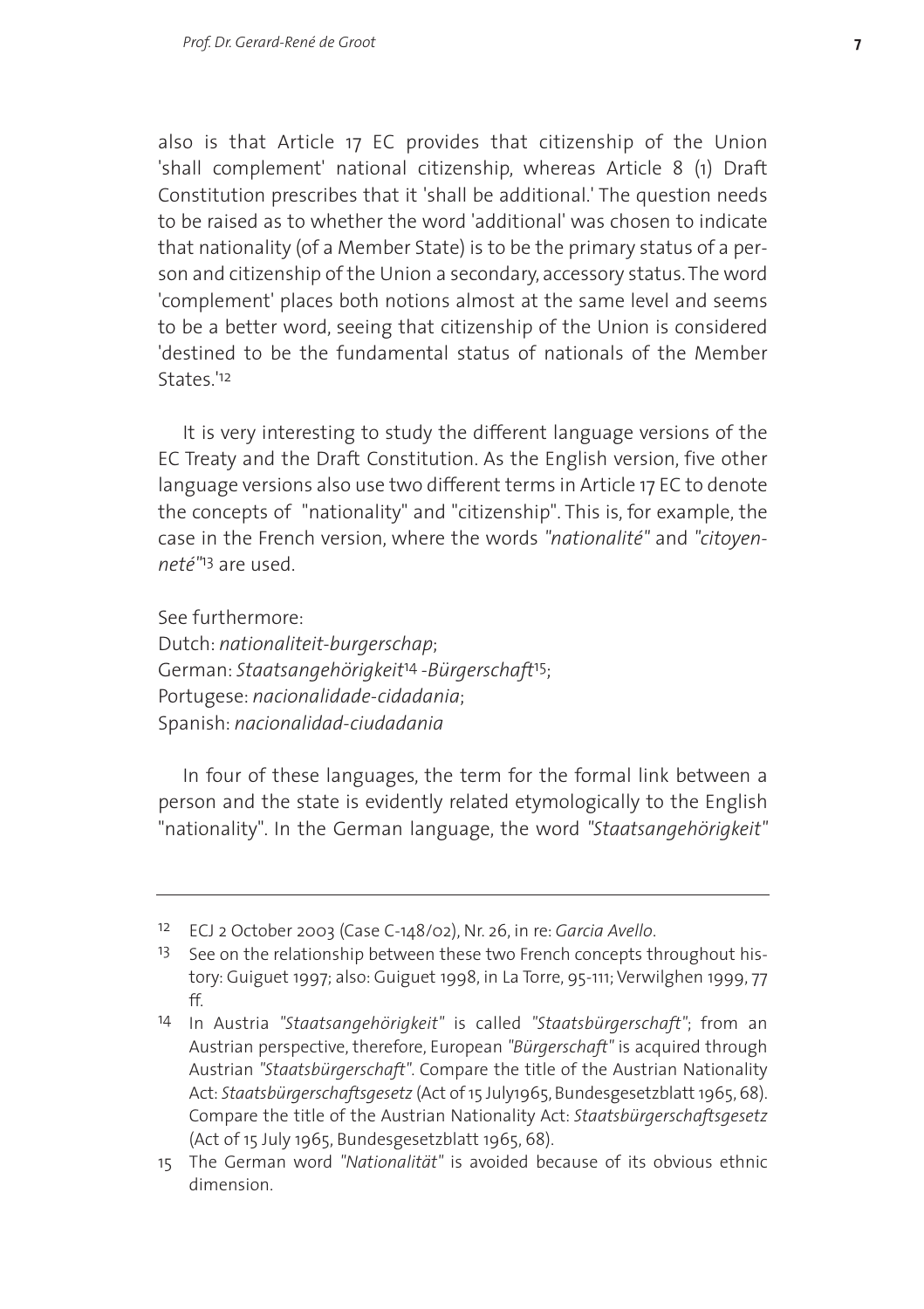indicates that a person belongs (*'gehört'*, in German:) to a state (German: *"Staat"*).

In French, Portuguese and Spanish, the terms denoting "citizenship" (*citoyen, cidadão, ciudadano*) are closely related etymologically to the English language, which uses "citizen" and "city" (*cité, cidade, ciudad*). The Dutch and German terms are *"burger"* and *"Bürger"*, respectively. Originally, the term was used to denote a person living in a fortified city.16

In the Greek version, as many as three different terms are used: υπηκοοτητα, ιθαγενεια, πολιτες. In Article 17 (1) (1) "citizenship of the Union" is expressed by "  $\theta$ αγενεια της Ενωσης ", whereas in Article 17 (1) (2) "citizen of the Union" is referred to as " πολιτες της Ενωσης ". National citizenship is referred to as " εθνικη ιθαγενεια ", which could be slightly problematic because of the use of the adjective " εθνικη ". In the Greek version of Article 17, "Nationality of a Member State" is expressed by " υπηκοοτητα ", but in Article 8 (1) Draft Constitution " υπηκοοτητα " is no longer used; instead, again the expression " εθνικη ιθαγενεια " is used.

In four other languages of the Union, a single term is used to denote the concepts of "nationality" and "citizenship". The Italian version uses *"cittadinanza"* for both. The Italian word *"nazionalità"* could not be used because of its obvious ethnic connotation. The Danish text refers to *"statsborger i en medlemsstat"* and *"unionsborgerskab"*, thus referring twice to *"borgerskab"*. The Danish word *"nationalitet"* had to be avoided, also because of its "ethnic" connotation.

Compare:

Finnish: *kansalainen-kansalaisuus*; Swedish: *medborgare i en medlemsstat-unionsmedborgare*

In almost all the languages of the candidate Member States, which will join the European Union on 1 May 2004, a single word is used in the text of Article 8 Draft Constitution:

Estonian: *kdanik-kodakondsus*; Latvian: *pilsonis-pilsoniba*;

<sup>&</sup>lt;sup>16</sup> Kotalakidis, 45; Vink 23, 24. Compare: borough, bourge, πυργος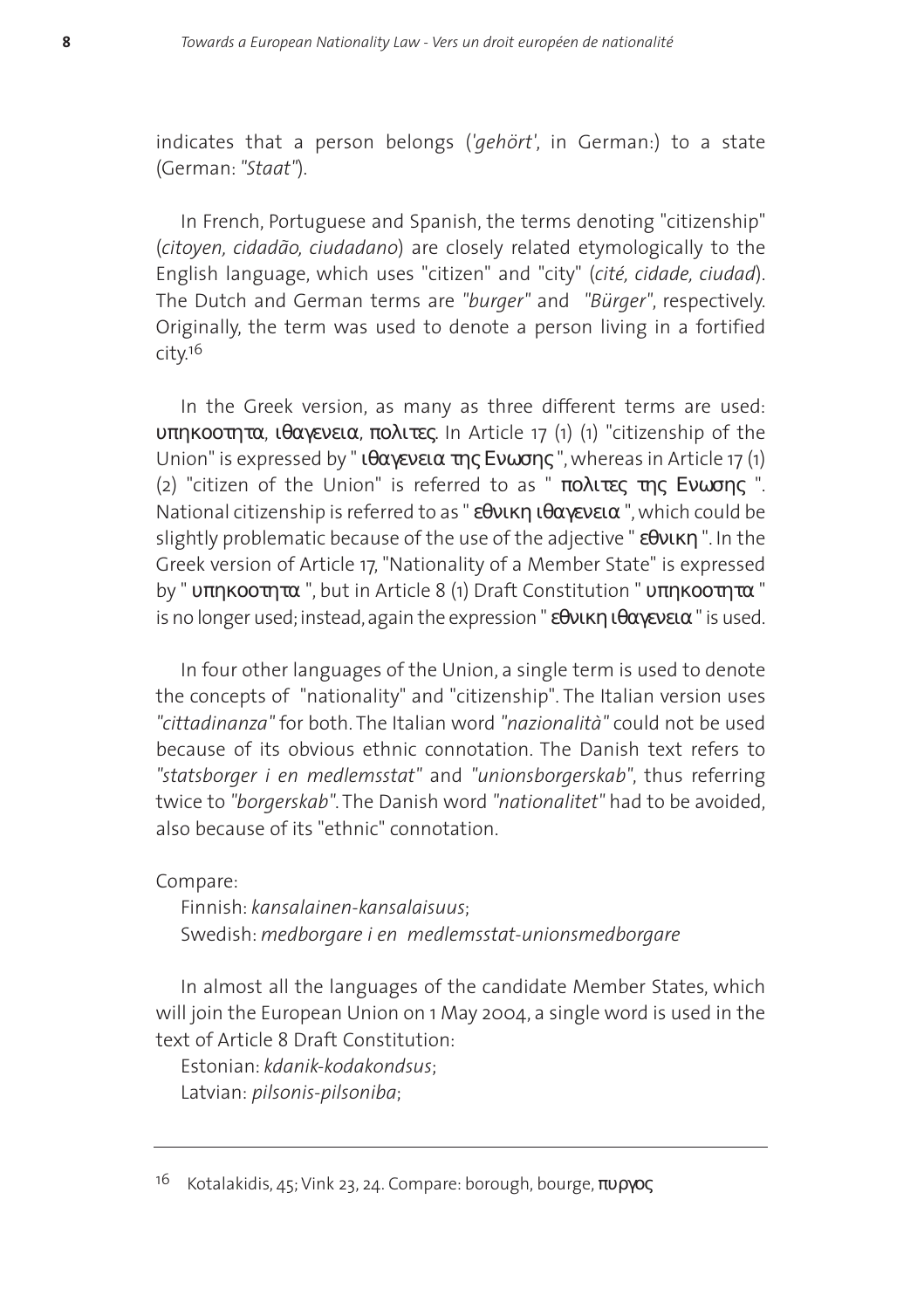Lithuanian: *pilietybe-Sajungos pilietybie*; Hungarian: *polgarsag-allampolgarsagot*; Maltese: *cittadinanza-cittadinanza ta'l-Unjoni*; Polish: *obywatelstwa-obywatelstwo*; Slovak:*statnemu obcianstvu-obcianstvo únie*; Slovenian: *drzavljanstva-drzavljanstvo Unije*.

A problem in nearly all of these languages was how to avoid words that referred to the ethnic dimension of persons. Only in the Czechlanguage version, two different words are used: *státní prislusnostobcanstvi Unie*, which more or less have the same relationship as *Staatsangehörigkeit* and *Staatsbürgerschaft* in the German language.17

It is remarkable that the Danish text does not use the Danish word *"indfødsret"* for "nationality", whereas the Danish Nationality Act18 does. The dual use of the word *"borgerskab"* in the Danish version may perhaps partly explain the Danish fear that the creation of European citizenship could be the first step towards the decline of their own (Danish) nationality. Compare the Danish declaration on citizenship of the Union on the occasion of the Danish ratification of the Maastricht Treaty19:

'1. Citizenship of the Union is a political and legal concept that is entirely different from the concept of citizenship within the meaning of the Constitution of the Kingdom of Denmark and of the Danish legal system. Nothing in the Treaty on European Union implies or foresees an undertaking to create a citizenship of the Union in the sense of citizenship of a nation-State. The question of Denmark participating in any such development does, therefore, not arise.

2. Citizenship of the Union in no way in itself gives a national of another Member State the right to obtain Danish citizenship or any of the rights, duties, privileges or advantages that are inherent in Danish citizenship by virtue of Denmark's constitutional, legal and administrative rules. Denmark will fully respect all specific rights expressly provided for in the Treaty and applying to nationals of the Member States ....'

<sup>17</sup> Information by Lucas Bortel in an E-mail message of 8 October 2003.

<sup>&</sup>lt;sup>18</sup> Lov om dansk indfødsret.

<sup>19</sup> OJ 1992, C 348/1.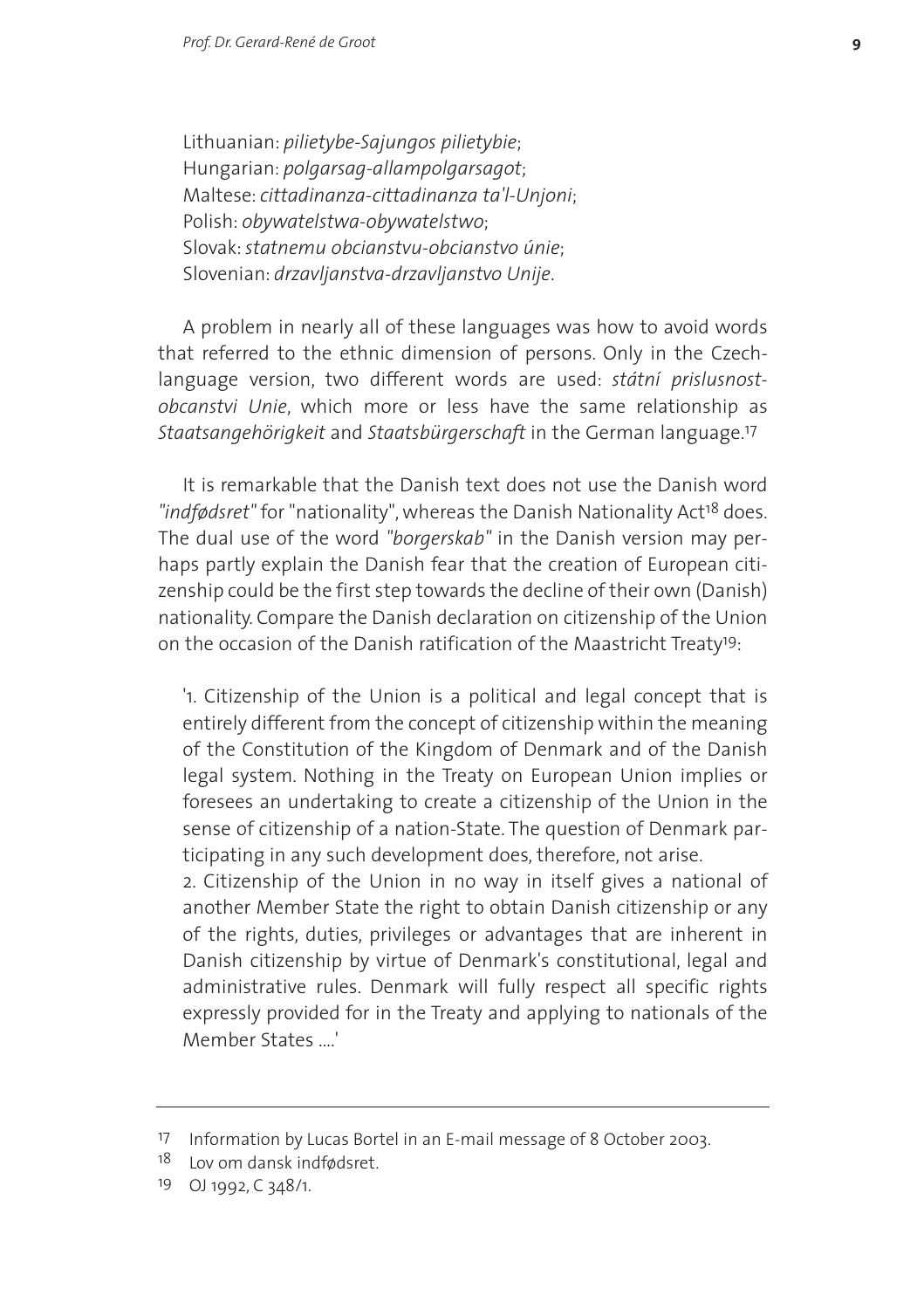In reaction to this Danish statement, the Heads of State or Government<sup>20</sup> in the European Council session of 11 and 12 December 1992 reiterated the message contained in the declaration on nationality attached to the Maastricht Treaty:

'The provisions, of Part Two of the Treaty establishing the European Community relating to citizenship of the Union give nationals of the Member States additional rights and protection as specified in that Part.They do not in any way take the place of national citizenship.The question whether an individual possesses the nationality of a Member State will be settled solely by reference to the national law of the Member State concerned.'

Danish hesitation ultimately led to amendment of Article 17 EC by the Amsterdam Treaty, in which it was emphasised that citizenship of the Union complemented rather than replaced national citizenship.

It is noteworthy that, although the Italian text, like the Danish, uses both times the same expression (*"cittadinanza"*), Italian authorities and scholarly writers did not have the same reservations as the Danish.<sup>21</sup> This may, perhaps, be explained by a difference in approach by Denmark and Italy in respect of Drafts published by the European Commission.

Denmark has always been very critical (as has been the United Kingdom) where details in the text of the drafts are concerned, whereas Italy tends to concentrate on the gist of a proposal, without paying too much attention to detail. Furthermore, in Danish, a second word, *"indfødsret"*, was available, whereas in the Italian language, to the best of my knowledge, there was not.

<sup>&</sup>lt;sup>20</sup> Decision of the heads of state or government, meeting within the European Council, concerning certain problems raised by Denmark on the Treaty on European Union (see Official Journal 1992 C 348/1). See on this decision Curtin/Van Ooik, in: O'Keeffe/Twomey, 349-365.

 $21$  It should be noted that at the time of signature of the Maastricht Treaty Finland and Sweden were not yet Member States of the Union.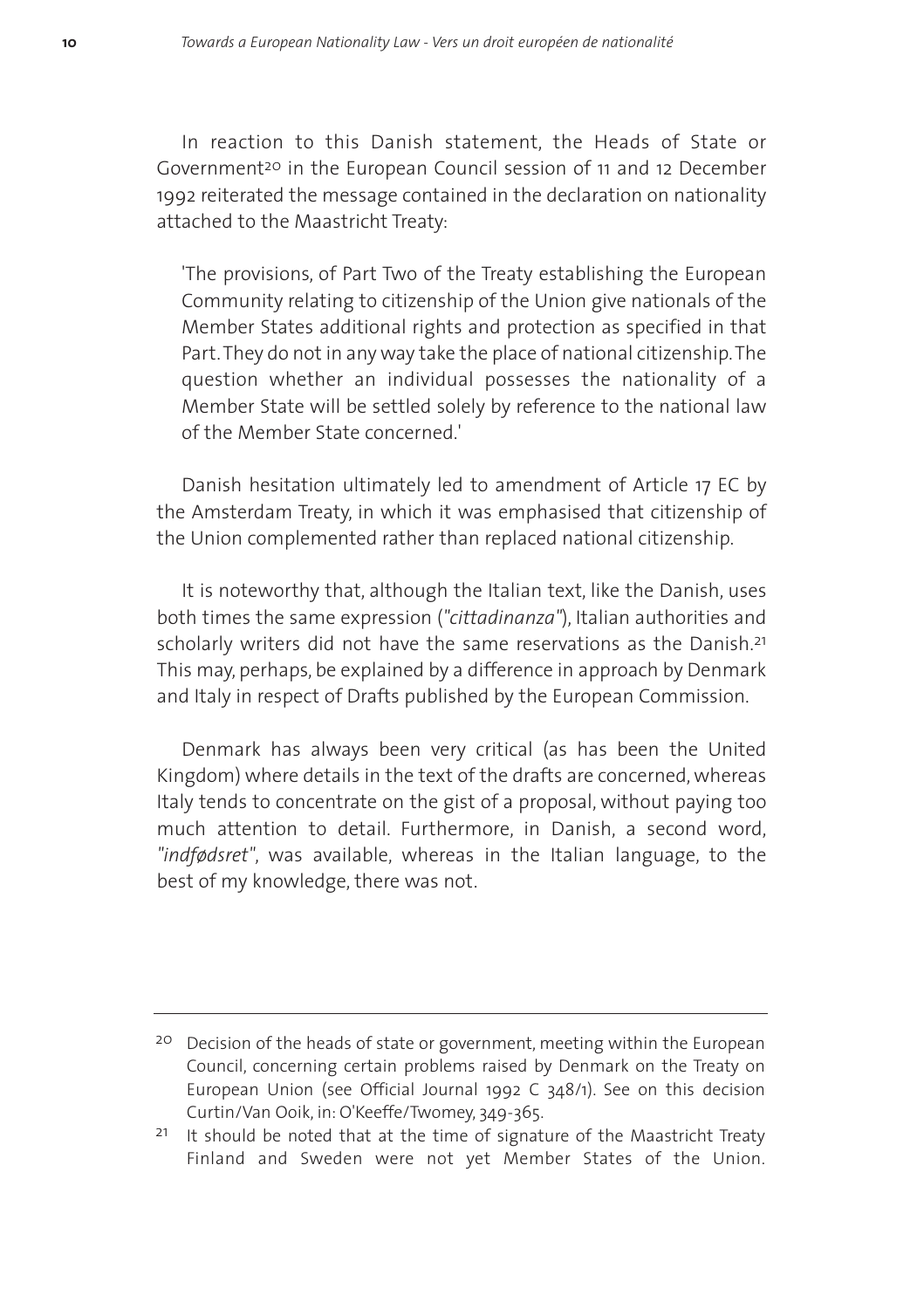## **3. Not All Nationals of a Member State are European Citizens**

In spite of the clear statement of Article 17 EC and Article 8 Draft Constitution that every national of a Member State is a citizen of the Union, it can be observed that some nationals of Member States do not have this status. This is in particular the case in the United Kingdom.

Already at the occasion of its accession to the EC in 1972, the United Kingdom issued a special declaration<sup>22</sup> defining who is British for Community purposes:

'As to the United Kingdom of Great Britain and Northern Ireland, the terms "nationals", "nationals of Member States" or "nationals of Member States and overseas countries and territories" wherever used in the Treaty establishing the European Economic Community, the Treaty establishing the European Atomic Energy Community or the Treaty establishing the European Coal and Steel Community or in any of the Community acts deriving from those Treaties, are to be understood to refer to:

persons who are citizens of the United Kingdom and Colonies or British subjects not possessing that citizenship or the citizenship of any other Commonwealth country or territory, who, in either case, have the right of abode in the United Kingdom, and are therefore exempt from United Kingdom immigration control;

persons who are citizens of the United Kingdom an Colonies by birth or by registration or naturalisation in Gibraltar, or whose father was so born, registered or naturalised.'

This declaration was replaced by another in 1981.23 This was necessary, because the rules on British nationality had been completely overhauled by the British Nationality Act 1981, which came into effect on 1 January 198324:

<sup>&</sup>lt;sup>22</sup> See Official Journal (EC) 1972 L 73/196; BGBl. II, 1410; on this declaration: Evans, *YEL* 1982, 174-189; Evans, *AJCL* 1984, 679-715; Plender, in: Jacobs (ed.), 42-45. Compare also Command Paper 9062, and Jessurun d'Oliveira 1999, in: O'Keeffe/Twomey (eds.), 400, 401.

<sup>23</sup> Official Journal 1983, C 23/1.

<sup>24</sup> See Bonner, ELR 1982, 69 ff.; Evans, SLT 1981, 133-137; Evans, MLR 1982, 497-515; De Groot 1989, 103; Simmonds, CMLR 1984, 675-686.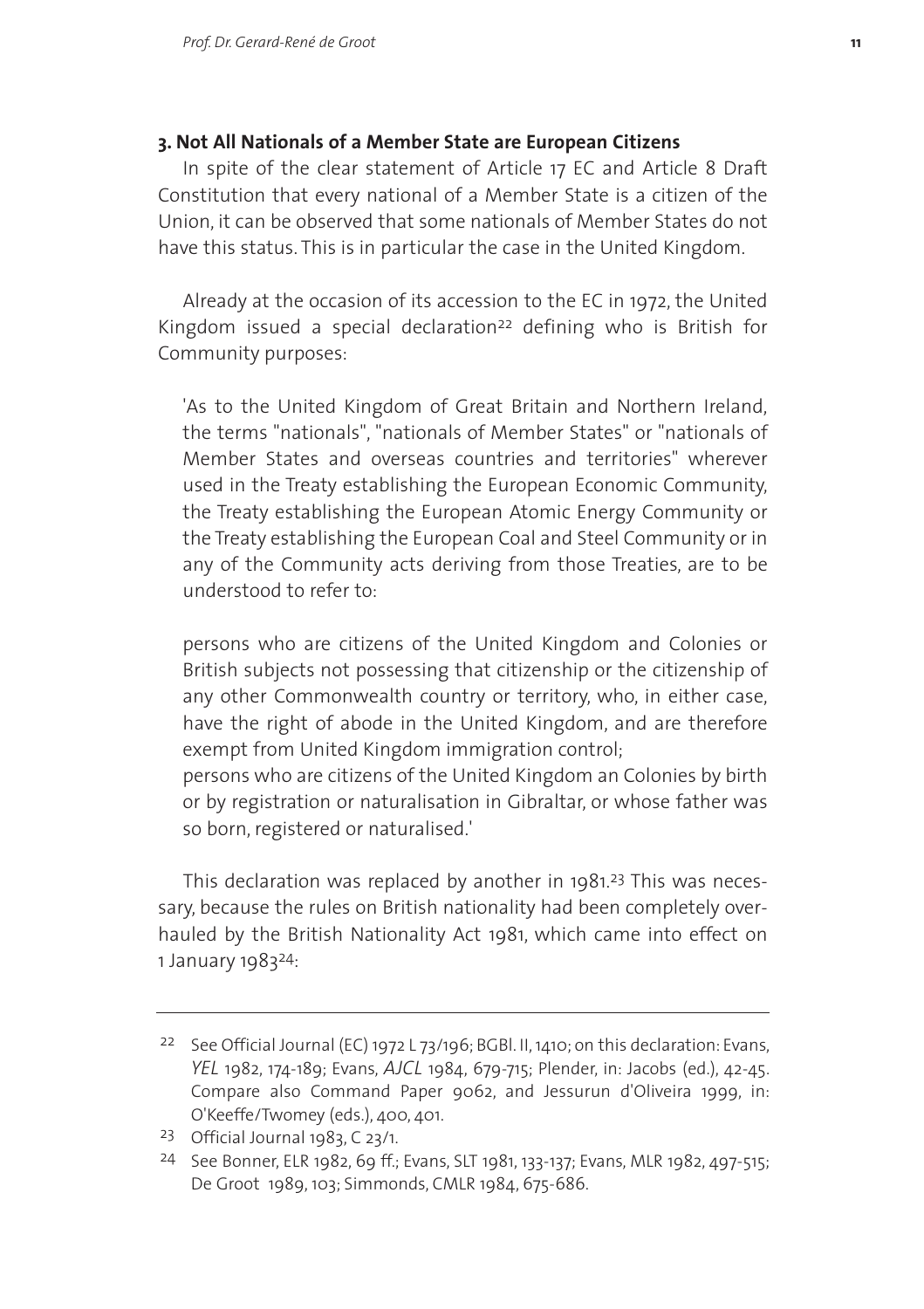'As to the United Kingdom of Great Britain and Northern Ireland, the terms "nationals", "nationals of Member States" or "nationals of Member States and overseas countries and territories" wherever used in the Treaty establishing the European Economic Community, the Treaty establishing the European Atomic Energy Community or the Treaty establishing the European Coal and Steel Community or in any of the Community acts deriving from those Treaties, are to be understood to refer to:

British citizens;

Persons who are British subjects by virtue of Part IV of the British Nationality Act 198125 and who have the right of abode in the United Kingdom and are therefore exempt from United Kingdom immigration control; British Dependent Territories citizens who [have acquired] their citizenship from a connection with Gibraltar.

The reference in Article 6 of the third Protocol to the Act of Accession of 22 January 1972, concerning the Channel Islands<sup>26</sup> and the Isle of Man27, to "any citizen of the United Kingdom and Colonies" is to be understood as referring to "any British citizen".'

Because of these declarations, some categories of British nationals, in particular most 'British Dependent Territories Citizens', 'British Overseas Citizens', 'British Subjects without Citizenship' and 'British Protected Persons'28 are excluded from European citizenship. One of these categories, the 'British Dependent Territories Citizens', merits some additional remarks. The 'British Dependent Territories' were renamed 'British Overseas Territories' by Section 1 of the British Overseas Territories Act 2002, which received Royal Assent on 26 February 2002. Under Section 1, British Dependent Territories Citizenship was renamed 'British Overseas Territories Citizenship'. From then on, "British Dependent Territories Citizen" in the 1981 British declaration must be read as "British Overseas Territories Citizen". However, the British Overseas Territories Act 2002 produced yet another, even more important, modification:

<sup>25</sup> I.e.: British subjects without citizenship.

<sup>26</sup> On the Channel Islanders: De Groot, in: Müller-Graf 2002, 70; Juárez Peréz, 170, 171.

<sup>27</sup> On the Manxmen: De Groot, in: Müller-Graf 2002, 70; Juárez Peréz, 170, 171.

<sup>&</sup>lt;sup>28</sup> See on these different categories of British nationals: De Groot 1989, 103, with further references on p. 408.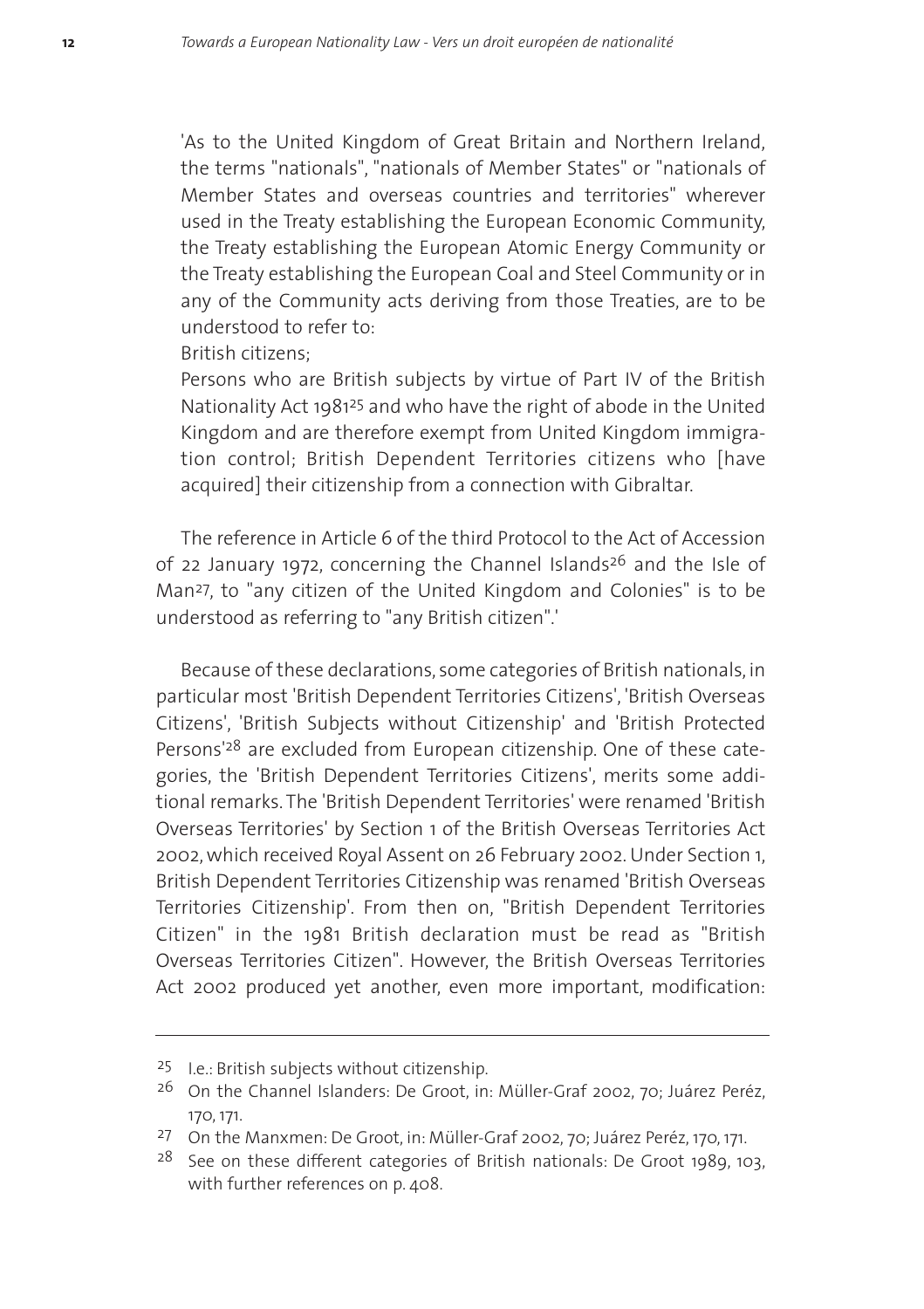Section 3 of the Act provides as follows:

'Any person who, immediately before the commencement of this section, is a British overseas territories citizen shall, on the commencement of this section, become a British citizen.'

The day of commencement was fixed at 21 May 2002.29 In respect of the formulation of the 1981 British declaration, it can be concluded that former British Dependent Territories Citizens, who became British Overseas Territories Citizens by Royal Assent on 26 February 2002, on 21 May 2002 also received European citizenship through having been granted British citizenship.30 However, there is one exception: British citizenship was not extended to persons who after 26 February 2002 were British Overseas Territories Citizens by virtue of a connection with the Sovereign Base Areas of Akrotiri and Dhekelia.31

These base areas, located on the island of Cyprus, are British Overseas Territories, but extending British citizenship was deemed to be inappropriate, because of the military nature of these British possessions. For this reason, these British Overseas Territories Citizens do not possess British citizenship and are therefore definitely not European citizens.

Furthermore, it must be borne in mind that British citizenship is conferred to the other British Overseas Territories Citizens in **addition** to the status they possess. The consequence of this is that the persons in question may issue a declaration of renunciation in order to divest themselves of British citizenship. If this happens, they are exclusively British Overseas Territories Citizens, not possessing European citizenship, of course.

These legal constructions show that the status of "British Overseas Territories Citizen" has not been abolished: furthermore, acquisition of this status on the basis of the provisions of the amended British

<sup>29</sup> See British Overseas Territories Act 2002 (Commencement) Order 2002, S. 2 (a).

<sup>30</sup> The number of persons involved is approx. 200,000, living in thirteen British overseas territories: Anguilla, Bermuda, British Antarctic Territory, British Indian Ocean Territory, British Virgin Islands, Cayman Islands, Falkland Islands, Gibraltar, Montserrat, Pitcairn Islands, St Helena and Dependencies, South Georgia and the South Sandwich Islands, and the Turks and Caicos Islands.

 $31$  Both base areas are located in the south of the island of Cyprus.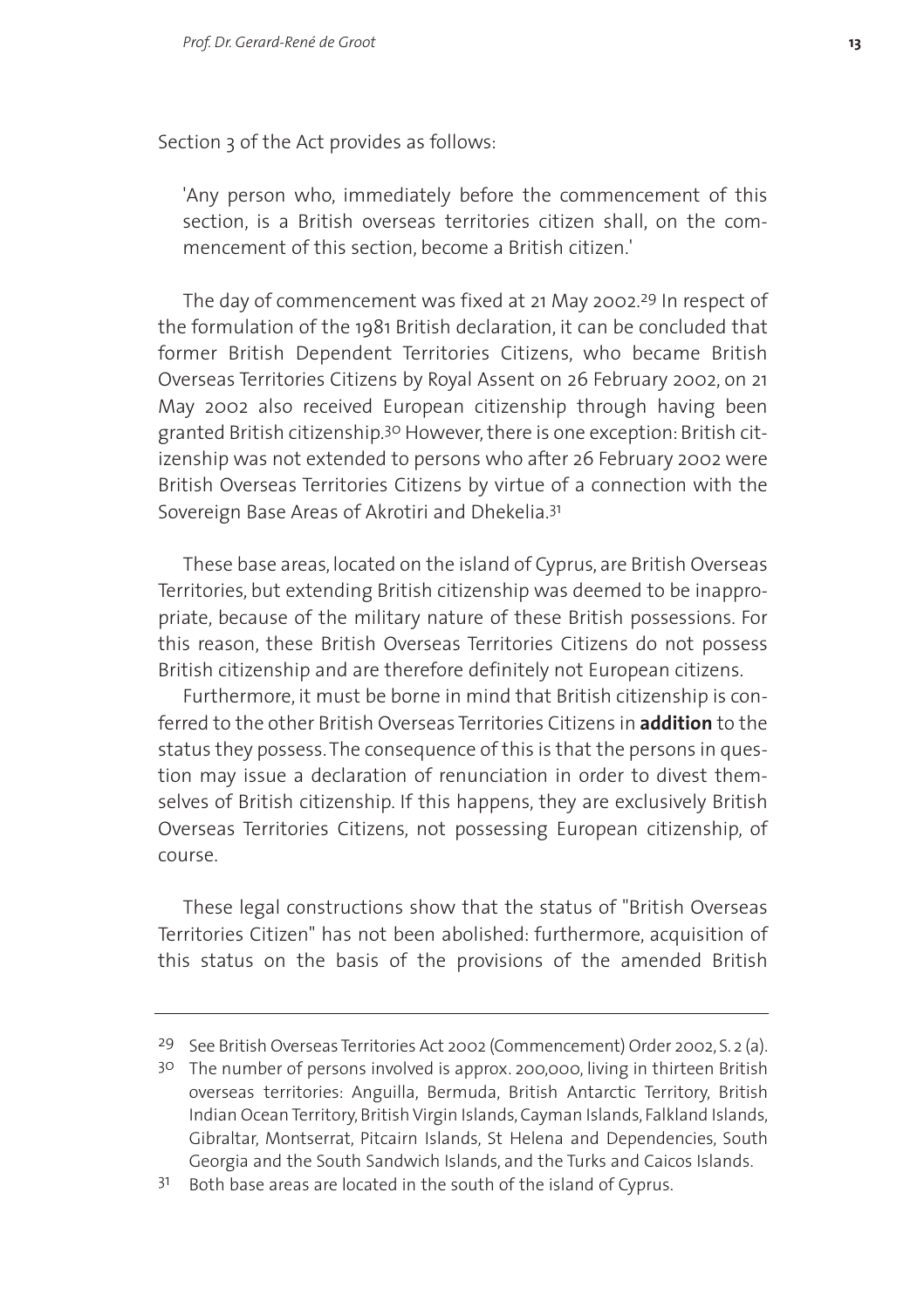Nationality Act does not result in acquisition of British citizenship. Persons who have acquired British Overseas Territories Citizenship after 21 May 2002 can only apply to be registered as British citizens. Registration is at the discretion of the Secretary of State.<sup>32</sup>.33

In respect of all these changes concerning British Dependent Territories Citizens, it can be concluded that the United Kingdom must review the 1981 declaration. It is not the British Dependent Territories Citizens, but some British Overseas Territories Citizens (and some other categories such as British Overseas Citizens) who are now excluded. Furthermore, it is useful to know whether the United Kingdom will preserve the statement that, for Community purposes, all British citizens are British, including those living in British Overseas Territories.

The validity of the exclusion of certain British nationals from European citizenship was challenged before the European Court of Justice in 2001 in the *Manjit Kaur Case*. 34 Manjit Kaur was a British Overseas Citizen (*not*: a British Overseas *Territories* Citizen!) of Indian extraction, who lived in East Africa. She argued that the British declaration deprived her of European citizenship. The European Court of Justice concluded that she was not deprived of European citizenship, because she had never been a European citizen, according to the British declaration:

'Furthermore, adoption of that declaration did not have the effect of depriving any person who did not satisfy the definition of a national of the United Kingdom of rights to which that person might be entitled under Community law. The consequence was rather that such rights never arose in the first place for such a person.'

Furthermore, the Court stressed that the British declaration was in conformity with the special "Declaration (no 2) on nationality of a Member State", which is attached to the Maastricht Treaty.

<sup>32</sup> S. 4A BNA 1981, as amended by the British Overseas Territories Act 2002: '...the Secretary of State may if he thinks fit cause the person to be so registered.'

<sup>33</sup> Another category of British Overseas Territories Citizens without British citizenship are the Ilois covered by S. 6 (3) of the British Overseas Territories Act 2002.

<sup>34</sup> ECJ 20 February 2001, Case 192/99, ECR I-1237.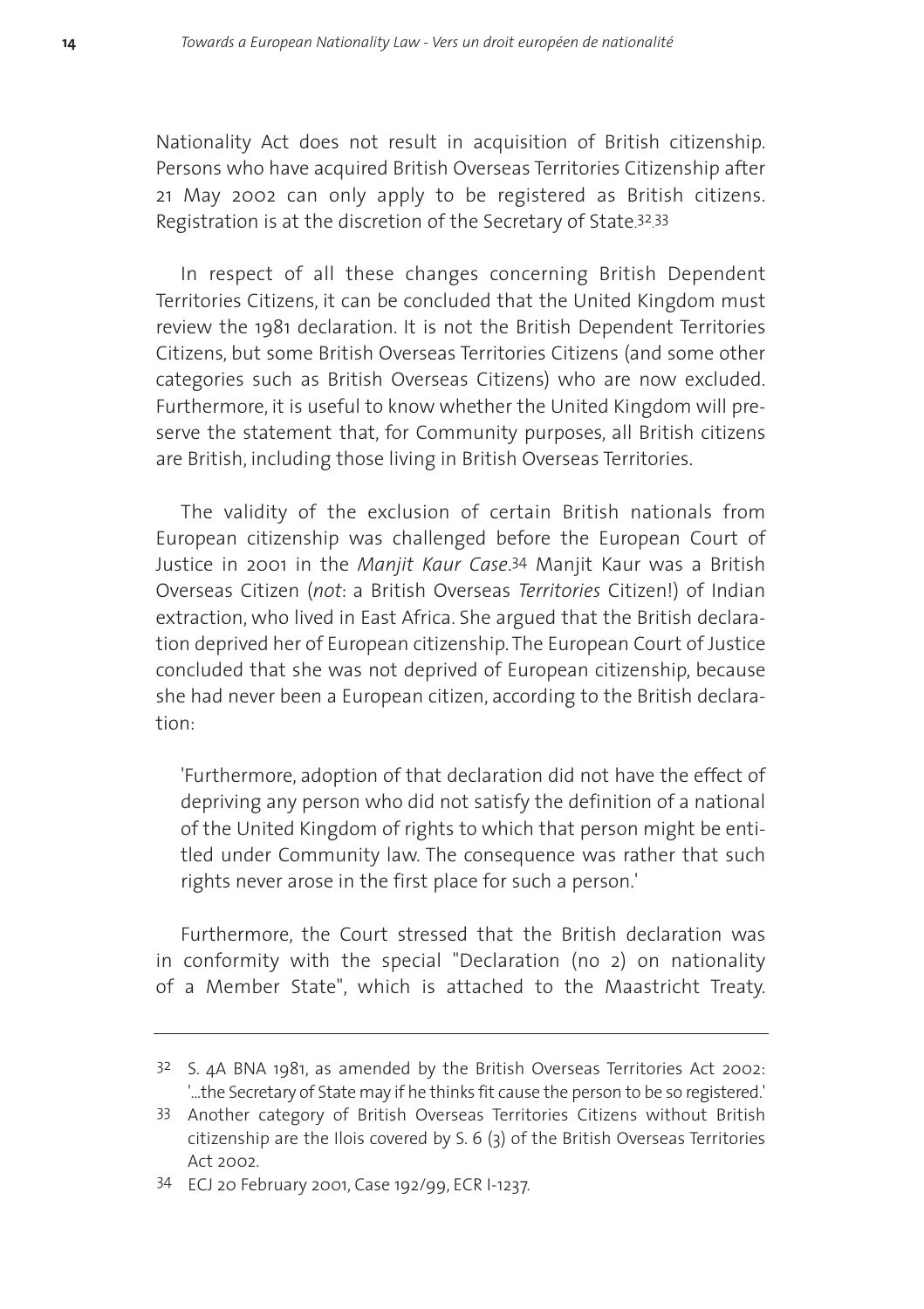The Declaration reads as follows:

'The Conference declares that, wherever in the Treaty establishing the European Community reference is made to nationals of the Member States, the question whether an individual possesses the nationality of a Member State shall be settled solely by reference to the national law of the Member State concerned. Member States may declare, for information, who are to be considered their nationals for Community purposes by way of a declaration lodged with the Presidency and may amend any such declaration when necessary.'

Apart from the United Kingdom, only one other Member State issued a declaration on the definition of nationals for Community purposes. As far back as 1957, Germany declared that not only Germans within the meaning of the German Nationality Act (*Reichs- und Staatsangehörigkeitsgesetz* 1913, with amendments) -which already included all nationals of the Democratic Republic of Germany- must be regarded as Germans for European Community purposes, but also Germans within the meaning of Article 116 German Constitution (*Grundgesetz*), including ethnic Germans in Eastern Europe, for instance the "Wolga-Germans", if they had entered Germany as refugees (*Vertriebene*).35

However, since 1 January 2000, this German declaration is no longer of practical relevance, because from this date onwards anyone recognised as a German within the meaning of Article 116 German Constitution simultaneously acquires German nationality *ex lege* on the basis of the revised German Nationality Act.36

Nevertheless, there are several *other* categories of nationals of Member States, with regard to whom it is doubtful whether they possess European citizenship. I do not intend to elaborate on these in this

<sup>35</sup> See Treaties establishing the European Communities, Office for Official Publications of the European Communities 1978, 573. Compare Bleckmann, CMLR 1978, 435-446 and Bleckmann, CMLR 1980, 467-485. Furthermore: De Groot, Publiek Domein 1990, 2-6; Jessurun d'Oliveira 1999, in: O'Keeffe/ Twomey, 400.

<sup>36</sup> Article 7 of the German Nationality Act, as amended by Act of 15 July 1999, Bundesgesetzblatt 1999 I, 1618. See also the transitional provision of Article 40a.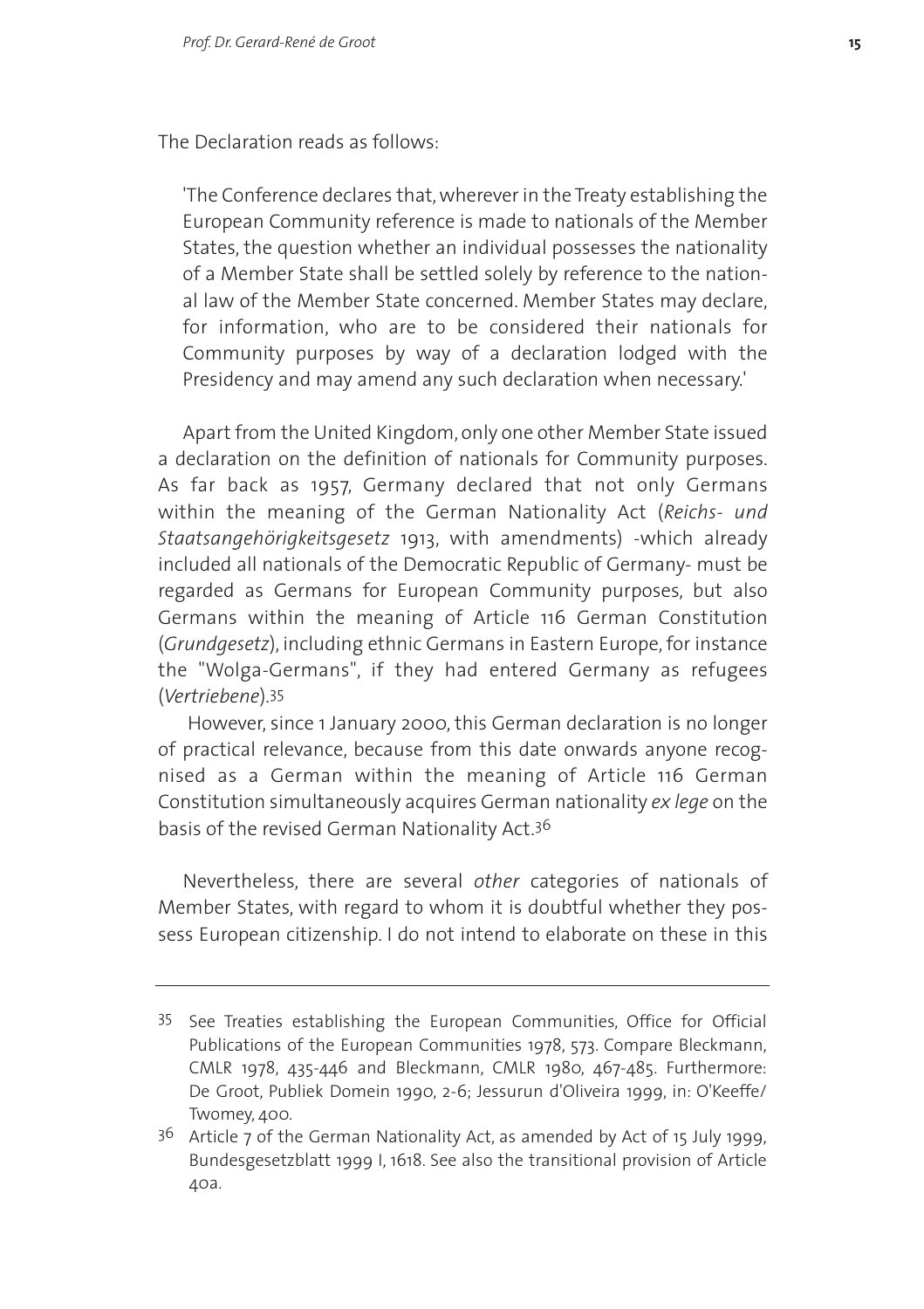lecture, but only wish to highlight some of the interesting borderline categories of European citizenship.37 In spite of their Danish nationality, the Danish inhabitants of the Faroe Islands38 are **not** European citizens. However, with regard to the Danish Greenlanders39, the Netherlands Antillians, the Arubans40 and the French inhabitants of French overseas territories (*territoires outremer*), it must be concluded -after some hesitation- that they *do possess* European citizenship41, although they reside within territories of the Member States, which are not situated within the territory of the European Union. Of interest as well is the position of those Spanish nationals, who, in addition to their Spanish nationality, possess the nationality of a Latin-American country pursuant to the Treaties on dual nationality, which Spain entered into with 12 different Latin-American countries.42

If residing in Spain, they are definitely European citizens. If they are living in Latin America, or a third State, European citizenship depends on whether they are entitled to a Spanish passport. In the original versions of the different Treaties on dual nationality, they were not entitled to a Spanish passport, but recent amendments to several treaties grant this right, even to those residing in Latin America. If they hold a Spanish passport, they can present43 themselves as European citizens.44

Remarkable also is the position of the (descendants) of dual Italian-Argentinean citizens, due to the Italian-Argentinean treaty on dual

- 38 De Groot, in: Müller-Graf 2002, 74-76; Juárez Peréz, 169, 170.
- 39 De Groot, in: Müller-Graf 2002, 73.
- 40 De Groot, Aruba 1993, 43-48; and De Groot, MR 2000, 51-52. Compare also: Burgers-Vos, 3-15 and Martha, 205-211.
- 41 See De Groot, in: Müller-Graf 2002, 74-76 with further references. For a different opinion: Hartley, 77-80; Mortelmans/Temmink, 51-91, in particular 63, 64.
- 42 Argentina, Bolivia, Chile, Costa Rica, Dominican Republic, Ecuador, Guatemala, Honduras, Columbia, Nicaragua, Paraguay and Peru; for further information see Aznar Sanchez, 1977 and more recently: Alvarez Rodriguez 2000 and Coppa 2002.
- 43 See Artt. 2 (1) and 6 (a) Directive 73/148 (establishment and services) and Artt.  $3$  (1) and  $4$  ( $3$ ) (a) Directive 68/ $360$  (workers).
- 44 De Groot, MJ 2002, 115-120.

<sup>37</sup> See for details: De Groot, FS Bleckmann 1993, 87-103; De Groot, in: La Torre 1998, 115-147 and De Groot, Obywatelstwo 2000, 7-36; De Groot, in: Müller-Graf 2002, 67-86.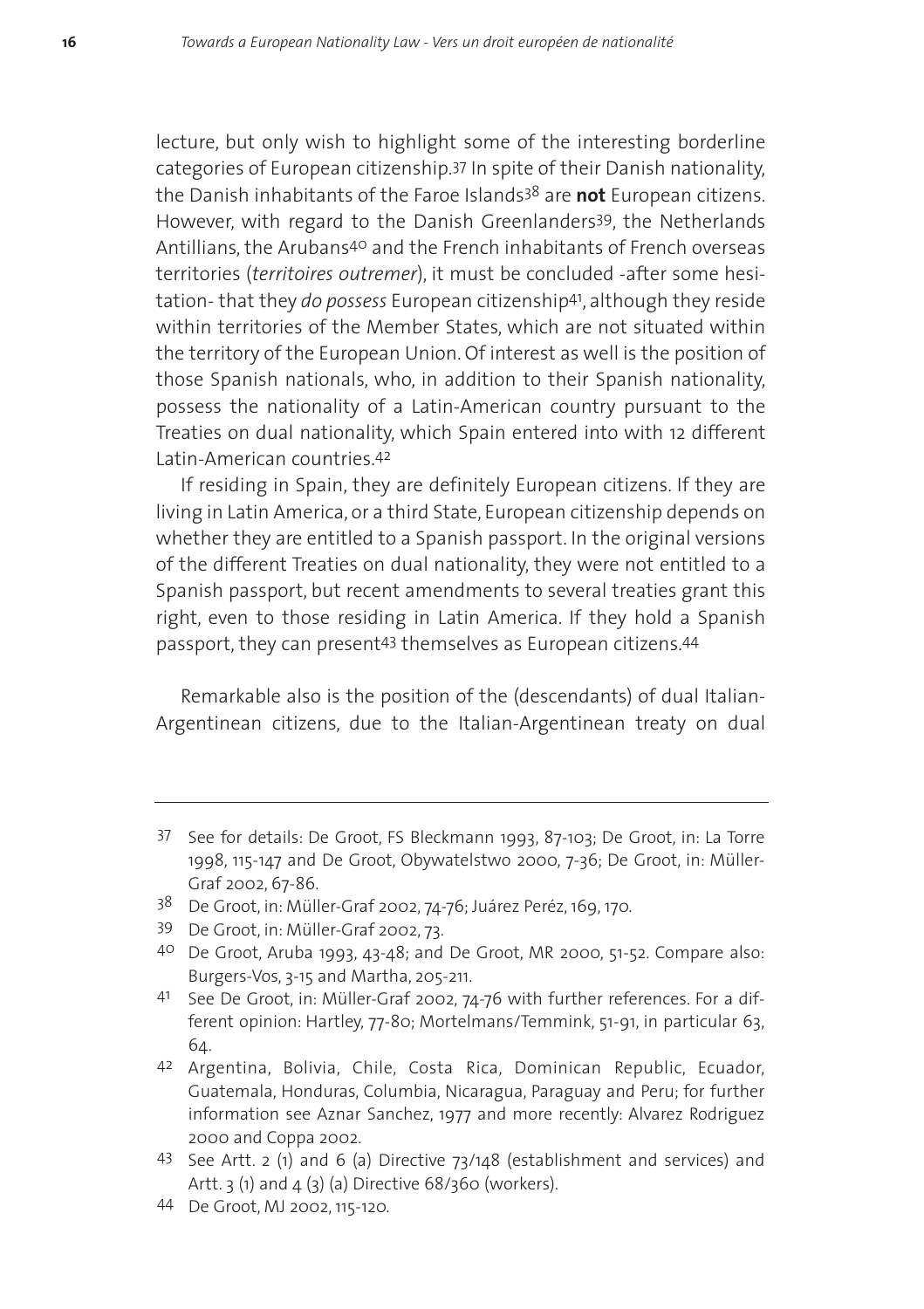nationality45 which was modelled on the Spanish-Argentinean treaty.

In addition to these borderline cases of European citizenship, it is worthwhile to study the rules in force in different Member States that allow descendants of former nationals living abroad to acquire the nationality of their ancestors. Considerable differences can be observed between these rules. Some Member States are very restrictive in respect of access to citizenship for descendants of former nationals residing abroad. Other States are extremely liberal. Since 9 January 200346 Spain, for example, grants a right to opt for Spanish nationality to all children born of a parent, who originally possessed Spanish nationality and was born in Spain (Art. 20 (1) (b) *Código civil*). The declaration to opt for Spanish nationality can also be made outside Spain. The option right is not limited in respect of the age of the person involved. The grandchildren of persons who originally possessed Spanish nationality, will be able to acquire Spanish nationality by naturalisation after a residence period of one year (Art. 22 (2) (f) *Código civil)*. Italy offers rather similar access to Italian nationality for the children and grandchildren of Italian emigrants.47

As a result of the new Spanish option right for the children of former Spanish nationals born in Spain, Fidel Castro himself could immediately opt for European citizenship, while continuing to reside in Cuba.48

47 See Artt. 4 and 9 Legge sulla cittadinanza italiana of 5 February 1992, Gazetta Ufficiale 15 February 1992, Nr. 38 and Art. 1 of the Act Nr. 379 of 14 December 2000, Gazetta Ufficiale Nr. 295 of 19 December 2000.

<sup>45</sup> Treaty of 29 October 1971; in Italy approved by Act of 18 May 1973, Nr. 282, Gazetta Ufficiale 1973, Nr, 152.

<sup>46</sup> Act 36/2002 of 9 October 2002, BOE 2002, 35638-35640. See on this new act: Alvarez Rodriguez 2002, 47-86.

<sup>48</sup> Fidel Castro's father, who was born in Galicia (Spain), went to Cuba at the end of the 19th century. See 'Noticias de Cuba', available on: http:/www.cubanet.org/CNews (last visited on 25 October 2003). According to Spanish estimations, some 80,000 persons residing in Cuba have this option.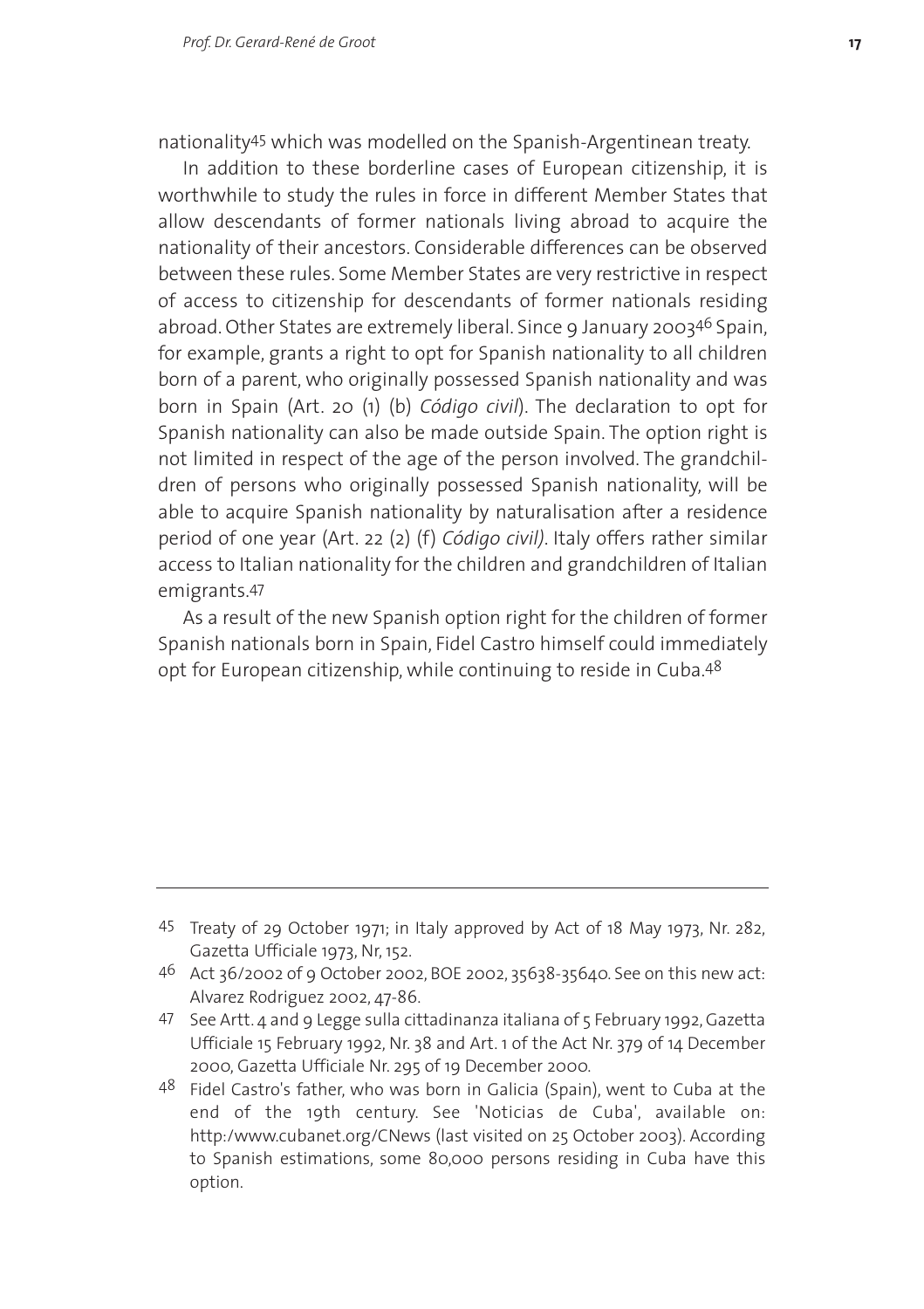# **4. Autonomy in Matters of Nationality**

The special "Declaration (no 2) on nationality of a Member State" quoted earlier, which was attached to the Maastricht Treaty, gives the impression that each Member State is fully autonomous in regulating nationality. The conclusion that Member States continue to have full autonomy, cannot be maintained, however, in all circumstances.

We may first of all observe that the relation between the first and second sentence of the (Maastricht) Declaration on nationality is not entirely clear. The first sentence grants the Member State in question a right to determine who is a national of that Member State. The nationality of a Member State is to be determined exclusively on the basis of the national law of that Member State and not by Community law. The second sentence, however, offers the Member States the possibility to issue an additional declaration 'for information' regarding the persons who possess the nationality of a Member State. Does this second sentence entail that the Member States can exclude some groups of their nationals from the rights under the EC Treaty? Can they grant these rights to groups of individuals, who do not possess the nationality of these Member States under their nationality law? Or are they only permitted to offer an authoritative explanation of their nationality laws as to who exactly is a national of the Member State involved in case of reasonable doubt? Obviously, the other Member States need to know whether they should also regard British Overseas Citizens to be British citizens for Community purposes.49 Is it possible for the Netherlands, for example, to declare that all Netherlands citizens born outside the territory of the Kingdom of the Netherlands are not Netherlands citizens for Community purposes?

Upon consultation of the Netherlands law of citizenship there can be no reasonable doubt whether or not children of Netherlands citizens born abroad are Dutch. They acquire Netherlands citizenship at birth, *jure sanguinis*; a declaration to the contrary, therefore, addressed at the Presidency of the European Community, would be rather surprising. Would such a declaration perhaps violate the aim of Article 17 of the

<sup>49</sup> Compare Jessurun d'Oliveira 1999, in: O'Keeffe/Twomey, 440 who stresses that the United kingdom and Germany had reasons for issuing a declaration, because they have non-standard nationality legislation.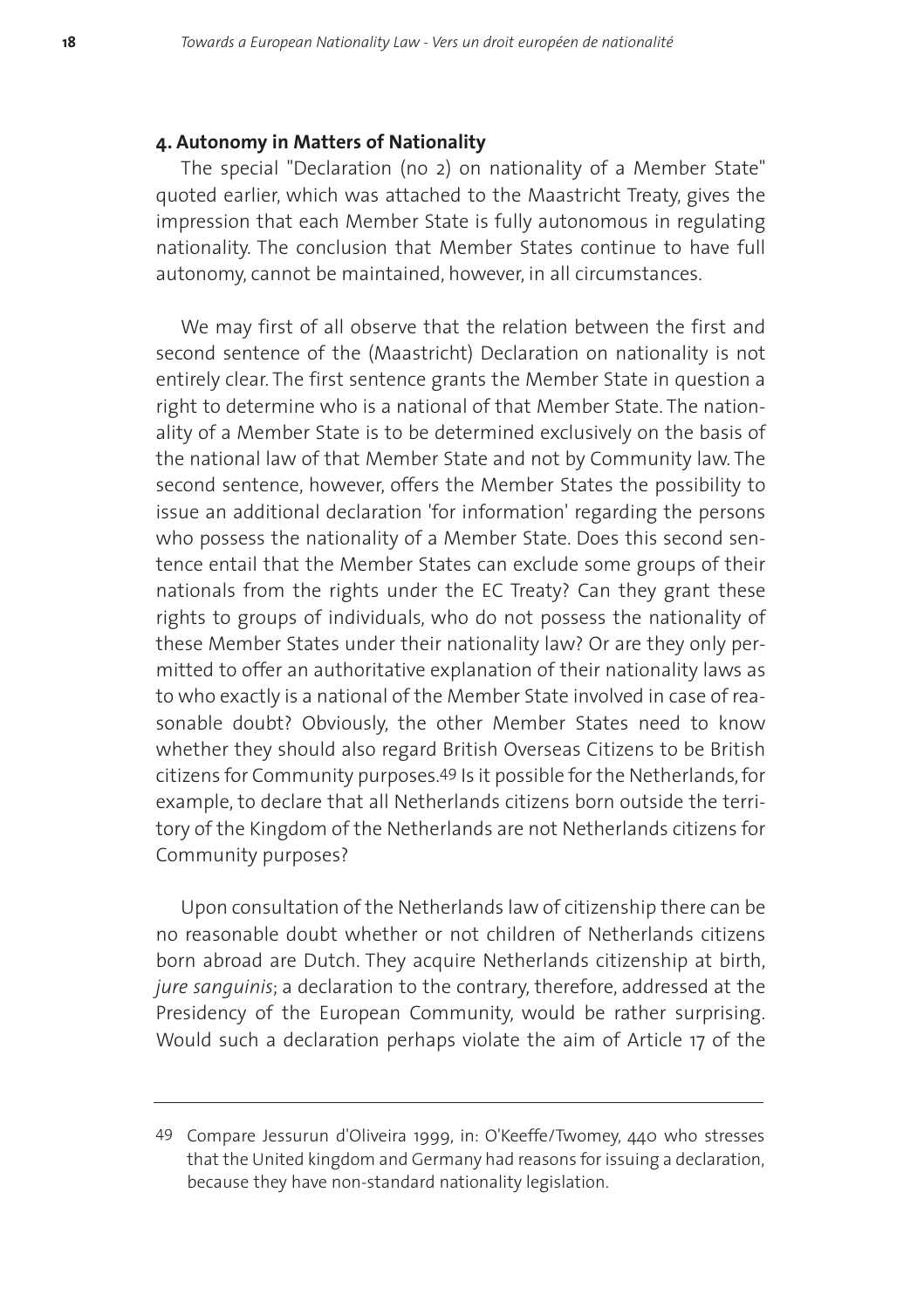Treaty? The answer to this question depends, *inter alia*, on the interpretation of the second sentence of the additional declaration. Does it allow total freedom to make any conceivable declaration regarding the determination of the nationals of a Member State?

And what exactly is the purport of the words 'for information' and 'when necessary' in that second sentence?

However, I have already mentioned that two Member States, Germany and the United Kingdom, issued special declarations on the issue of who must be regarded as their nationals for Community purposes. Both Member States did not simply "explain" their nationality legislation, but created a special, functional nationality for Community purposes. This observation is of relevance to the interpretation of the words 'for information' in the declaration on nationality attached to the Maastricht Treaty. These words obviously do not exclude the possibility that determination of nationals for Community purposes deviates from the general definition of "nationals".50 From this perspective, it is likely that the Netherlands can exclude nationals born abroad from European citizenship without violating the Treaty.

Some doubt about full autonomy in matters of nationality also arises from reading the decision of the European Court of Justice of 1992, in *Michelleti*. 51 The Court decided that Spain had to accept that Mario Vincente Micheletti, who had been born in Argentina as the son of an Italian father, an Argentinean national through naturalisation, was to be regarded an Italian for Community purposes, because of the Italian interpretation of the content of an Italian/Argentinean treaty on dual citizenship, which in fact was a copy of the Spanish/Argentinean treaty on dual citizenship. Under similar circumstances, based on its treaty with Argentina, Spain would have concluded that a child of an original-

<sup>50</sup> See also Evans 1998, in: La Torre, 267-293 with reference to Case T 230/94 *Frederick Farrugia* v. *EC Commission*.

<sup>51</sup> ECJ 7 July 1992, Case 369/90, ECR 1992 I-4258: *Mario Vincente Micheletti and others/Delegación del Gobierno en Cantabria*. See on this case: Borras Rodriguez, RJC 1993, 584-587; Carracosa, TINLP 1994, 7-12; Espinar Vicente, La Ley 1994, 1-5; De Groot, MR 1992, 105-110; Iglesias Buhigues, 953-967; Jessurun d'Oliveira, CMLR 1993, 627 ff.; Ruzié, 107-120; Sebastien, RDP 1993, 1263-1269. On the reaction of the Spanish courts: De Groot, MR 1998, 117, 118.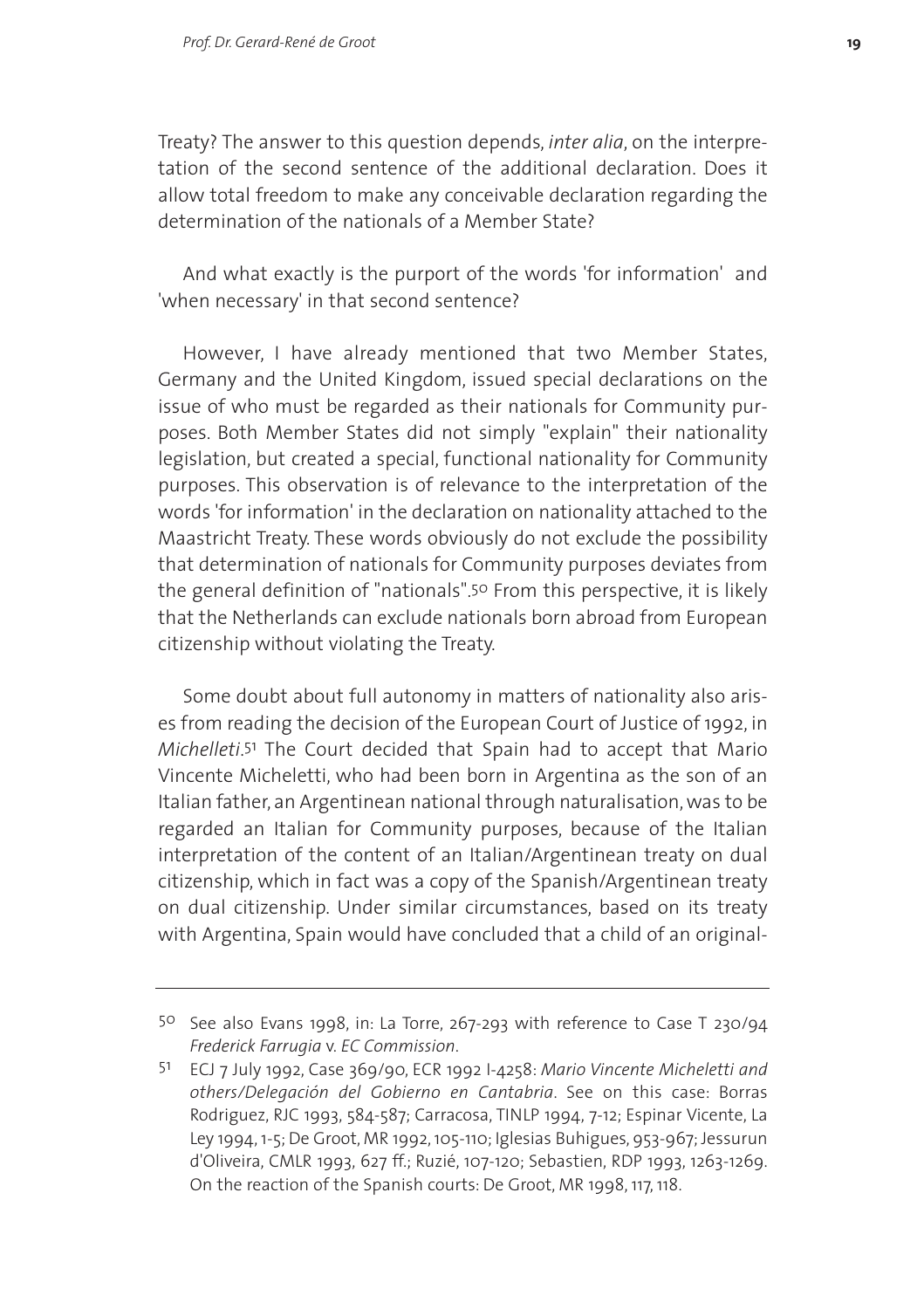ly Spanish parent, who had acquired Argentinean nationality through naturalisation, would not qualify as Spanish national for Community purposes.The European Court of Justice stressed respect for Community law when regulating and interpreting the nationality law of the State involved:

'The definition of the conditions of acquisition and loss of nationality is, in conformity with international law, within the competence of each Member State, which competence must be exercised with due regard to Community law.'52

An essential question is why the Court emphasised that this competence had to be exercised with due regard to Community law, although, thus far, the European Union has not adopted any Regulation or Directive on nationality law.53 In view of the declaration by the heads of government referred to earlier, attached to the Maastricht Treaty54, it is not very likely that such a Regulation or Directive will be prepared in the near future.55

Nevertheless, it is my view that the nationality legislation of a Member State could conceivably violate general principles of Community law.56 This could be the case, when Member States regulate

.

<sup>52</sup> See also ECJ 11 November 1999, Case 179/98. ECR I-7955, in re: Fatna Mesba, Nr. 29.

<sup>53</sup> The only attempt to exert some influence on nationality matters was a resolution of the European Parliament of 18 September 1981, Official Journal 1981 C 260/100, where, on the occasion of a debate regarding the British Nationality Act 1981, it was concluded that a certain degree of harmonisation of nationality law should be promoted so as to avoid that persons were born stateless within the territory of the Community.

<sup>54</sup> See also the Declaration of the European Council in December 1992, OJ 1992 C 348/1.

<sup>55</sup> The autonomy of Member States in nationality matters was recently underlined in a written answer by Commissioner G. Verheugen to a written question posed by a Member of the European Parliament on the position of stateless persons in the candidate Member State Slovenia; E-1641/03.

<sup>56</sup> See also Kotalakidis, 310: *'... die Grenzen der Rechtmäßigkeit einer nationalen Staatsangehörigkeitsregelung, bzw. ihre Rechtswirkungen im Hinblick auf die Unionsbürgerschaft [können] anhand des Unionsrechts überprüft werden ....'.* Compare also Kotalakidis, 316.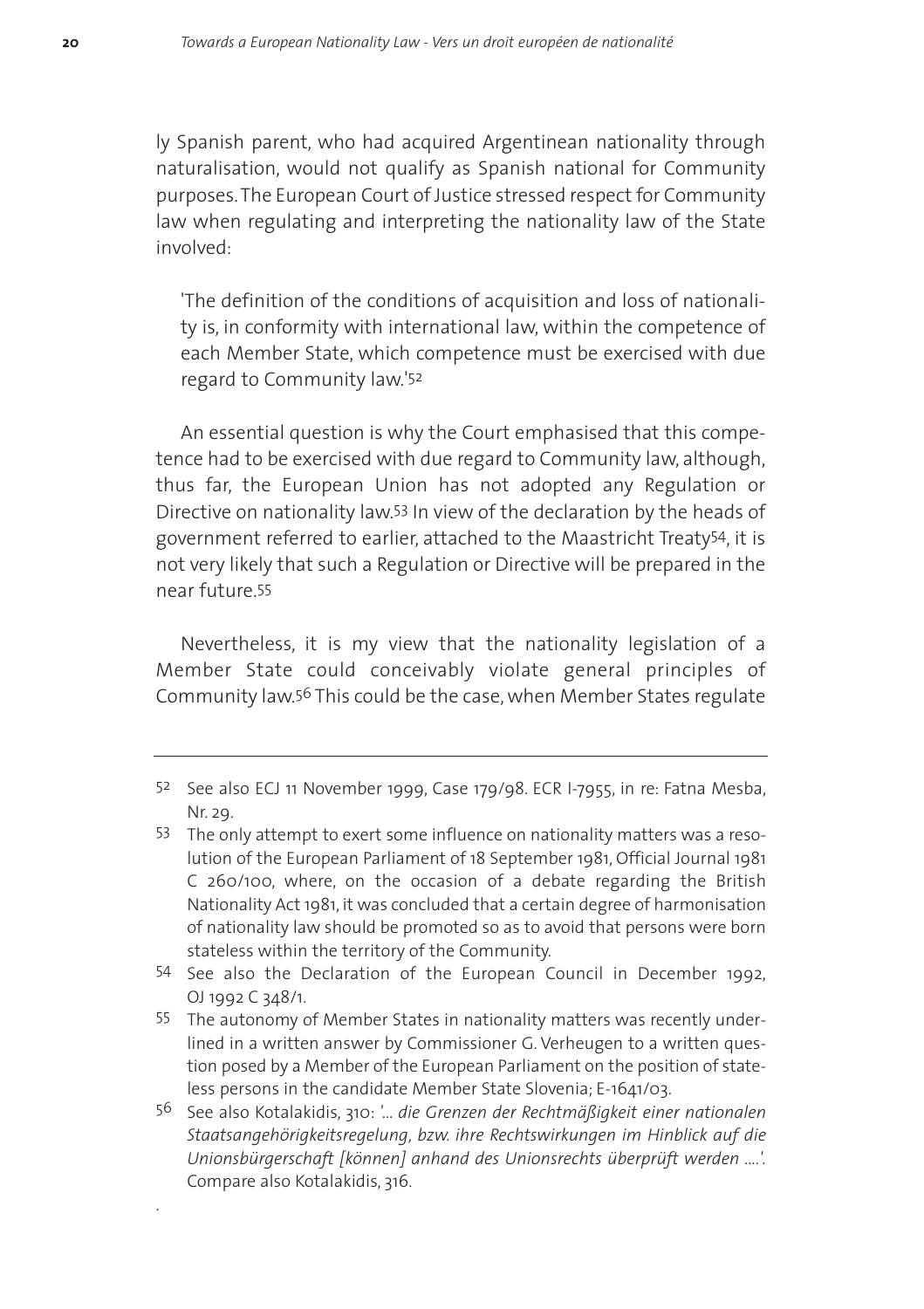the grounds for acquisition and loss of nationality:

a) violating the obligation of solidarity (*Gemeinschaftstreue*). A violation of this principle laid down in Article 10 EC could be observed, if a Member State were to grant its nationality to an important part of the population of a non-EU Member State, without prior consultation with Brussels.57

The same holds true for the situation in which a Member State issues a declaration regarding the determination of nationals for Community purposes, with the inclusion of an important part of the population of a non-EU Member State, without previously consulting Brussels.

If, for instance, the Netherlands were to suddenly grant Netherlands nationality to the entire population of Surinam or an important part thereof, it could be argued that this would constitute a violation of the obligation of solidarity.58 Nevertheless, much depends, of course, on the reaction or non-reaction of the other Member States and the Commission.

The recent history of UK nationality law offers three examples of extending British citizenship (and therefore European citizenship) to (part of) the population of a non-European territory. During the Falklands war, an Act of Parliament59 was passed granting British nationality to all British Dependent Territories Citizens living on the Falkland Islands (who had not been European citizens, with the exception, perhaps, of those who were also Argentinean through Italian descent). Briefly before the transfer of the territory of Hong Kong to China, part of the population of Hong Kong was granted the right to opt

<sup>57</sup> See Hall 1995, 64-73, who also pays attention to the procedures that need to be followed, if duties imposed by Article 10 have been violated.

<sup>58</sup> This example has not been invented at my desk. Prime Minister Lubbers of the Netherlands made this suggestion as a 'political possibility' in a speech held in 1992. An advantage of such extension of Netherlands nationality would be that Netherlands nationals with ties with Surinam would perhaps take the decision to re-emigrate to Surinam more readily. See on this proposal also Kotolakidis, 299.

<sup>59</sup> British Nationality (Falkland Islands) Act 1983.

<sup>60</sup> British Nationality (Hong Kong) Act 1997.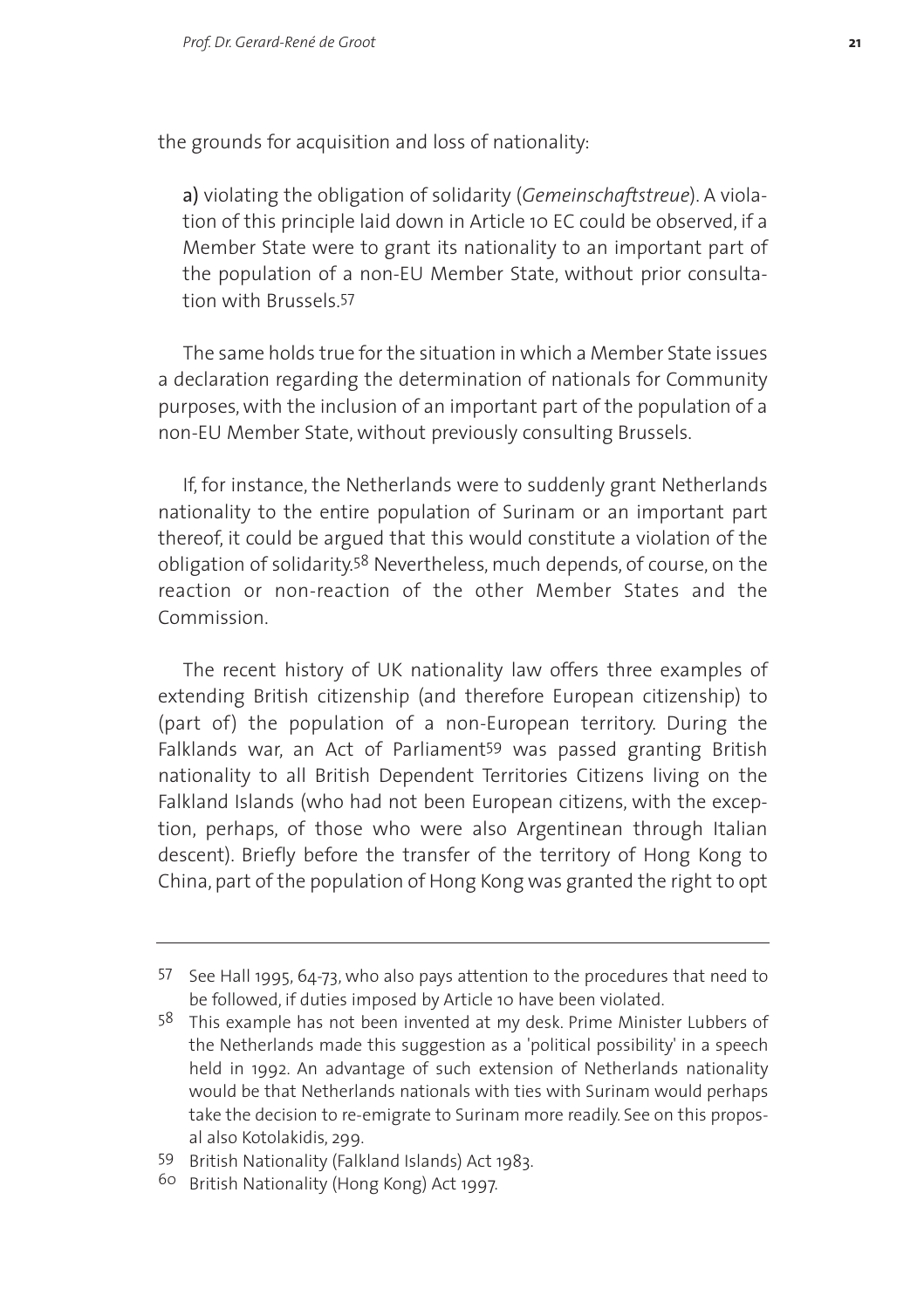for British citizenship.60 More recently, on 21 May 2002, most British Overseas Territories Citizens became European citizens through their being granted British citizenship.61 In none of these instances did the European Commission or other Member States voice protest. Nor have the amendments of the treaties on dual nationality, concluded between Spain and Latin American countries, which entitled persons of dual Spanish-Latin American nationality to apply for a Spanish passport, led to protests.

Nevertheless, it cannot be precluded that in extreme circumstances a Member State will violate the obligation of solidarity by a surprising grant of their nationality. Kotalakidis<sup>62</sup> poses the question of what the reaction of the Commission and the other Member States would have been, had Cyprus not been accepted as a Member State and Greece -as a reaction to that- had granted Greek nationality - and therefore European citizenship - to all Cypriots of Greek ethnicity.

Jessurun d'Oliveira<sup>63</sup> has argued against the possibility that granting nationality without consulting the European Union may violate the obligation of solidarity between the Member States. He sees the reunification of the two German States after the fall of the Berlin wall and the increase in German nationals by approximately 18 million persons as illustration of a Member State's absolute autonomy in matters of nationality, in which the consent of the European Union is not required. I find this illustration far from convincing. Because of the earlier mentioned German declaration on nationality made in 1957, the entire population of the Democratic Republic of Germany already belonged to the group of persons that were German for Community purposes: the population of the Federal Republic of Germany.

An good example of the absolute autonomy of a Member State in nationality matters would have been the situation in which, conversely, the Federal Republic of Germany had deprived the population of the Democratic Republic of Germany of their German nationality without consulting the European Union. But that did not happen: Germany just main-

<sup>&</sup>lt;sup>61</sup> See above paragraph 3.

<sup>62</sup> Kotalakidis, 299.

<sup>63</sup> In: O'Keefe/Twomey, 402, 403.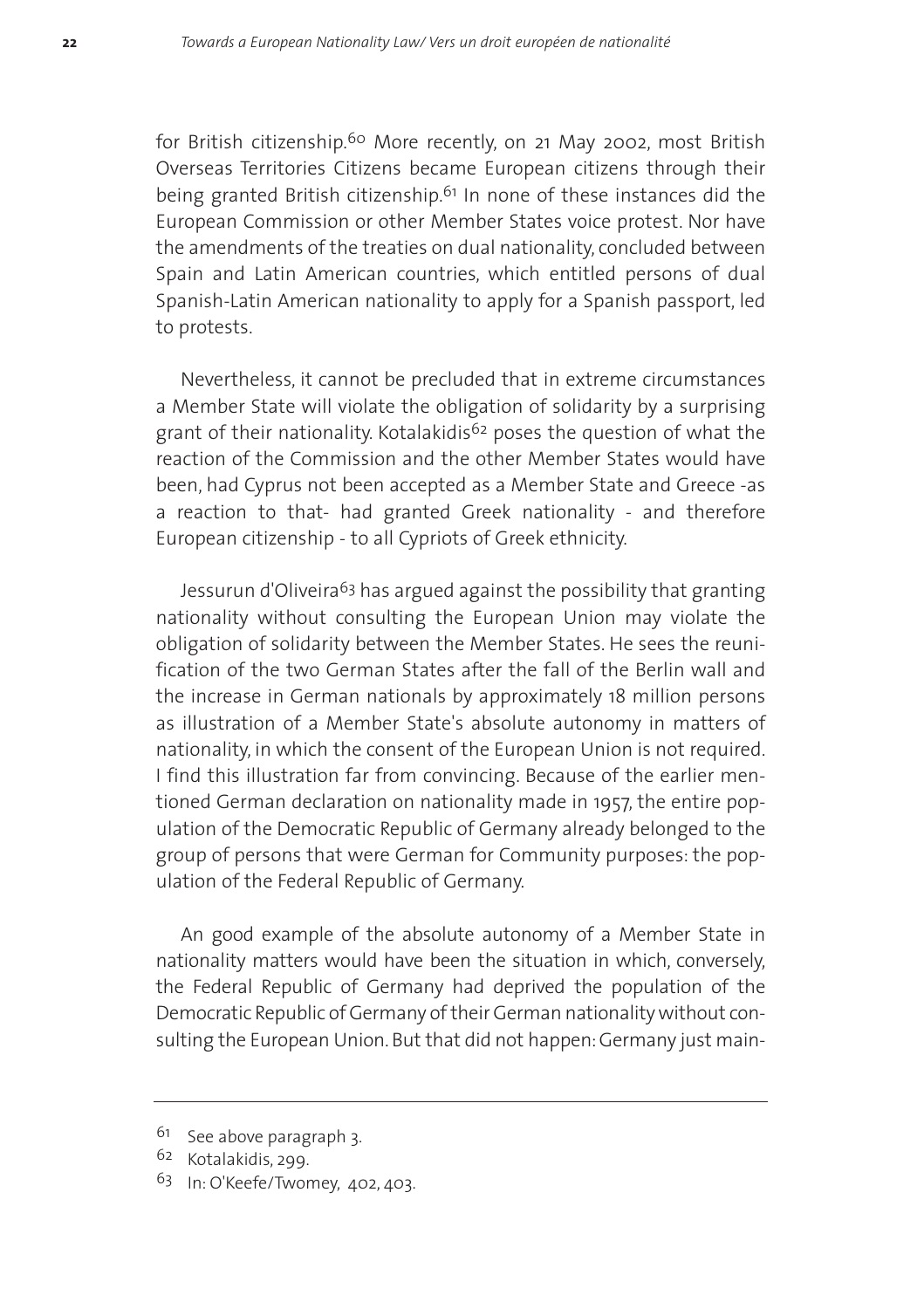tained its old position, which it had expressed more than 30 years before. Jessurun d'Oliveira then continues64:

'Owing to the fact that neither Member States, not the Commission, nor the Council or any other Community institution have called since 1957 for any revision or implementation -no matter how spectacularof the nationality law of Member States, it appears that lack of solidarity with the Community in this area is not an issue.

Or, in other words, historically speaking nationality law is an absolutely irrelevant category in the framework of the new Article 10. Member States and Community institutions do not easily consider asking whether nationality laws of Member States are compatible with Community law. To date there has been no demand for information by the Member States from the Commission or Council, and there is no question of there being any co-operative, consultative or informative obligations in the absence of any sign of activity by the Community institutions.'

To my knowledge, it is true that the Commission or Council did not expressly request information of a Member State on nationality matters on the occasion of it amending nationality legislation. It seems to me, however, that in any case the Spanish treaties on dual nationality<sup>65</sup> and the British declaration on nationality after the 1981 review of British nationality law were discussed with the European authorities. Furthermore, in a Resolution on the occasion of the 1981 British declaration, the European Parliament stressed the desirability of some degree of harmonisation of nationality law.66

b) A second limitation of Member State competence in nationality matters could be observed, if domestic rules on acquisition or loss of nationality violated public international law, especially fundamental rights guaranteed under international law.67

<sup>64</sup> In: O'Keeffe/Twomey, 405; compare also pp. 409, 410.

<sup>65</sup> Compare Perez Vera, RIE 1981, 685: *'... es un aspecto del Derecho español de nacionalidad que parece despertar serias reservas en ciertos juristas communitarios que abogarian por su modificacion.'*

<sup>66</sup> Official Journal 1981, Nr. C 260/100.

<sup>67</sup> Likewise Kotalakidis, 312, 313; differently Kovar/Simon, CDE 1994, 291. See also Hall, ELR 1996, 129-143.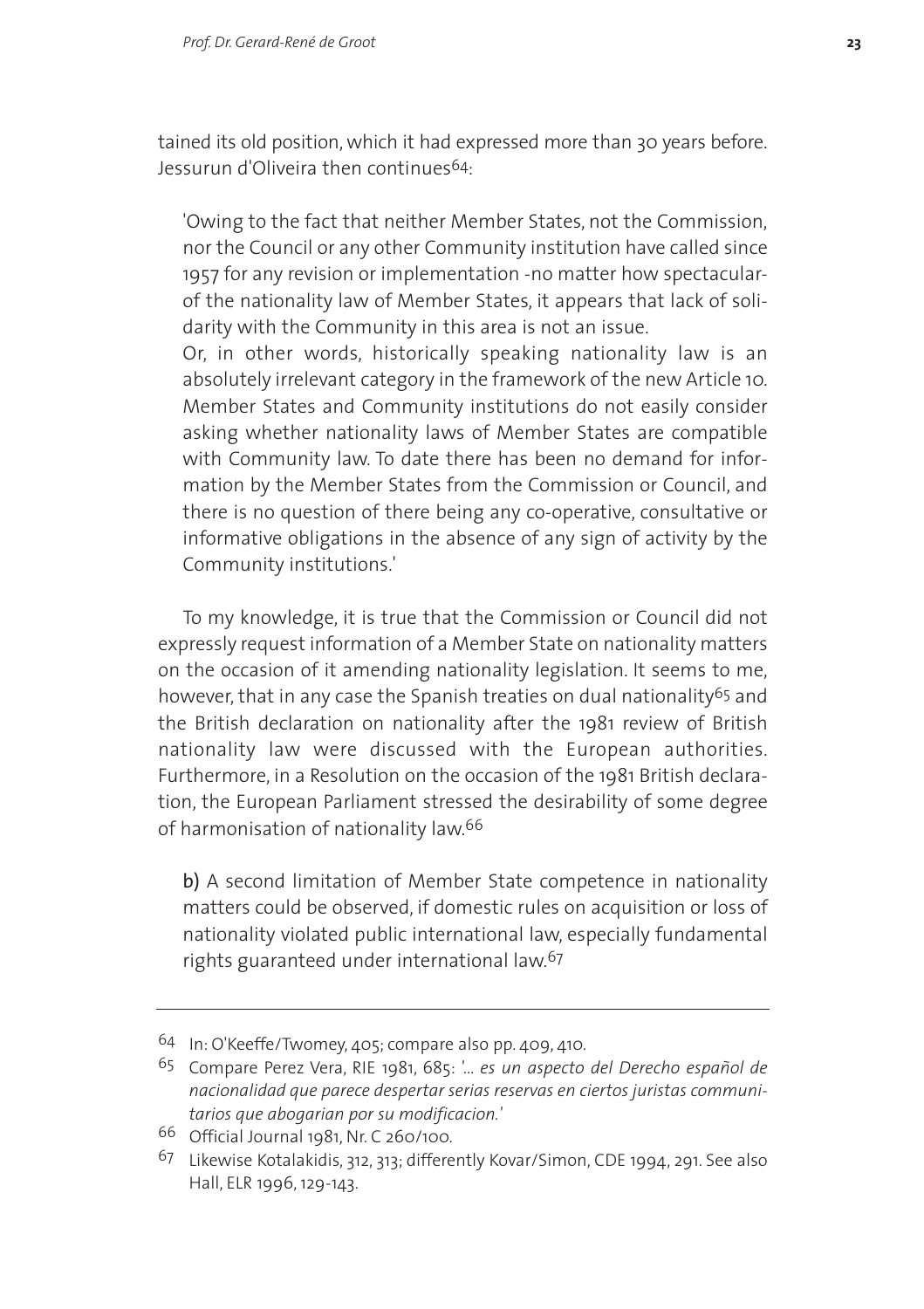If a person has acquired the nationality of a Member State as a result of the application of a rule that violates international law, other Member States are entitled to treat that person as not possessing that nationality and, consequently, as a non-European citizen. This conclusion is in line with the general reaction to attribution of nationality in violation of international law.68 More complex is the situation in which deprivation of nationality is in breach of rules of public international law. If a person has been deprived of the nationality of a State as a result of the application of a rule that violates international law, the generally accepted view is that other States should **not** regard such withdrawal of nationality as not having taken place. If they were to do that, they would not activate the international rules, or as the case may be, the national rules aiming to reduce cases of statelessness.69 Within the framework of the European Union, a different, more effective approach is needed. If a person were to be deprived of the nationality of a Member State in violation of public international law, other Member States and the Union would be obliged to treat that person as continuing to possess European citizenship.70

c) The most important limitation of the autonomy of Member States in matters of nationality is without a doubt the guarantee of the right of free movement of persons within the European Union.<sup>71</sup> The fundamental right of free movement within the European Union may, for instance, be violated, if a national of a Member State would lose his nationality -and therefore the status of citizen of the Unionif he lived abroad in another Member State during a certain period of time. The use of the right of free movement guaranteed by the EC Treaty in conjunction with such a regulation would cause loss of nationality and as a result -in some cases- loss of the status of European citizen. Such a national rule is incompatible with Community law.

<sup>68</sup> See De Groot 1989, 17-23, with further references.

<sup>69</sup> See De Groot 1989, 22.

<sup>70</sup> Compare also O'Keeffe/Bavasso, in: La Torre, where they stress that, once an individual has obtained the status of European citizen, judicial control by the ECJ of cases of deprivation of Member State nationality is perfectly admissible in the light of the effects that this measure will produce on European citizenship rights. See also Hall 1995, 9,10,99 and Kotalakidis, 313.

<sup>71</sup> Compare Greenwood, YEL 1987, 185 ff.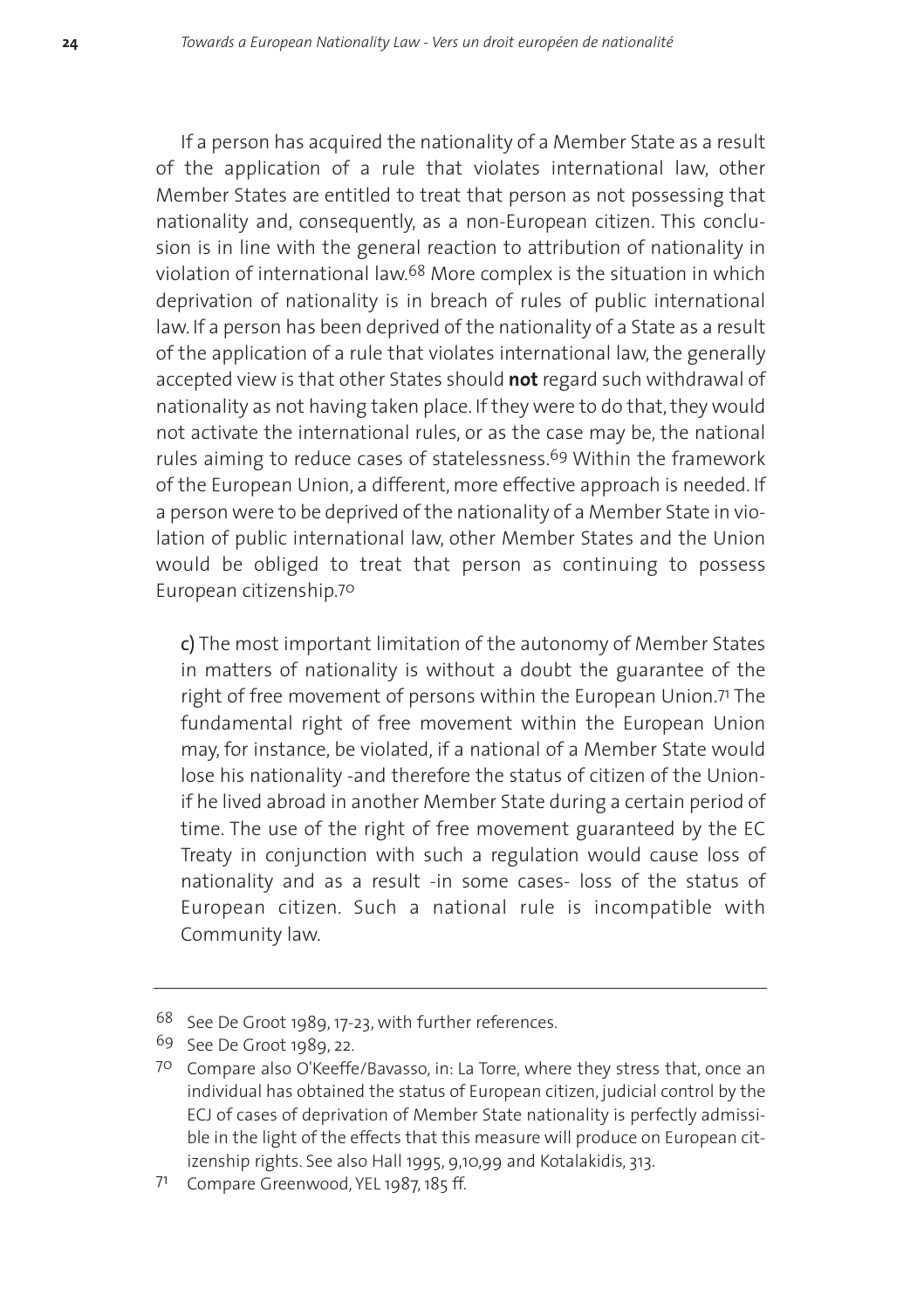Let us assume that the Netherlands was to amend the provision of Art. 15 (1) (c) Netherlands Nationality Act as follows<sup>72</sup>: 'Netherlands nationality shall be lost by any Netherlands national, who also possesses another nationality and, after having reached majority, has lived for an uninterrupted period of ten years outside the Netherlands, the Netherlands Antilles or Aruba, other than in the service of the Netherlands or the Netherlands Antilles or of an international organisation in which the Kingdom is represented, or as the spouse of a person in such service.' In some instances, application of this rule would constitute a violation of Community law. This would be the case, if a person possessed both Netherlands nationality and the nationality of a non-EU State. After having lived for a period of ten years in, for instance, Germany, he would lose his Netherlands nationality and consequently the status of European citizen. This result is especially unacceptable in cases where the citizen in question is not able to renounce his non-EU nationality, due to the domestic nationality rules of the non-EU State involved, Venezuela being a case in point.73

It must be pointed out that I did not invent this possible amendment of Art. 15 (1) (c) Netherlands Nationality Act, but simply paraphrased an amendment proposed in a Bill74 presented to Parliament by the Netherlands government on 25 February 1993.75

However, on 16 September 1993, the government modified the proposed new article: Netherlands nationality shall not be lost, if the person involved is residing within the territory of the European Union76 and furthermore the loss can be prevented by possessing a Netherlands passport or a certificate of possession of Netherlands nationality.77 The

74 See also on the Bill: Vink, 150, 151.

77 *See page 26*

<sup>72</sup> See also Kotalakidis, 314.

<sup>73</sup> It must be borne in mind that a considerable number of persons possesses both Netherlands and Venezuelan nationality (the one *jure sanguinis*, the other *jure soli*), partly due to the fact that Venezuela is a neighbouring country of the Caribbean part of the Kingdom of the Netherlands and partly due to the activities of Shell Oil Company in Venezuela.

<sup>75</sup> *See page 26*

<sup>76</sup> *See page 26*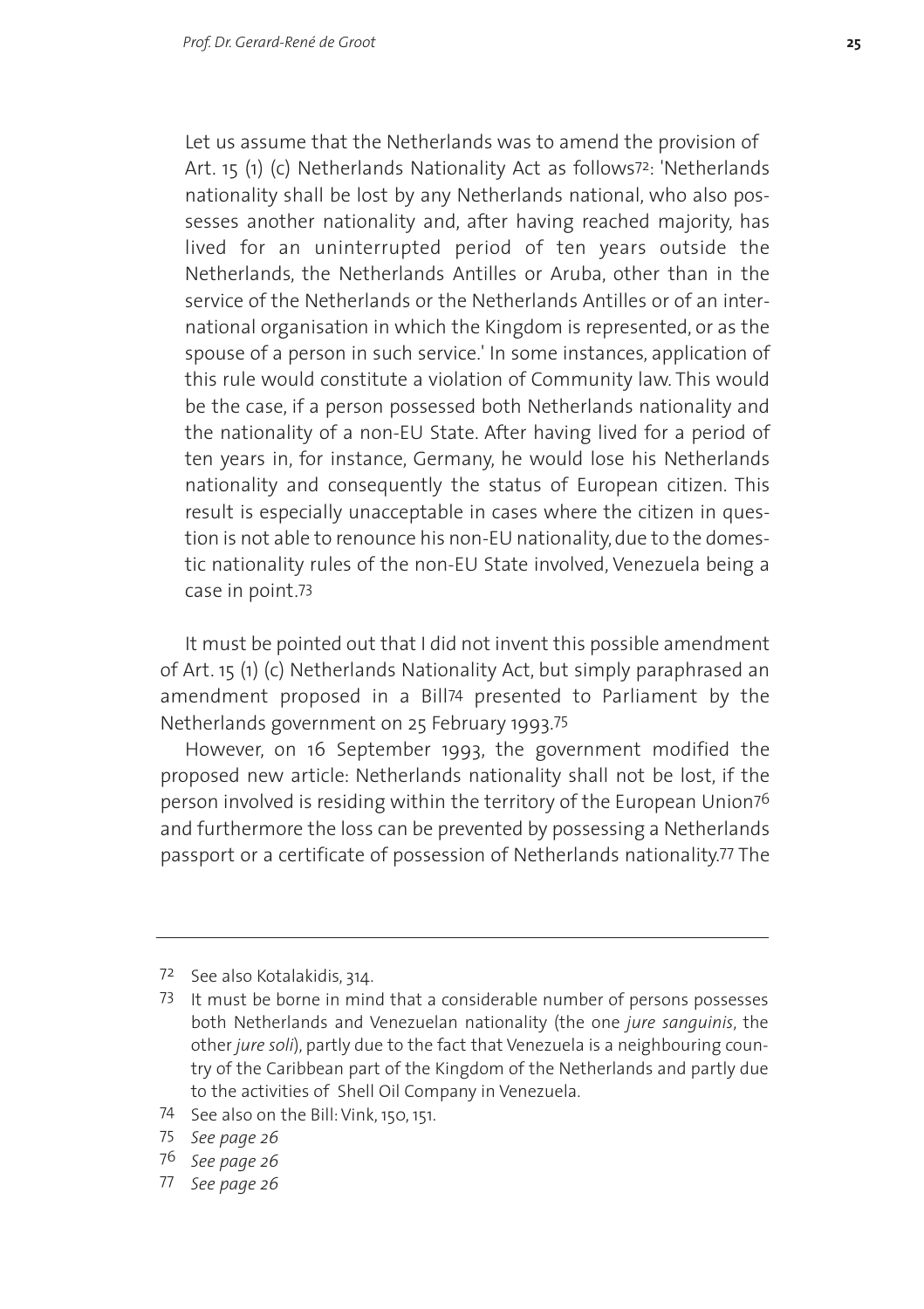government defended this modification of the proposed amendment by arguing that the text originally proposed might have violated the right of free movement within the European Union.78

Jessurun d'Oliveira79 does not agree with the conclusion that loss of nationality by reason of continuous residence abroad may violate the free movement rights under the EC Treaty. He argues as follows:

It has been put forward<sup>80</sup> that it would be incompatible with Community law if one Member State were to rule that a national residing in one of the other Member States and having no other nationality should lose his nationality, for example, after having lived there for more than ten years. The party concerned would indeed, the

- 75 Voorstel van Rijkswet tot wijziging van de Rijkswet op het Nederlanderschap, wetsontwerp 23 029 (R 1461). The complete text of the proposed new Article 15 reads:
	- '1. *Het Nederlanderschap gaat voor een meerderjarige verloren:*
	- a) *door het afleggen van een verklaring van afstand;*

b) *indien hij tevens een vreemde nationaliteit bezit en tijdens zijn meerderja righeid gedurende een ononderbroken periode van tien jaar in het bezit van beide nationaliteiten zijn hoofdverblijf heeft in het buitenland, anders dan in een dienstverband met Nederland, de Nederlandse Antillen of Aruba dan wel met een internationaal orgaan waarin het Koninkrijk is vertegenwoordigd, of als echtgenoot van een persoon in een zodanig dienstverband.*

2. *Het in het eerste lid, onder b, bepaalde is niet van toepassing op de Nederlander die tijdens zijn meerderjarigheid die vreemde nationaliteit verkrijgt.*

3.*De in het eerste lid, onder b, bedoelde periode van tien jaar wordt geacht niet te zijn onderbroken indien de betrokkene gedurende een periode korter dan één jaar zijn hoofdverblijf in Nederland, de Nederlandse Antillen of Aruba heeft.'*

- 76 Literally, the relevant provision provides that nationality may be lost if the person in question is living outside the territories to which the Treaty on the European Union is applicable (*'buiten de gebieden waarop het Verdrag betreffende de Europese Unie van toepassing is'*). As a result, the loss may occur in the event of residence in an overseas territory of a Member State, such as the Faroe Islands, French Polynesia or Saint Helena.
- 77 The new rule came into force on 1 April 2003. See De Groot, Handboek 2003, 374-380 and Vrinds, StAZ 2004, 1-9.
- 78 Memorie van Antwoord, 8, 9. See for more details on this modification: Jessurun d'Oliveira, in: O'Keeffe/ Twomey, 408, 409.
- 79 In: O'Keeffe/Twomey, 406, 407.
- 80 He refers to my earlier publications on this issue.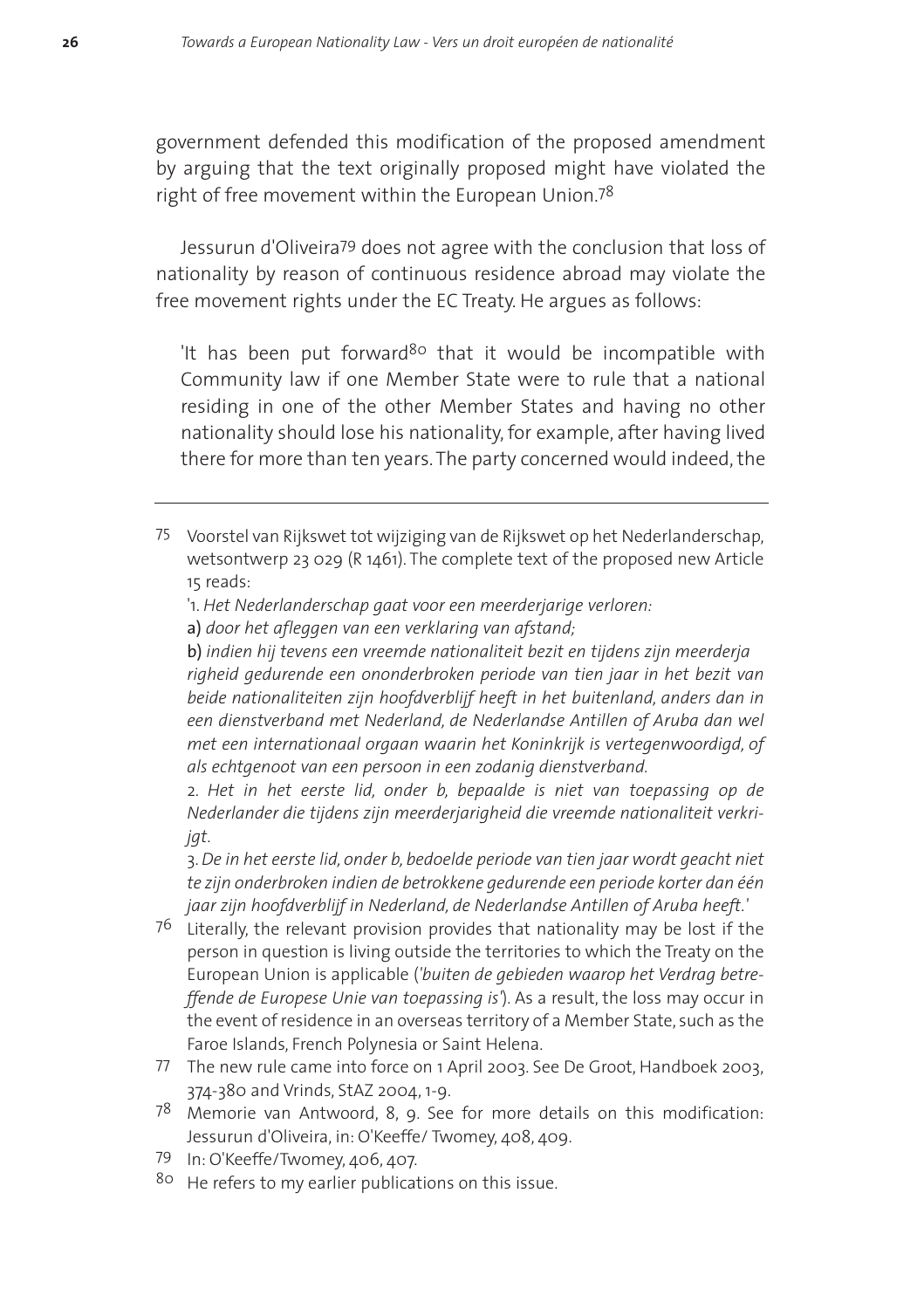argument runs, lose the protection of the EC Treaty, namely entitlement to the freedom of movement. Worse still, if he lost his Member State nationality he would lose his Union citizenship as well.

There are two objections to this example. In the first place I submit that everything has been turned upside down. Whoever is a national of a Member State is a Union citizen, with all the rights and entitlements that result from that status.

Whoever is not (or not longer) a national of a Member State is not (no longer) eligible for Union citizenship. A Union citizen is not robbed of the rights he or she is entitled to under the Treaty, but the grounds for his or her Union citizenship and the resulting rights are cancelled as the premise for Union citizenship is no longer fulfilled.

Secondly, the position is rather timid. The implication of the standpoint that someone residing in a different Member State of the EC may not lose his or her nationality is that in the end all regulations concerning the loss of nationality are fundamentally forbidden under Community law, because they go hand in hand with the loss of Community rights. Should, for instance, Article 14 (2) of the Dutch Nationality Law then come to read: '[n]o loss of Dutch nationality in any case takes place whatsoever should someone become stateless or lose Union citizenship as a result'?'

I have to make clear first of all that Jessurun d'Oliveira has not summed up my arguments entirely correctly. After the words 'having no other nationality' the words 'of another Member State' must be added; this makes a vast difference.

Secondly, I disagree with his first argument. The nationality involved would be lost **merely** because of **residence abroad**,which is allowed and even guaranteed under the EC Treaty. It is therefore the exercise of rights granted by Community law that leads to the loss of European citizenship. That, in my opinion, is not acceptable.

His second argument is not at all convincing. I never wrote that a national of a Member State residing in another Member State may not lose his or her nationality. My argument was basically that residence abroad in another Member State, as the only ground for loss, is extremely problematic in view of Community law.

Jessurun d'Oliveira<sup>81</sup> also calls attention to the fact that not all

<sup>81</sup> In: O'Keeffe/ Twomey, 407.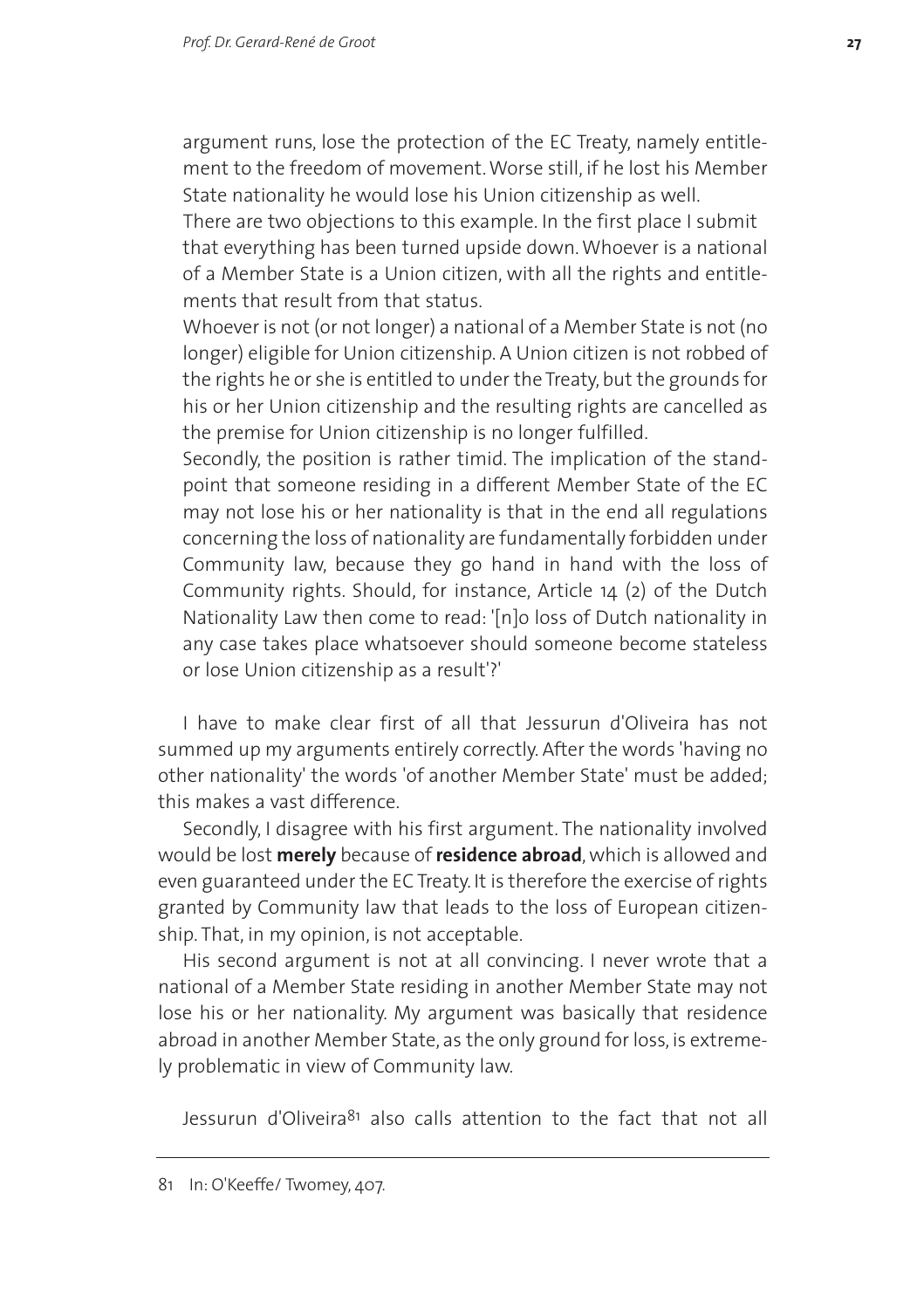nationals of a Member State residing in another Member State remain there as a result of residence permits granted under EC law. That is correct and my reason for always emphasising that loss of nationality on the ground of residence abroad **may** violate Community law. I am perfectly aware that this is exclusively the case, in principle, if residence abroad was guaranteed by EC law. However, it should also be borne in mind that, more and more frequently, the European Court of Justice underscores the importance of European citizenship itself as a fundamental status.

This could have future consequences in that the possession of European citizenship is always protected in case of residence within the territory of the Union.<sup>82</sup>

Loss of nationality on the ground of uninterrupted residence abroad is not only provided for in Dutch nationality legislation, but also in the legislation of some other Member States. Belgium so provides since 198583.84

- $82$  Doubts about compatibility with European law may arise in following case: a Belgian national acquires Netherlands nationality by naturalisation. As a result, he loses Belgian nationality. Later on it is discovered that he failed to inform the competent authorities of the Netherlands that at the time of the application for naturalisation criminal investigations had been instituted against him in Belgium. Because of this fraudulent concealment of facts relevant to the naturalisation, he is deprived of his Netherlands nationality. As a consequence, he becomes stateless (based on Art. 14 (1) Netherlands Nationality Act as amended, since 1 April 2003). It is - to put it mildly - remarkable that a European citizen loses this status as a consequence of criminal behaviour, in spite of the fact that he continues to reside within the territory of the Union. Again, the example has not been invented, but was taken from the official governmental instruction for the application of the revised Netherlands Nationality Act (Handleiding voor de toepassing van de Rijkswet op het Nederlanderschap 2003, 's Gravenhage: SDU (loose-leaf edition), commentary on Art. 14).
- 83 Carlier/Goflin, in: Nascimbene (ed.), 146, stating that the provision, inspired by Denmark and the Netherlands, was incorporated into Belgian law in 1985. They refer to Doc. Parl. Chambre, sess. ord. 1983/84, 21, p. 122.
- 84 See also Art. 8 (1) Danish Nationality Act, Art. 34 Finish Nationality Act, Art. 8 Icelandic Nationality Act, Art. 25 (8) Luxembourg Nationality Act, Art. 14 Swedish Nationality Act. Compare also Artt. 23-6 French Civil Code, Section 19 (1) (c) Irish Nationality and Citizenship Act and Art. 24 Spanish Civil Code. See for a comparison of these provisions: De Groot, Loss 2003, in: Martin/ Hailbronner, 241-246.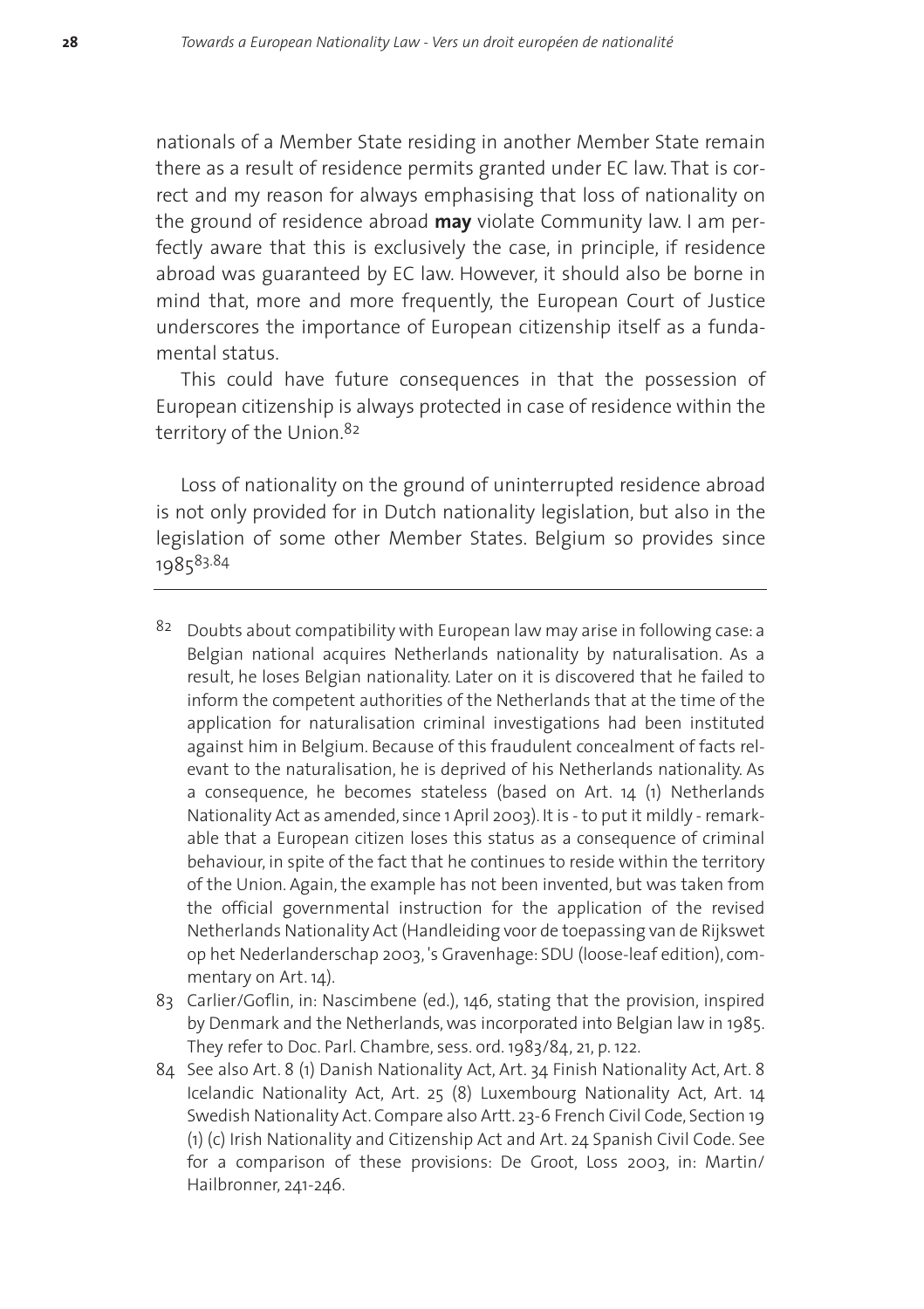However, in my opinion, a technical detail of the corresponding Belgian provision ensures that the Belgian legislation does not violate Community law. The relevant part of Article 22 Belgian Nationality Act reads:

'§ 1er. *Perdent la qualité de Belge: ....*

- 5o *le Belge né à l'étranger à l'exception des anciennes colonies belges lorsque:*
- a) *il a eu sa résidence principale et continue à l'étranger de dix-huit à vingt-huit ans;*
- b) *il n'exerce à l'étranger aucune fonction conférée par le Gouvernement Belge ou à l'intervention de celui-ci, ou n'y est pas occupé par une société ou une association de droit belge au personnel de laquelle il appartient;*
- *c) il n'a pas déclaré, avant d'atteindre l'âge de vingt-huit ans, vouloir conserver sa nationalité belge; du jour de cette déclaration, un nouveau délai de dix ans prend cours.*

*§ 3. Le § 1er, 5o et 6o, ne s'applique pas au Belge qui, par l'effet d'une de ces dispositions, deviendrait apatride.'*

As with the Netherlands, it is possible, therefore, that a Belgian national loses Belgian nationality and, as a result, European citizenship, while exercising the right of free movement of persons in another Member State of the European Union after a residence of ten years abroad. However, by submitting a declaration of extension of nationality to the Belgian authorities in due time, loss of Belgian nationality can be avoided. Clearly, there may be cases, in which the person in question simply forgets to submit such a declaration. Nevertheless, in no such case would I conclude that Community law has been violated. It is not unacceptable that a citizen must submit such a declaration. In its decision in *Factortame*, the European Court of Justice<sup>85</sup> emphasised within the context of the obligation to pay compensation for damages as a result of a violation of Community law, that the injured party must demonstrate reasonable diligence in avoiding loss or damage, or in limiting its extent, and must make use of all legal remedies available (par.

 $85$  EJC 5 March 1996, Case 46/93 and Case 48/93, ECR I-1029.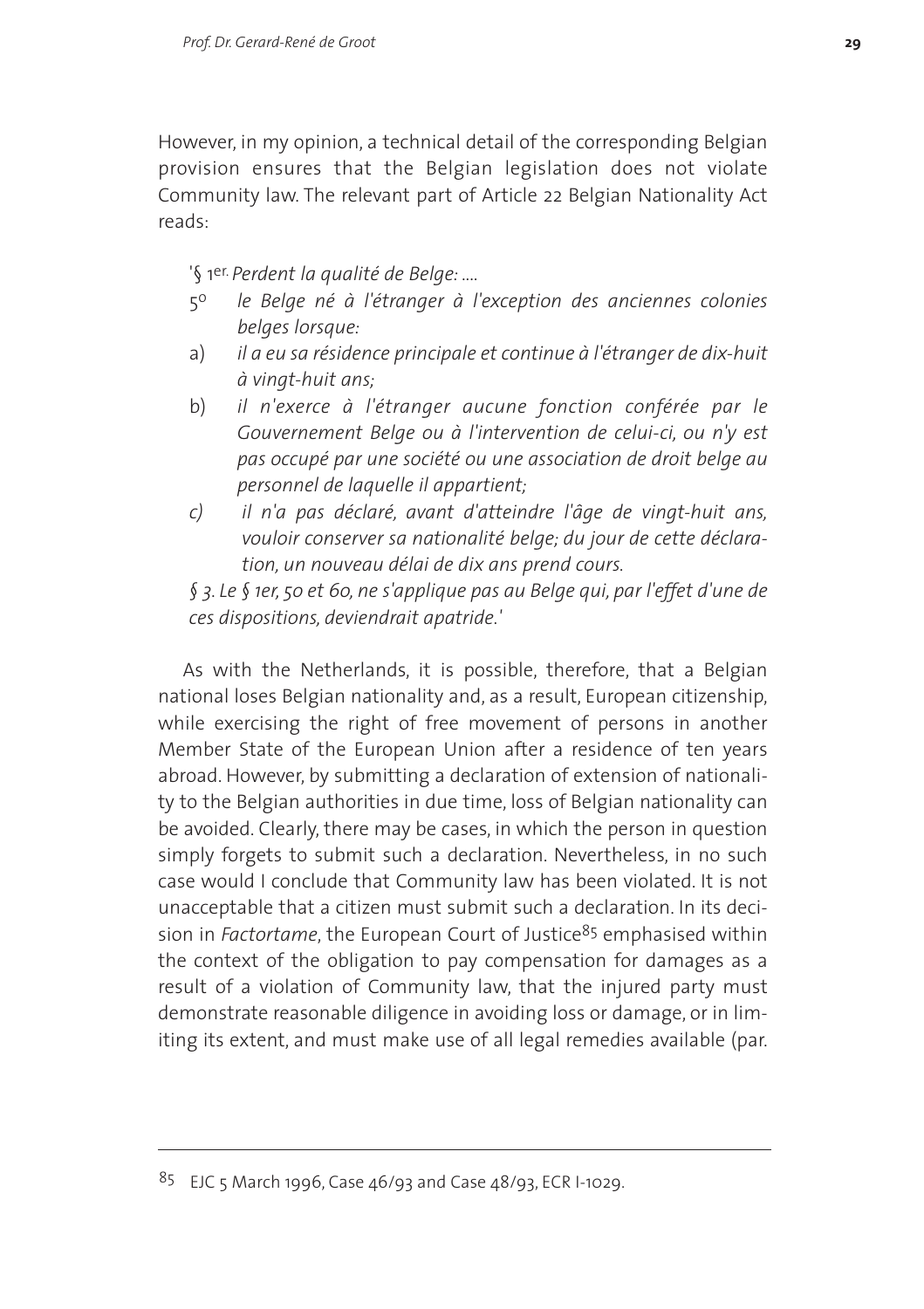84 of the Judgment). Bearing this principle in mind, one could argue in respect of nationality law that the persons in question cannot complain that Community law has been violated, where they could have avoided damage had they submitted a simple declaration.

Another violation of the free movement rights guaranteed under the EC Treaty would result from the situation, in which children of nationals of a EU Member State, because they were born in another Member State, do not acquire the nationality of the state of origin of their parents pursuant to domestic nationality rules.<sup>86</sup>

According to Article 8 of the Belgian Nationality Act, nationality may be acquired by 1) any child of a Belgian parent born in Belgium or 2) any child of a Belgian parent born abroad, if one of three conditions is fulfilled: a) the parent was born in Belgium or in territories under Belgian administration; b) the Belgian parent registers the child as a Belgian national within five years of its birth; c) the child is otherwise born stateless or loses his (other) nationality before his eighteenth birthday.87 When reading these conditions, one can conceive of cases, in which a child of Belgian parents does not acquire Belgian nationality (and therefore European citizenship), while the parents exercise their European citizenship right in another EU Member State. However, the parents can always register their children as Belgian citizens.<sup>88</sup> Although this, per-

- 86 Apart from the Belgian and German provisions described here, comparable regulations exist in the United Kingdom (SS. 2 and 3 BNA), Ireland (Sect. 7 (3)) and Portugal (Art. 1 (1) (b) Nationality Act). See for details of these provisions De Groot, Acquisition 2002, 125-129.
- 87 Art. 8 (1) reads: § 1er. Sont Belges: 1o *L'enfant né en Belgique d'un auteur belge,* 2o *L'enfant né à l'étranger:*

a) *d'un auteur belge né en Belgique ou dans des territoires soumis à la souveraineté belge ou confiés à l'administration de la Belgique;*

b) *d'un auteur belge ayant fait dans un délai de cinq ans à dater de la naissance une déclaration réclamant, pour son enfant, l`attribution de la nationalité belge;*

c) *d'un auteur belge, à condition que l'enfant ne possède pas, ou ne conserve pas jusqu'à l'age de dix-huit ans ou son émancipation avant cet âge, une autre nationalité. 88The possibility of registration is an important difference compared to the British provisions.*

 $88$  The possibility of registration is an important difference compared to the British provisions.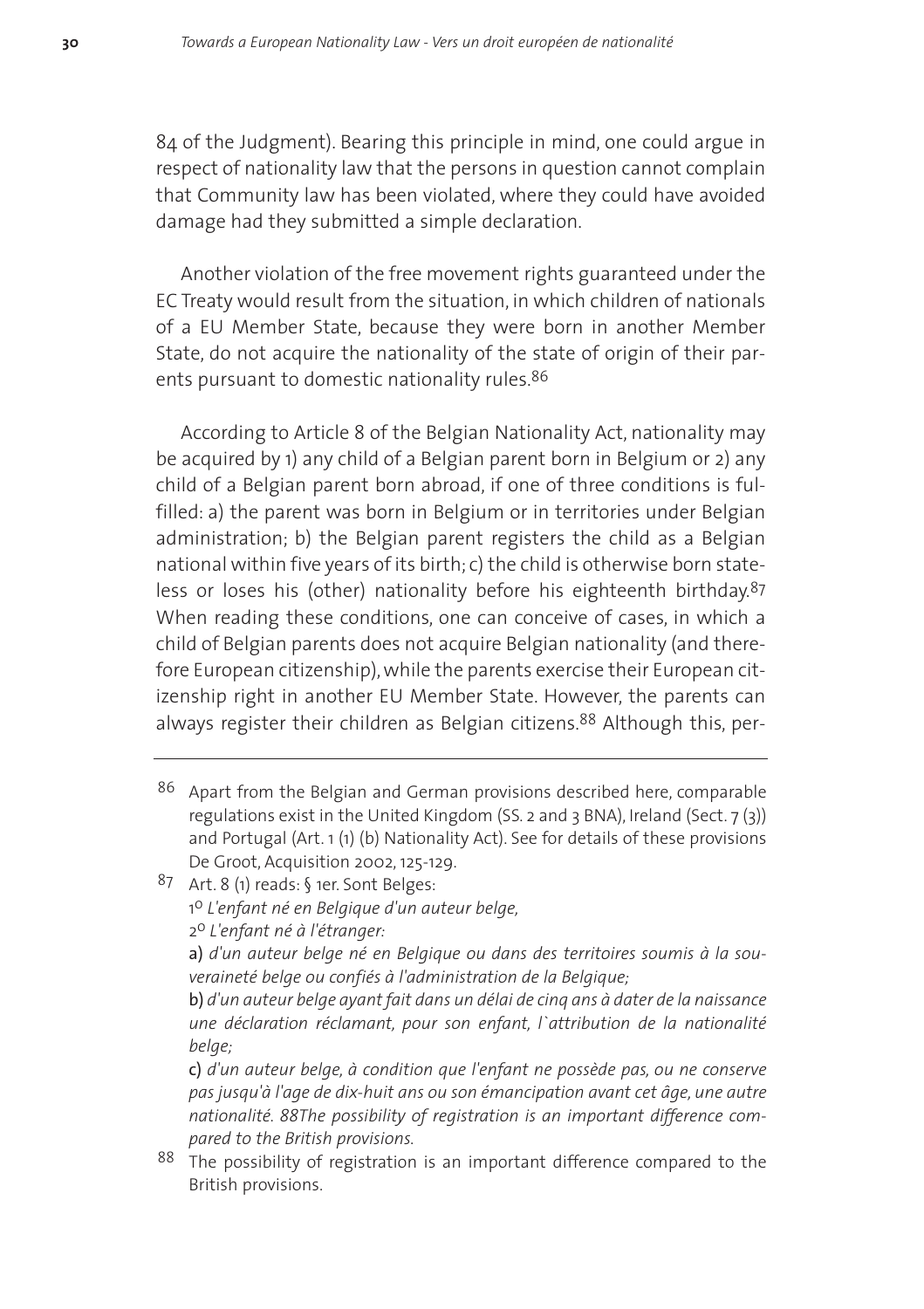haps, involves some nuisance to the parents, they are able to avoid all nationality disadvantages to their children by opting for Belgian citizenship for their child in due time (within five years of the birth of the child). Basing myself on the ruling by the European Court of Justice in *Factortame*, in which the Court stressed that there is an obligation to avoid damage, where possible, I have reached the conclusion that Belgian parents cannot complain about Belgian legislation on the acquisition of nationality at birth breaching Community law, if they themselves "forget" to submit a declaration to the Belgian authorities. Within this context, it is important that the time limit within which the child is to be registered is reasonable one. The parent's Belgian passport is normally valid for a period of five years. The Belgian parent will therefore have to contact a Belgian consulate at least every five years to obtain a new passport. On that occasion, he or she can register the child as a Belgian national. If the parent fails to do so, it may be assumed that non-registration is a conscious decision.

If registration of a child has to take place within a shorter period after birth, there may be some reservations as to the acceptability of the rule. Since 1 January 2000, the German Nationality Act provides in Article 4 (4) that German nationality will no longer be acquired by descent, if a child of German parent(s) is born abroad after 31 December 1999 and has his habitual residence outside of Germany (*'wenn der deutsche Elternteil nach dem 31. Dezember 1999 im Ausland geboren wurde und dort seinen gewöhnlichen Aufenthalt hat'*). German nationality is nevertheless acquired, in the event that otherwise the child would be stateless. If the child does not acquire the German nationality of the parent(s) *ex lege*, because both parent and child were born abroad, a parent may register the child as a German national within one year of its birth.<sup>89</sup>

<sup>89</sup> This limitation of the transfer of German nationality is completely new in German nationality law, but it will take some time before this modification will have results in practice. The first children who will not acquire German nationality because of this limitation are the children of the German children born outside Germany in the year 2000.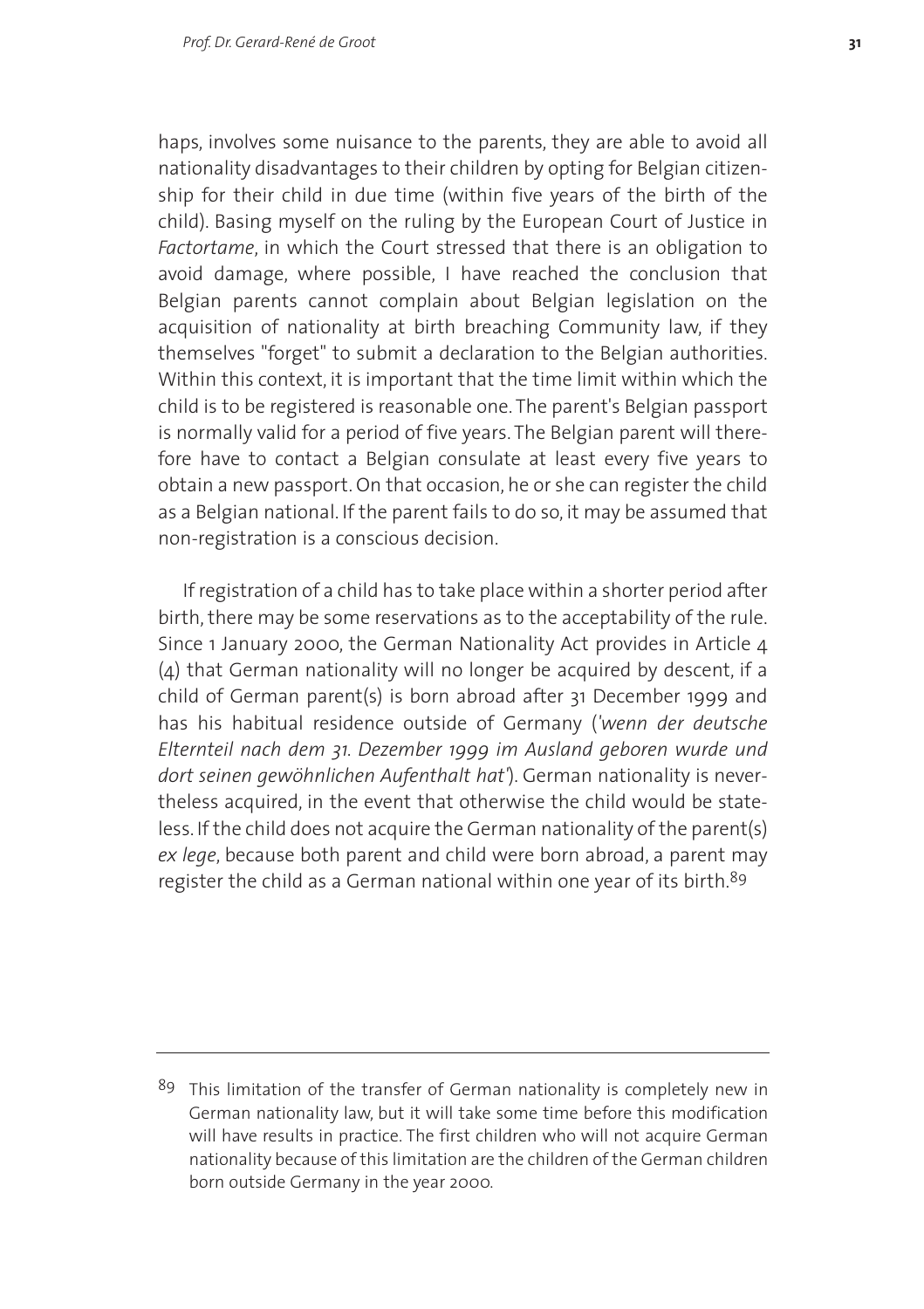In my judgment, this time limit of one year is too short.<sup>90</sup> It is not difficult to conceive of cases, in which parents are not aware that their child needs to be registered for it to acquire German nationality, since German law did not require registration before the year 2000. Such cases could prove problematic from a Community law perspective.

Another example of nationality provisions which may conflict with Community law is found in Article 23-8 of the French Civil Code:

*'Art. 23-8. Perd la nationalité française le Français qui, occupant un emploi dans une armée ou un service public étranger ou dans une organisation internationale dont la France ne fait pas partie ou plus* générale*ment leur apportant son concours, n'a pas résigné son emploi ou cessé son concours nonobstant l'injonction qui lui en aura été faite par le Gouvernement.*

*L'intéressé sera, par décret en Conseil d'État, déclaré avoir perdu la nationalité française si, dans le délai fixé par l'injonction, délai qui ne peut être inférieur à quinze jours et supérieur à deux mois, il n'a pas mis fin à son activité.*

*Lorsque l'avis du Conseil d'État est défavorable, la mesure prévue à l'al inéa précédent ne peut être prise que par décret en conseil des ministres.'* 91

If the French authorities were to apply this provision to a national who is employed in the service of another EU Member State, this would constitute an obvious violation of Community law. Application of such a provision is incompatible with the objectives of the EC Treaty.92

<sup>90</sup> The same applies to the British requirement of registration within twelve months (S. 3 BNA). However, S. 3 (4) opens the possibility for the Secretary of State to allow registration after twelve months of the birth of the child, by providing that 'if in the special circumstances of any particular case the Secretary of State thinks fit, he may treat subsection (2) as if the reference to twelve months were a reference to six years.'

<sup>91</sup> This provision corresponds with Article 96 of the preceding Code de la nationalité française.

<sup>92</sup> Similar difficulties may arise in respect of Art. 20 (1) (b) Greek Nationality Act, Art. 12 (1) (1) Italian Nationality Act and Art. 25 (1) Spanish Civil Code. See for a comparison of those provisions: De Groot, Loss 2003, in: David/Hailbronner, 229-232.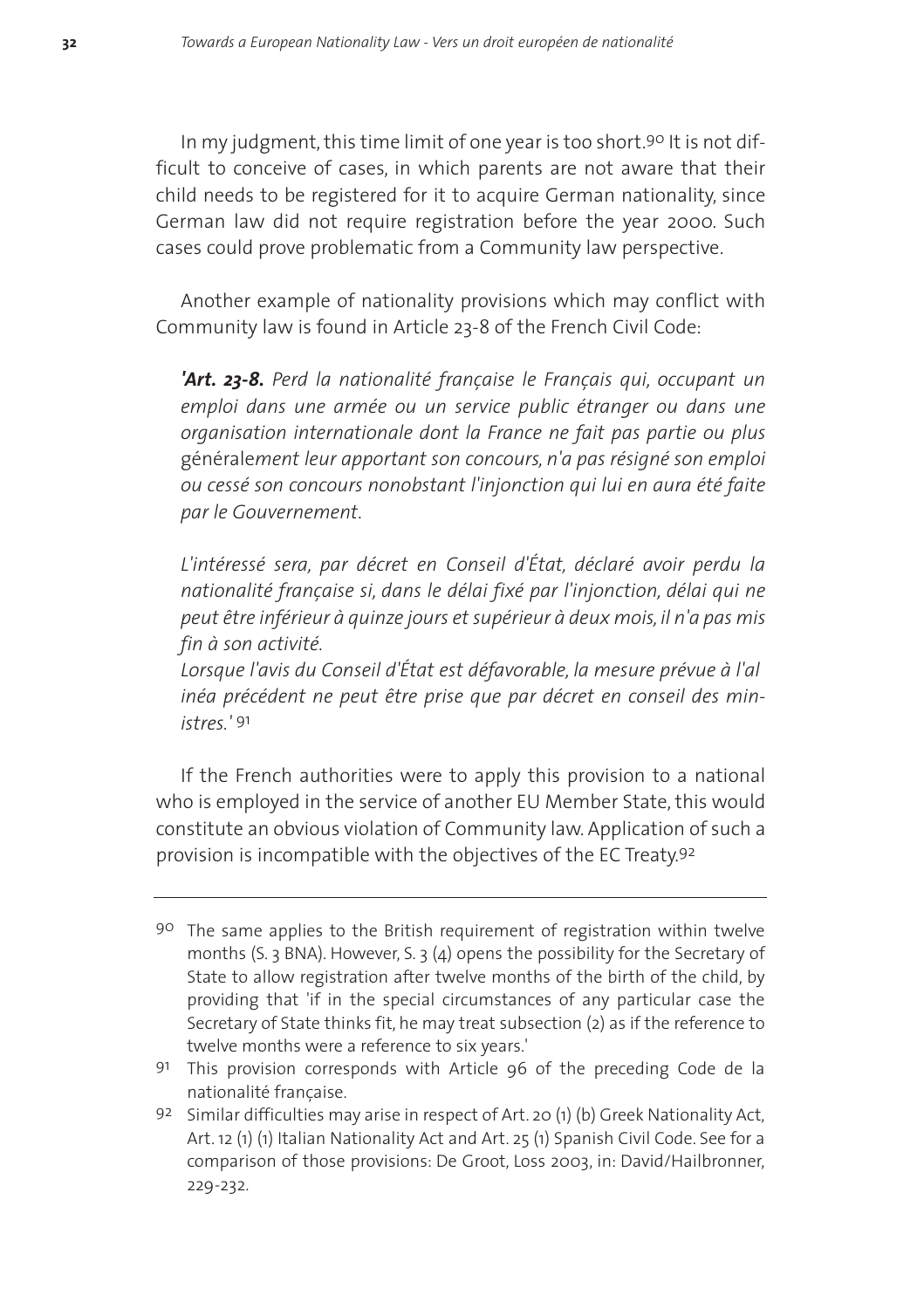## **5. Developments in the Near Future**

It may be observed that EU law has already had some impact on the nationality law of the Member States.93 For several reasons, it can be expected that in the near future the European Union will increasingly try to influence the grounds for acquisition and loss of nationality in the Member States.

First of all, the European Union's influence on matters of immigration law is growing. Because of the very close relationship between immigration regulations and nationality law, in particular the rules on naturalisation, it is quite likely that the Union will be tempted to influence naturalisation policies as well.94

Secondly, it is striking how many differences exist for descendants of persons originating from the territory of a Member State in respect of access to European citizenship through acquisition of their ancestors' nationality. With regard to some nationalities, such acquisition is very easy95; in some other Member States the possibility does not exist. It will be difficult to continue to accept such unequal treatment of descendants of persons originating from the different Member States.

In the third place, at least two provisions in the Draft European Constitution give rise to questions with regard to issues of nationality. Article 24 of the Draft Constitution provides that where the European Council or the Council of Ministers must take decisions by qualified majority, 'such a majority shall consist of the majority of Member States, representing at least three fifths of the population of the Union.' Such

<sup>93</sup> In a similar vein, Kotalakidis, 316.

<sup>94</sup> Compare the situation in the United States where as early as 1789 in Art. I, sec. 8, clause 4 of the Constitution of the United States it was provided: 'The Congress shall have Power ... to establish an uniform Rule of Naturalization.' The right to enact rules dealing with naturalisation was granted to the Union, because otherwise the States of the Union might have developed different policies on naturalisation and immigration. In the early existence of the United States, other rules of nationality law, especially rules regarding acquisition by birth and loss of nationality were regulated by the different States, not by the Union. Only after the 14th Amendment (Section 1) came into force (in 1868) did the subject of nationality become governed by federal legislation.

<sup>95</sup> See on these facilities De Groot, Acquisition 2002, 149, 150, 153.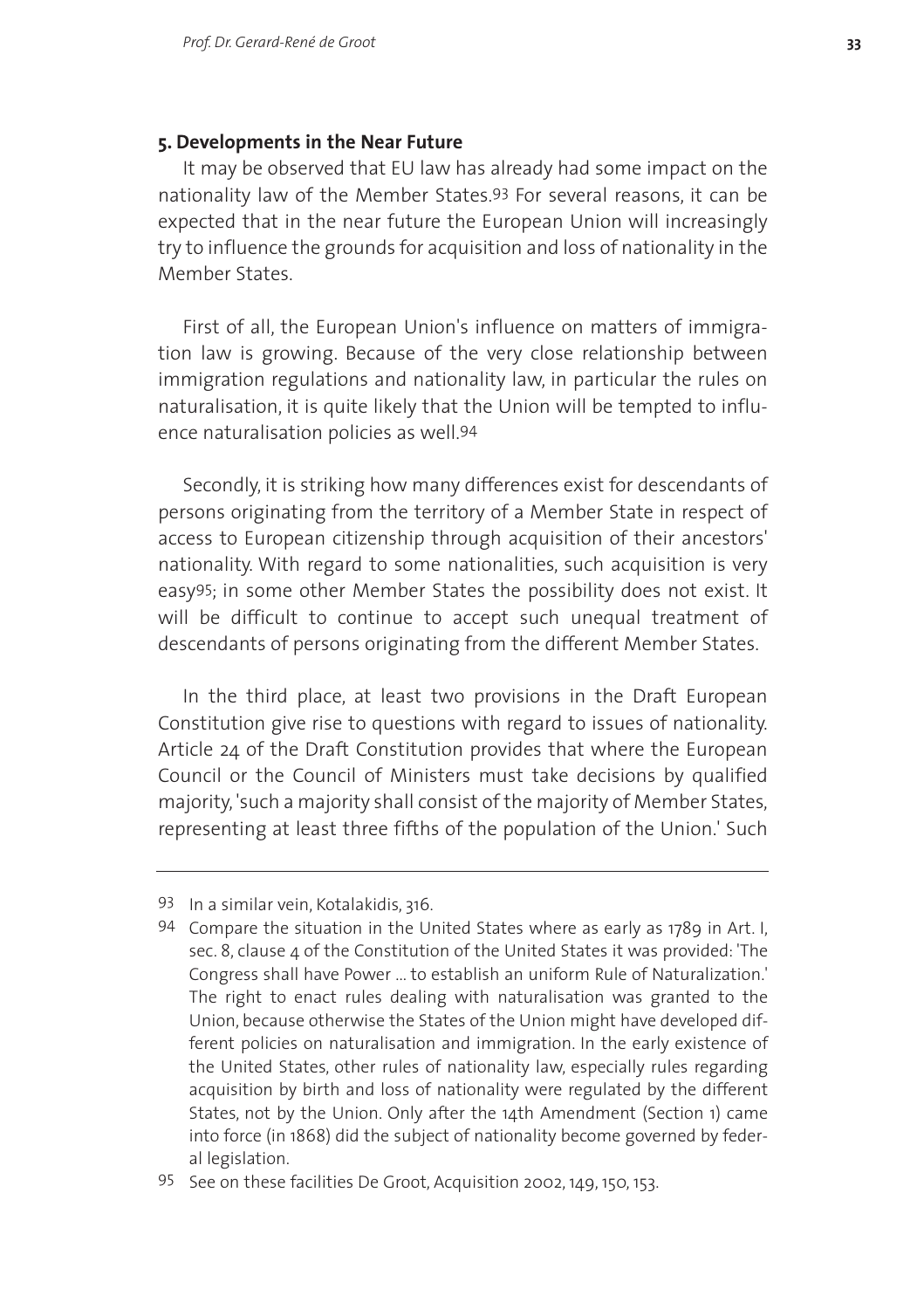qualified majority is to take effect on 1 November 2009, after the elections for the European Parliament.

The crucial term "population" lacks definition, however. The following interpretations are therefore possible:

- a) all persons residing in a Member State. However, this would imply aliens as well;
- b) residents of a Member State who possess the nationality of that Member State;
- c) residents of a Member State, who are European citizens;
- d) all persons possessing the nationality of a Member State (including expatriates).

It is obvious that the choice for one of these options will considerably influence the size of the "population" of some Member States. In several (future) Member States, a high percentage of aliens reside (Germany, Baltic countries). Some other (future) Member States have very high numbers of expatriates (Baltic countries, Greece, Hungary, Ireland, Italy Poland and Spain). If the Intergovernmental Conference wishes to hold on to the solution proposed in the Draft Constitution, it is imperative that the term "population" be defined.96

Another nationality-related issue in the Draft Constitution concerns the rotation system for Commissioners proposed by Article 25 (3), which provides:

'The Commission shall consist of a College comprising its President, the Union Minister of Foreign Affairs/Vice-President, and thirteen European Commissioners selected on the basis of a system of equal rotation between the Member States. This system shall be established by a European decision adopted by the European Council on the basis of the following principles:

 $9<sup>6</sup>$  Otherwise it is to be preferred to preserve the compromise of Art. 3 (2) Protocol Nice Treaty, OJ C 80 of 10 March 2001. The Nice Treaty came in force on 1 February 2003.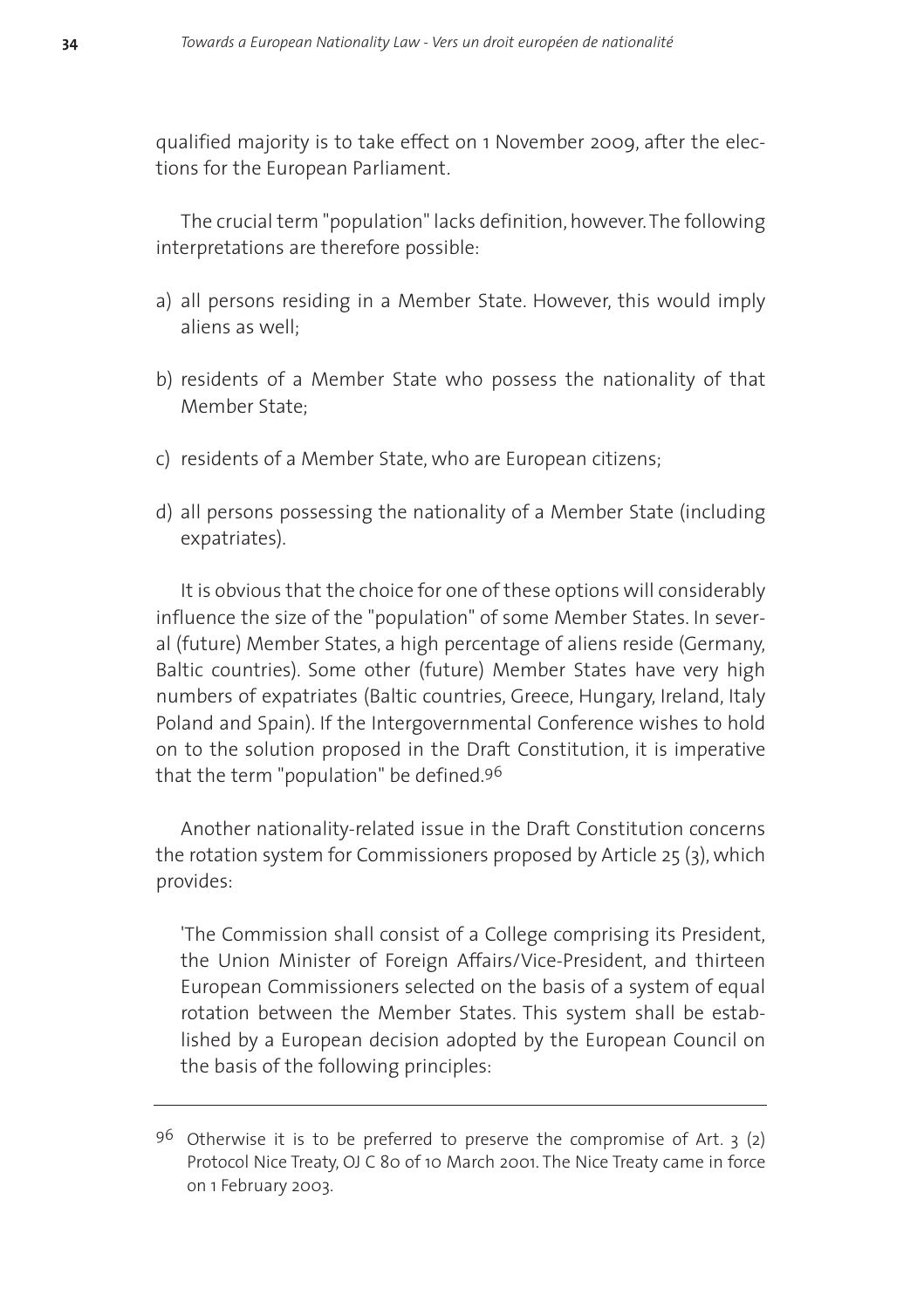(a) Member States shall be treated on a strictly equal footing as regards determination of the sequence of, and the time spent by their nationals as Members of the College; consequently, the difference between the total number of terms of office held by nationals of any given pair of Member States may never be more than one;

(b) subject to point (a), each successive College shall be composed as to reflect satisfactorily the demographic and geographical range of all Member States of the Union.'

The new composition of the Commission is intended to be operative as of 1 November 2009 as well. A nationality-related problem is caused by the use in Article 25 (3) (a) of the word "nationals". Obviously, the framers of the Constitution were not aware that an increasing number of European citizens have dual or multiple nationality.

Many possess the nationality of more than one Member State. What if a Belgian Commissioner is appointed, who also happens to possess Italian nationality? Would that entail that no other Italian national can serve as Commissioner at the same time? I submit that a different formulation is needed.

The formulation of Article 25 (3) is obviously inspired by the formulation of Article 213 (1), last sentence, EC Treaty (ex Art. 157 (1) EC): 'The Commission must include at least one national of each of the Member States, but may not include more than two Members having the nationality of the same State.' However, the formulation of the proposed Article 25 (3) is slightly stricter than that of Article 213 (1) EC. Moreover, times have really changed. Forty, fifty years ago dual or multiple nationality was a rather rare phenomenon. Nowadays, at the beginning of the twenty-first century, the number of cases of dual and multiple nationality is growing rapidly and such cases are becoming more and more normal.97 The above formulations need clarification or should be rephrased. Whatever the result of this exercise, it is clear that the debate on these issues has opened our eyes to the remarkable differences in the

<sup>97</sup> This applies in particular to those specialised in European law. I know of several professors of European law who possess the nationality of more than one Member State of the Union.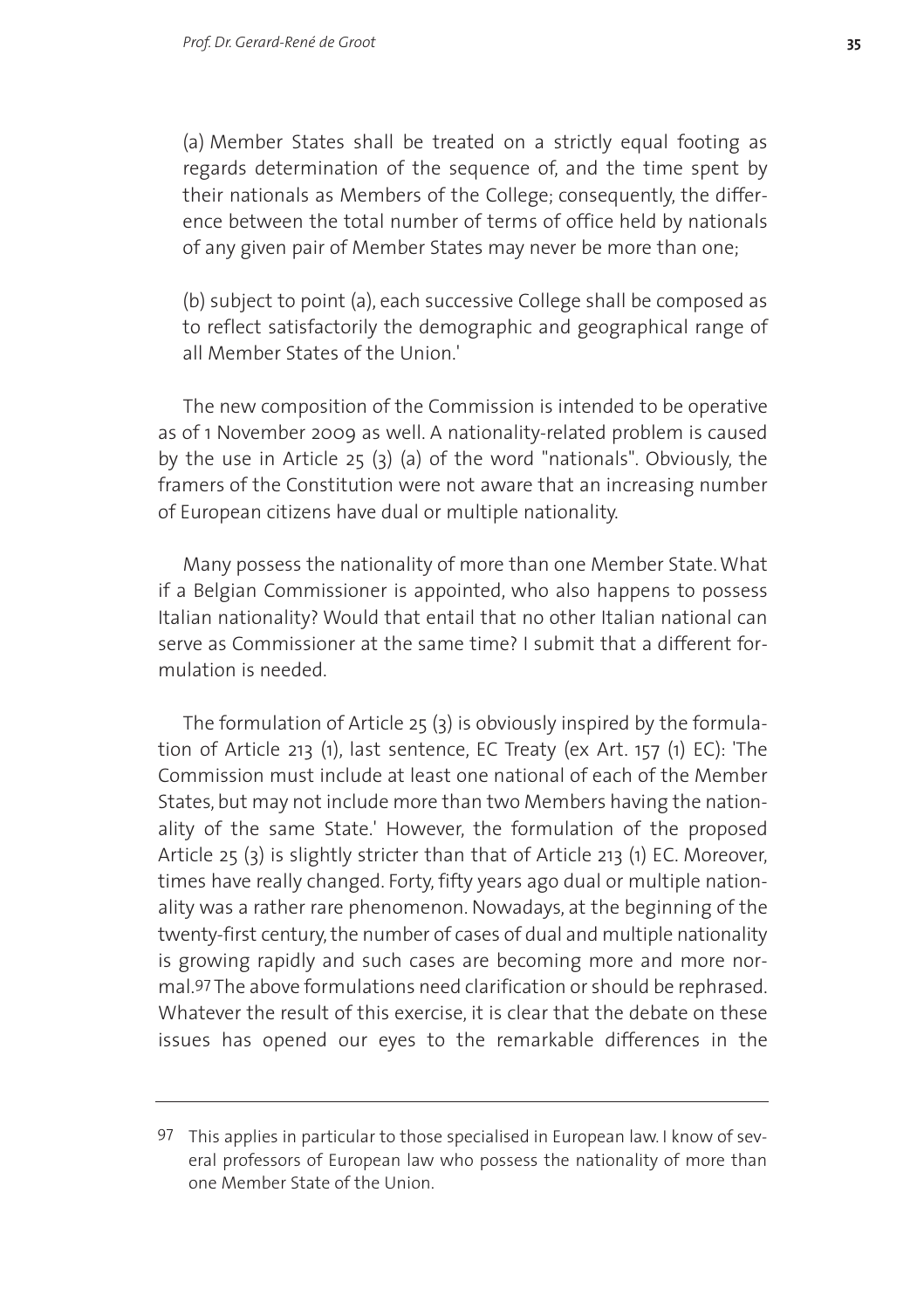#### Member States in the area of nationality.

The impetus for reflecting on Community influence on the nationality laws of the Member States has without a doubt been given by the debate on the position of third-country nationals permanently residing within the territory of the Member States. The leaders of the European Union (EU) already declared on the occasion of the European Council in Tampere (Finland), held on 15 and 16 October 1999, that third-country nationals who had been legal residents of a EU Member State for some time, should be granted a right of free movement within the European Union. In March 2001, the European Commission presented a proposal for a EU council directive on granting special status to third-country nationals who had been long-term residents in the European Union. Recently, on 5 June 2003, the ministers of justice and home affairs of the EU Member States agreed on this directive.98

The requirements which must be met in order to acquire the status of long-term resident are laid down in Articles 4-7 of the Directive. Member States will grant long-term resident status to third-country nationals who have been legally residing in that Member State for an uninterrupted period of five years (Art. 4 (1), providing they possess a minimum level of resources (Art. 5 (1))99 and do not constitute a threat to public order or public security (Art. 6). Periods of absence of less than six consecutive months will not interrupt the period of legal and continuous residence and will be included for the purposes of calculating the required residence period, on the condition that the periods of absence do not exceed a total of ten months( $Art. 4$  (3)).<sup>100</sup> Persons being granted long-term residence status are issued with a residence permit

<sup>98</sup> Council Directive 2003/109/EC van 25 Nov. 2003, OJ 2004 L 16/44. The directive is not binding on Denmark, Ireland and the United Kingdom. Another directive is being drafted by the European Commission on the extension of long-term resident status to refugees and persons enjoying subsidiary protection.

<sup>99</sup> In the 2001 draft directive, this condition did not apply to refugees and thirdcountry nationals born within the territory of a Member State.

<sup>100</sup> In addition, the 2001 Draft Directive provided that the same would apply to periods of absence related to the discharge of military obligations, detachment for employment purposes, studies, research, serious illness, pregnancy, maternity and -last but certainly not least - residence in another Member State as a family member of a citizen of the Union (or a long-term resident), exercising the right to free movement of persons.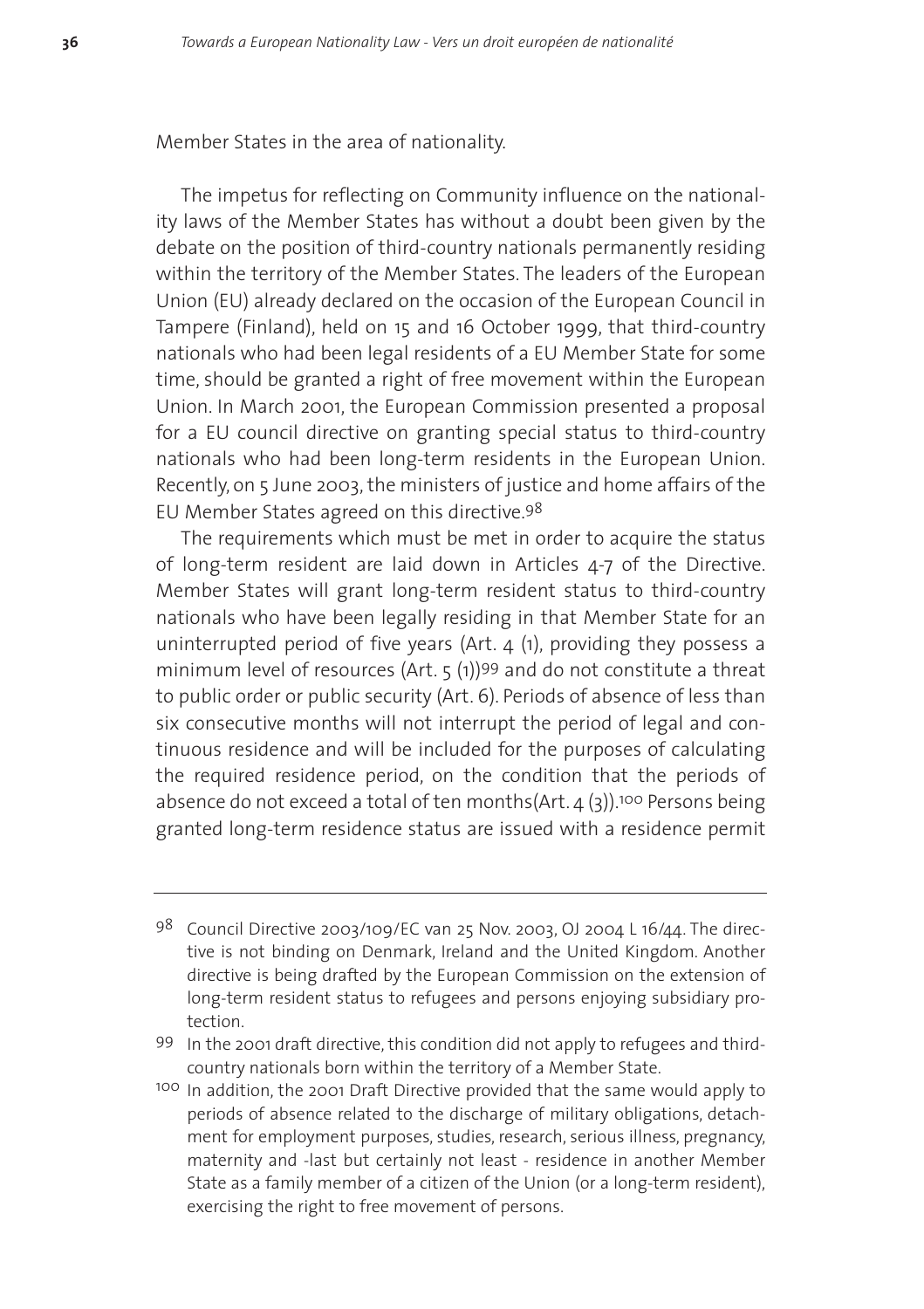valid for at least five years, automatically renewable on expiry (Art. 8). Long-term residents have the right to reside in other Member States under the conditions given in Article 14 ff.

The conditions under which long-term resident status may be lost again are laid down in Article 9. Member States will withdraw long-term resident status, if it comes to light that the status was acquired by means of fraud (Art. 9 (1) (a)). Furthermore, it will also be withdrawn in the event of an expulsion measure in respect of the person in question (Art. 9 (1) (b) in conjunction with Art. 12). Article  $9(3)$  allows that Member States provide that long-term residence status will be lost in cases in which the person in question constitutes a threat to public policy, because of the seriousness of an offence committed, even if the offence does not constitute a ground for expulsion.<sup>101</sup> The status is also lost as a result of acquisition of a similar status in another Member State (Art. 9 (4) (1)).

However, the most remarkable ground for losing long-term resident status is absence from the territory of the Community<sup>102</sup> for a period of twelve consecutive months. However, Article 9 (2) provides the following: 'By way of derogation from paragraph 1 (c), Member States may provide that absences exceeding twelve consecutive months or for specific or exceptional reasons shall not entail withdrawal or loss of status.'103

A rather weak point in the Directive is the provision that Member States may have different rules on loss of long-term resident status on the grounds of residence outside the territory of the European Union.104 It implies unequal treatment of groups of third-country nationals, which in the long run cannot readily be accepted. It is therefore desir-

<sup>101</sup> This possibility was not provided for in the 2001 Draft Directive.

<sup>102</sup> Consequently, long-term residence status may be lost in case of residence within an overseas territory of a Member State (such as Aruba).

<sup>103</sup> In the 2001 Draft Directive, Article 10 (1) (a) provided: `Member States may provide for derogations in the event of absence related to the discharge of military obligations, detachment for employment purposes, studies or research, serious illness, pregnancy or maternity.' And Article 10 (3) continued: 'Member States may provide that prolonged absences exceeding two years or related to reasons not referred to in paragraph 1 shall not entail withdrawal of long-term resident status.'

<sup>104</sup> *See page 38*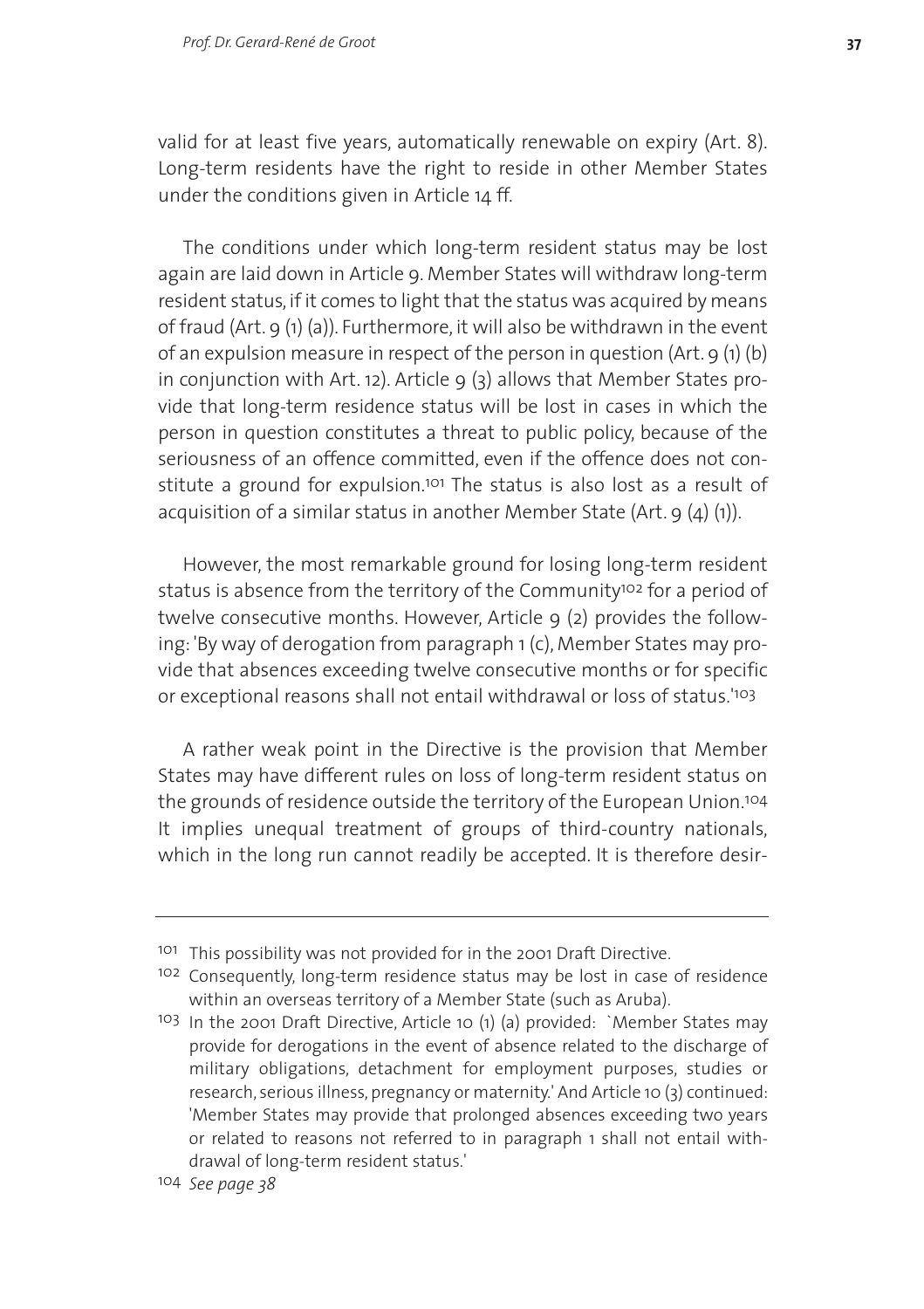able to examine precisely how the different Member States will implement the directive with regard to loss of long-term residence status. It is also desirable to compare these loss provisions with the grounds for loss of the nationality of the different Member States. In this context, the question must be raised whether a period of residence abroad must be accepted as an exclusive ground for loss of long-term resident status or whether acts during a shorter residence abroad, which according to the nationality law of some Member States would cause the loss of the nationality, irrespective of the length of the residence period abroad (e.g. voluntary acquisition of a foreign nationality or voluntary military service), must be accepted as a ground as well.

These issues demonstrate that the introduction of long-term resident status will stimulate the debate on the differences in the Member States with regard to the grounds for loss of nationality.The creation of long-term residence status linked with free-movement rights will have yet another - even more important - consequence for the debate on the nationality laws of the Member States. Long-term residents will be granted a set of uniform rights affording them a legal status that approximates that of European citizens. They do not possess, however, European citizenship. How then will they be able to acquire European citizenship?

It is conceivable, in theory, that the European Union grants European citizenship *ex lege* to long-term residents, after they have enjoyed resident status for a certain period (e.g. five or ten years).<sup>105</sup> However, it is unlikely that such a step will be taken soon.106 Such a regulation would imply the creation of a quasi-nationality entitling to European citizenship, as in the case of the nationalities of the Member States. It would make it necessary to regulate in detail by Community law the grounds for loss of such a quasi-nationality and the way in which such quasi-

<sup>104</sup> Similar critical remarks are justified in respect of Article 3 (3) (2) and (4) and Article 5 (2), which allow Member States to introduce into national legislation additional requirements for third-country national to obtain long-term residence status. These possibilities did not exist in the 2001 draft directive.

<sup>105</sup> Compare the view by the European Parliament that it is desirable to create an autonomous notion of 'European citizenship', irrespective of the nationality of the Member States. See Castro Oliveira 1997, 207-223; Kotalakidis, 303.

<sup>106</sup> *See page 39*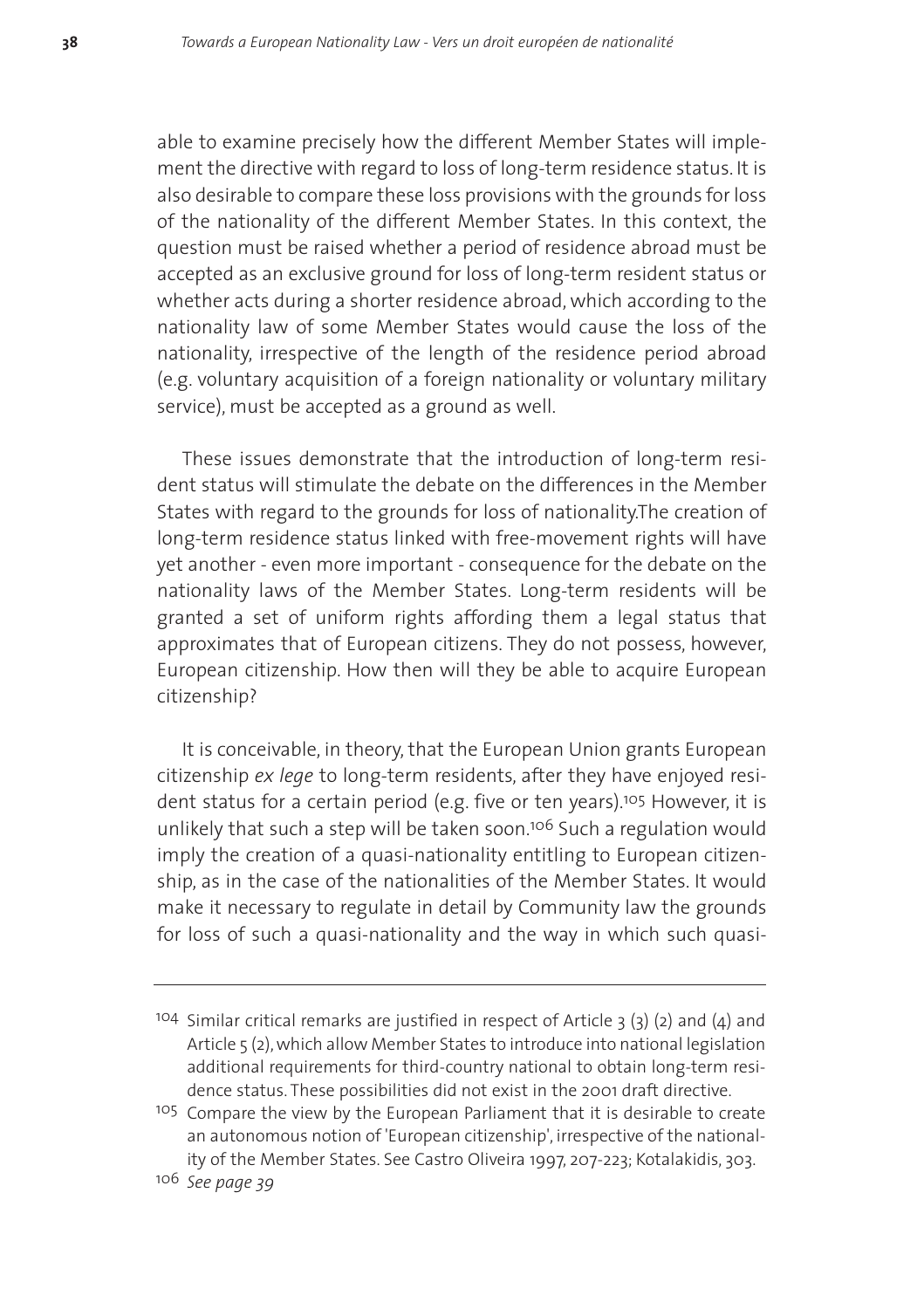nationality is transferred to descendants, in particular those born outside the territory of the European Union.

At the moment, the only realistic possibility of access to European citizenship is through acquisition of the nationality of a Member State by naturalisation or the exercise of an option right. The first problem to be encountered is an obvious one: the rules governing naturalisation differ considerably from Member State to Member State.107

Even greater variation can be observed between the rules of the different Member States governing the right to opt for nationality.108 From this perspective, harmonisation of the requirements for naturalisation would be **desirable** in any case. Harmonisation, or perhaps even unification, will prove **necessary** in respect of at least one of the requirements.

If a long-term resident intensively and frequently exercises the right of free movement within the territory of the European Union, by moving from one Member State to another, it could happen that he will not meet all requirements set by a Member State to qualify for naturalisation. He may have particular difficulties with the residence requirement: in many States five years or more must have lapsed<sup>109</sup> before a person can apply for naturalisation. In other words, precisely the exercise of the freshly granted right of free movement may constitute an impediment to obtaining the ultimate status of European citizen. It seems obvious that the European Union must take action so as to avoid problems in this respect. It will be necessary to regulate that periods of residence in another Member State need to be (in any case partly) taken into account in calculating the required residence period for naturalisation. There are two options, which may be combined. On the one hand, it is desirable that the period of residence in another Member State is of relevance, if

<sup>&</sup>lt;sup>106</sup> However, the European Economic and Social Committee called for such a step in a self-initiated opinion on access to European Union citizenship of 14 May 2003: 'The EESC therefore proposes to the Convention that Article 7 (Citizenship of the Union) be granted not only to nationals of the Member States but to all persons who reside on a stable or long-term basis in the Union.' (see 6. Conclusions, Nr. 5, first sentence).

<sup>107</sup> Walmsley, 95-107.

<sup>&</sup>lt;sup>108</sup> De Groot, Acquisition 2002, 144-154.

<sup>109</sup> Walmsley, 99-101.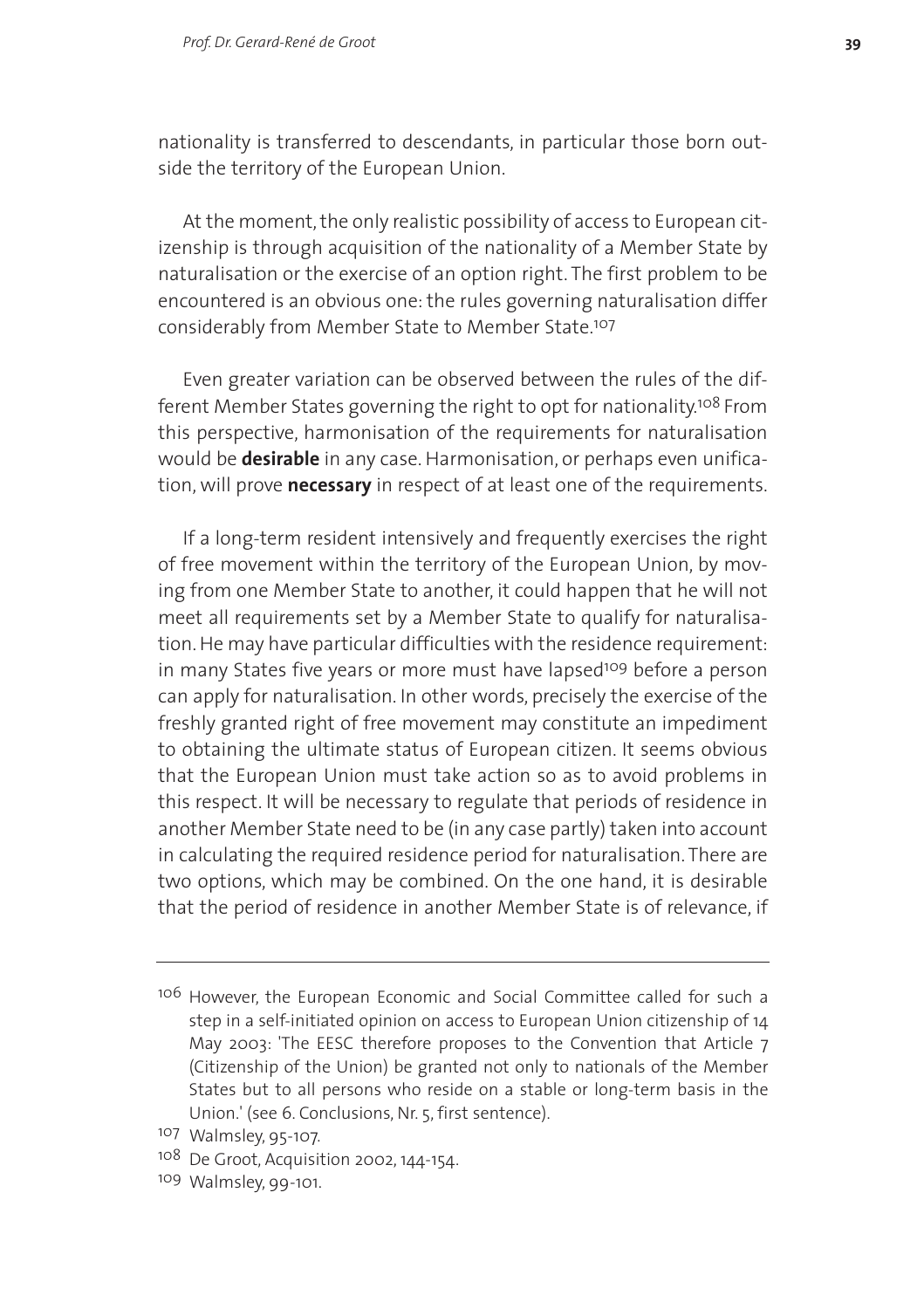a long term-resident wishes to apply for naturalisation in the new Member State to which he moved, after having received long-term residence status in the first Member State. It is also desirable, however, that long-term residents who recently moved from one Member State to another, retain their entitlement to naturalisation in the first Member State, while the residence period in the new Member State is considered to have at least some degree of relevance for the fulfilment of the naturalisation requirements in the first Member State.

An even more difficult issue are the language requirements set as a condition for naturalisation. An increasing number of Member States requires a reasonable command of (one of the) national language(s).110 It is arguable whether the condition is always reasonable with regard to third-country nationals with long-term residence status.

The question must unavoidably be raised as to whether it should be possible in certain circumstances to substitute deficient knowledge of the language of the country of residence by knowledge of the language of another Member State.This is a very sensitive issue in some countries, because command of one of the national languages is seen as an indication of a willingness to integrate into the country in question. Nevertheless, at present a third-country national who acquires the nationality of a Member State is entitled immediately upon naturalisation to settle in another Member State of the Union, although he does not speak a single word of the official language of that Member State. When the long-term residence directive comes into effect, this right will exist upon acquiring the newly created status. Should lack of language knowledge then block access to European citizenship in the country of residence? Similar observations can be made in respect of the requirement that a person applying for naturalisation has a reasonable knowledge of the society of the State, whose nationality he wishes to acquire.111

The problems relating to access to European citizenship experienced by third-country nationals who enjoy the right of free movement within the territory of the Union are not completely new. They have already

<sup>110</sup> De Groot 1989, 254-256; Walmsley, 104, 105.

<sup>111</sup> De Groot 1989, 250-254; Walmsley, 104.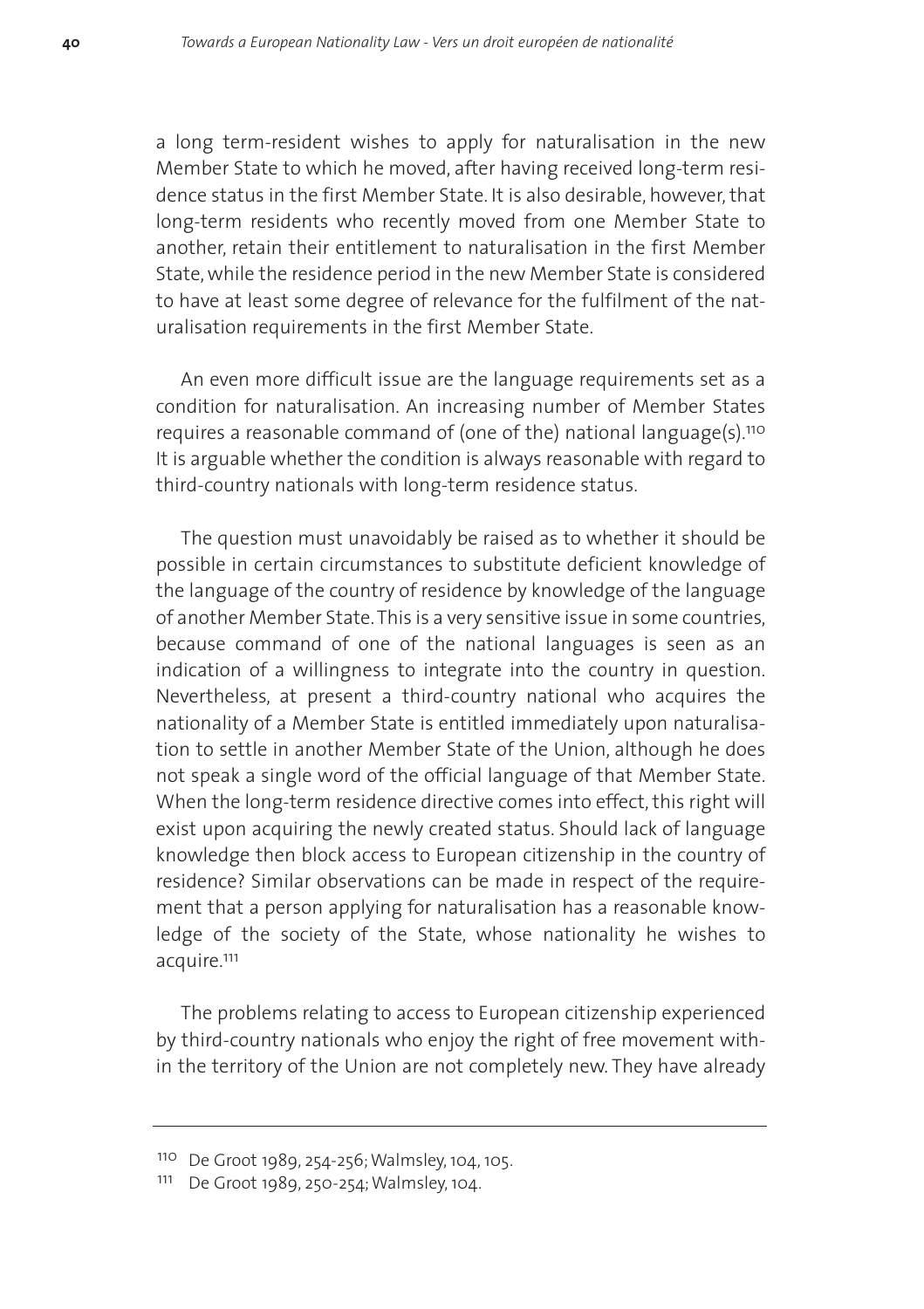been faced by third-country nationals married to European citizens. The non-EU spouse of a European citizen suffers disadvantage in respect of fulfilling the residence requirement for naturalisation in a Member State, if the EU spouse decides to exercise his right of free movement in another Member State and expects the non-EU spouse to move with him (as is permitted under EU law). This problem is exacerbated if the EU spouse accepts work in yet another Member State every four or five years, which is not uncommon for workers in the service of certain multinationals. In spite of having lived for many years (even decades) within the European Union, the spouses of some EU nationals may have difficulties in acquiring European citizenship through the nationality of the Member State of residence. They have not yet lived there for the required period of time, nor have they fulfilled the conditions for the nationality of the country of origin of the EU-spouse, if in that country the residence requirement also applies to the national's spouse who wishes to become a naturalised national.

In some Member States, residence is not a requirement for the spouse of a national, but sometimes more hidden difficulties may exist, as in the case of the Netherlands. Article 8 (2) Netherlands Nationality Act provides that, in order to be eligible for Netherlands nationality by naturalisation, the residence requirement does not apply to applicants who have been married to Netherlands nationals for at least three years. Nevertheless, these applicants have to fulfil the condition of Article 8 (1) (d). They must be integrated (*'ingeburgerd'*) into Dutch society, evidenced by a reasonable command of the Dutch language and a basic knowledge of the Dutch society (*'maatschappij'*) and its constitution (*'staatsinrichting'*). It will be very difficult for the foreign spouses in question to satisfy these requirements, while living abroad in other Member States of the European Union. My conclusion is that this is also presents many problems in the light of free movement within the European Union.

Belgian nationality legislation also causes problems for alien spouses. Article 16 (2) Belgian Nationality Act contains rules on the acquisition of Belgian nationality by the alien spouse of a Belgian national: the alien in question may declare to opt for Belgian nationality, if the couple has been living together in Belgium for at least three years. The period of residence required is reduced to six months, if the alien spouse has been entitled to remain in Belgium longer than three months, for more than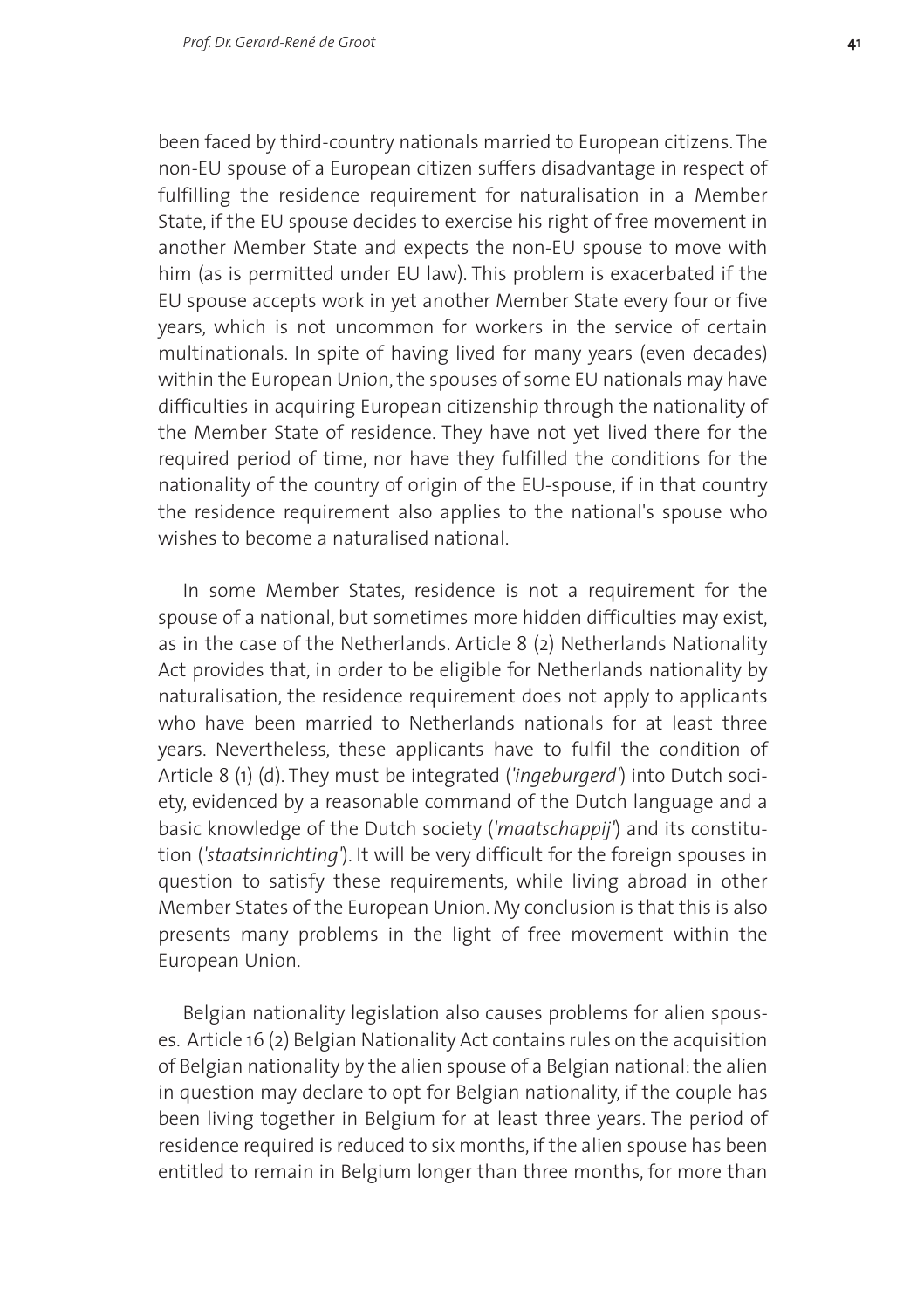three years.112 The option declaration may be refused by the public prosecutor (*procureur du Roi*), *'lorsqu'il existe un empêchement résultante de faits personnelles graves qu'il doit préciser dans les motifs de son avis.'*113

Pursuant to the last sentence of Article 16 (2), the alien spouse living together with a Belgian national abroad, can be deemed to have satisfied the residence requirement, if genuine ties with Belgium have developed. This part of the provision reads as follows:

*'Peut être assimilée à la vie commune en Belgique, la vie commune en pays étranger lorsque le déclarant prouve qu'il a acquis des attaches véritables avec la Belgique.'*

With regard to this provision it must also be concluded that the fact that the couple is living abroad within the European Union, in the exercise of their right of freedom of movement, is not entirely taken into account. Compared to the position of a spouse of a national of the Netherlands, the situation does constitute an improvement, but all depends on the interpretation of *'attaches véritables avec la Belgique'*: do the ties established with another Member State of the European Union suffice to conclude that there are genuine ties with Belgium? Or are other, closer, ties required?

Action is needed to improve access to European citizenship by third-

*2. L'étranger qui contracte mariage avec un conjoint de nationalité belge ou dont le conjoint acquiert la nationalité belge au cours du mariage, peut, si les époux ont résidé ensemble en Belgique pendant au moins six mois et tant que dure la vie commune en Belgique, acquérir la nationalité belge par déclaration faite [et agréée] conformément à l'article 15, à la condition qu'au moment de la déclaration, il ait été autorisé ou admis, [au] moins trois ans, à séjourner plus de trois mois ou à s'établir dans le Royaume.'*

<sup>112</sup> Article. 16 (2) reads as follows:

*<sup>&#</sup>x27;1.L'étranger qui contracte mariage avec un conjoint de nationalité belge ou dont le conjoint acquiert la nationalité belge au cours du mariage, peut, si les époux ont résidé ensemble en Belgique pendant au moins trois ans et tant que dure la vie commune en Belgique, acquérir la nationalité belge par déclaration faite [et agréée] conformément à l'article 15.*

<sup>113</sup> Until 1 May 2000, the option declaration could also be refused if the willingness to integrate proved to be insufficient: *'s'il y a des raisons, qu'il doit également préciser, d'estimer que la volonté d'intégration du déclarant est insuffisante.'*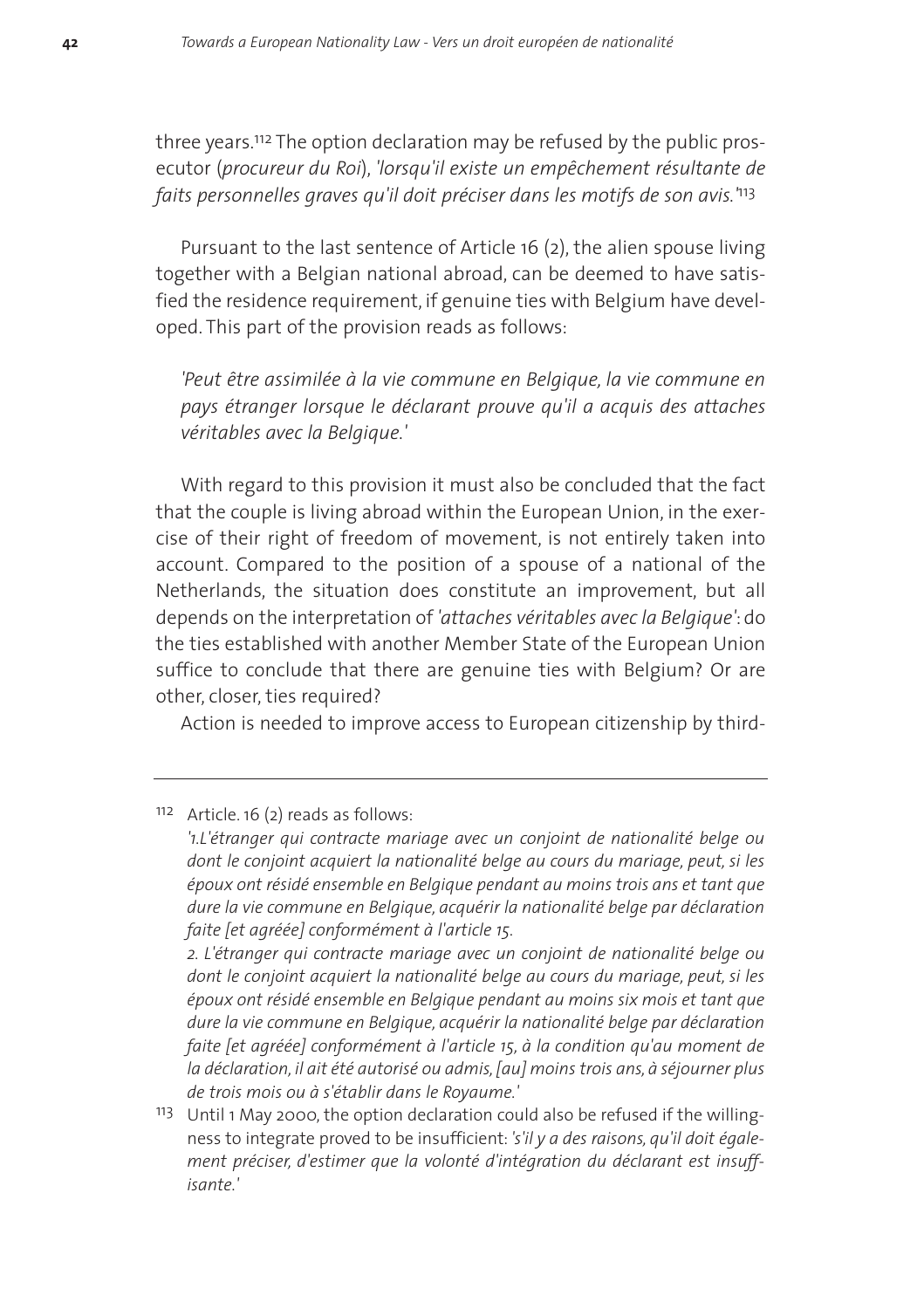country nationals married to European citizens. In the very near future, similar action will be necessary in favour of all third-country nationals, in particular third-country long-term residents, who exercise their right of free movement within the European Union.

## **6. Conclusion**

The question must be posed as to how the European Union may exert influence on the nationality laws of the Member States, in particular the requirements for naturalisation. In this context, the activities of the Council of Europe in the area of nationality law must be pointed out. At its inception in the late forties of the last century, the Council of Europe was already active in the area of nationality law. Its most important achievement in this respect is the European Convention on Nationality (hereinafter abbreviated as: ECN)114, which was concluded in Strasbourg on 6 November 1997.<sup>115</sup>

The main importance of the ECN is that obligations and ideas that have emerged as a result of developments in both international and domestic law have gradually been consolidated into a single text. Most provisions of the Convention were inspired by provisions of a considerable number of other international instruments.<sup>116</sup> The nationality provisions of these instruments have been adopted in the ECN, in some instances in a slightly elaborated form. Moreover, a number of provisions included in the Convention aims to contribute to the progressive development of an international law on nationality. This applies in particular to the provisions in Chapter VI on State succession and nationality.

The core articles of the ECN are Articles 6-9, in which rules on acquisition and loss of nationality are formulated. It is for the first time that an international treaty attempts to indicate which grounds for acquisition and loss of nationality are acceptable. Of particular importance are

<sup>114</sup> See on the Convention: Autem, 19-34; De Groot, FJR 1998, 234-241; De Groot, AJ 1998, 28-49, De Groot, MJ 2000, 117-157; De Groot, MR 2002, 4-12; Jessurun d'Oliveira, Trends 7-47; Kreuzer, StAZ 1997, 125-132; Sabourin, 113-123; Saura Estapà 1998; Schade, AJPIL 1995, 99-103; Zilverentant, 49-52.

<sup>115</sup> ETS 166; Trb. 1998, 10 and 149.

<sup>116</sup> *See page 44.*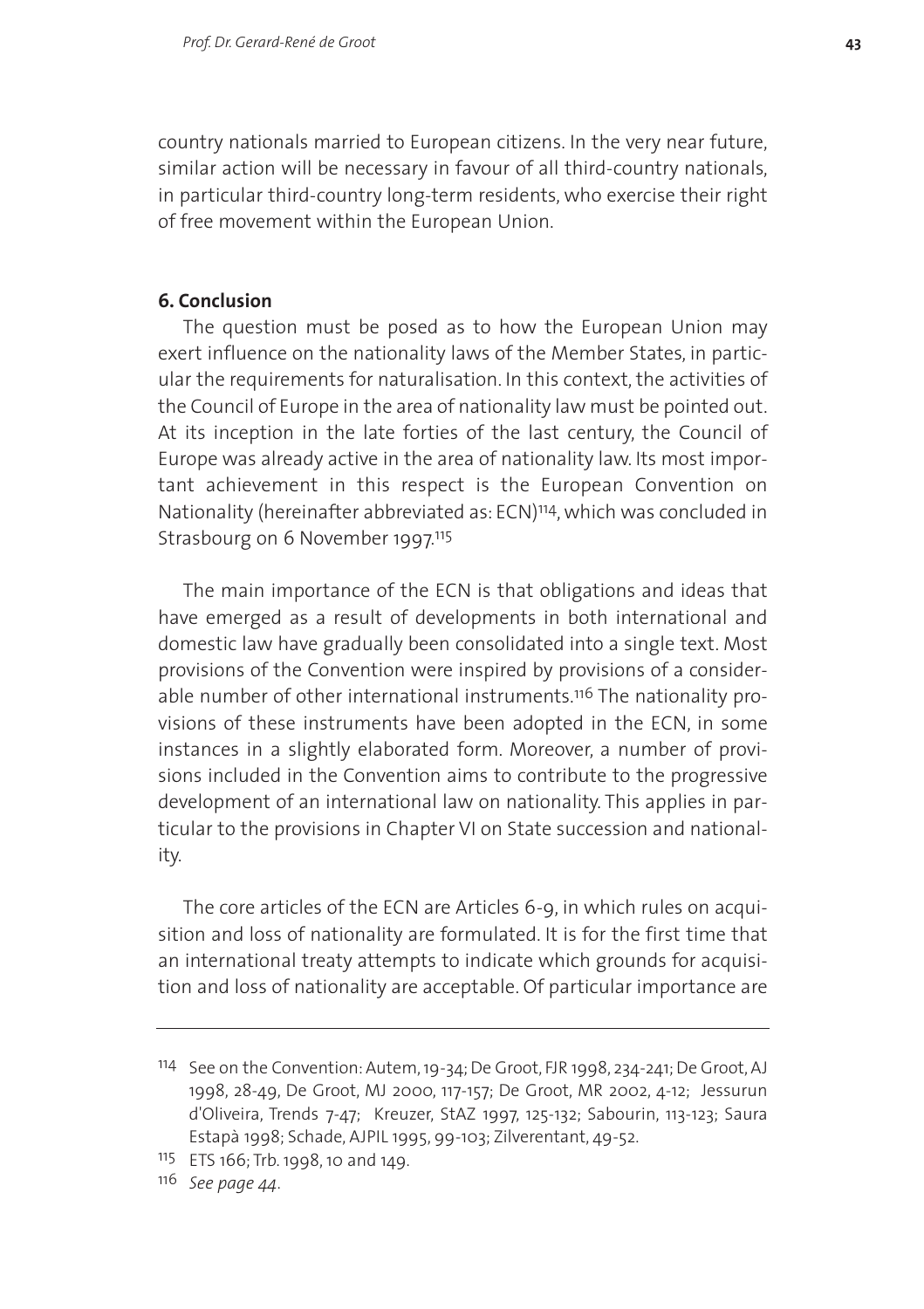Articles 7 and 8, which provide an exhaustive list of permitted grounds for loss of nationality. They are an important step towards harmonisation of the grounds for loss of nationality. Whereas the grounds for acquisition of nationality vary considerably from country to country. there is until now even greater divergence in the grounds for loss.

Articles 10-13 establish a number of rules on procedure. The ECN devotes four articles (Artt. 14-17) to cases of multiple nationality. These articles reflect an attitude of uncertainty: States may avoid cases of multiple nationality, but not under all circumstances. It is evidently intended that these provisions on multiple nationality must not form an obstacle to any State ratifying the Convention. As previously discussed, the Convention includes a number of articles (Artt. 18-20) on the principles that must be observed in case of State succession. The ECN also contains two articles (Artt. 21 and 22) on military obligations in cases of multiple nationality. These rules have been taken, without any substantive changes, from Chapter II of the 1963 Convention in conjunction with the provisions of the 1977 Protocol amending the 1963 Convention relating to alternative civil service and exemption from military obligations. Of great practical importance is that the Convention provides for cooperation between the States Parties in matters of nationality. Each State must provide the Secretary General of the Council of Europe with information on their internal law relating to nationality and on developments concerning the application of the Convention. Upon request, that

<sup>116</sup> The 1930 Hague Convention on certain questions relating to the conflict of nationality laws, the 1948 Universal Declaration of Human Rights, the 1951 Convention on the States of Refugees, the 1954 Convention on the Status of Stateless Persons, the 1957 Convention on the Nationality of Married Women, the 1961 Convention on the reduction of statelessness, the Optional Protocols concerning Acquisition of Nationality to the 1961 Vienna Convention on Diplomatic Relations and the 1963 Vienna Convention on Consular Relations, the 1964 Convention of the International Commission on Civil Status on the exchange of information concerning acquisition of nationality, the 1966 International Convention on the Elimination of Racial Discrimination, the 1966 International Covenant on Civil and Political Rights, the 1967 European Convention on the Adoption of Children, the 1969 American Convention on Human Rights, the 1973 Convention of the International Commission of Civil Status to reduce the number of cases of statelessness, the 1979 Convention on the Elimination of All Forms of Discrimination against Women and the 1989 Convention on the rights of the child.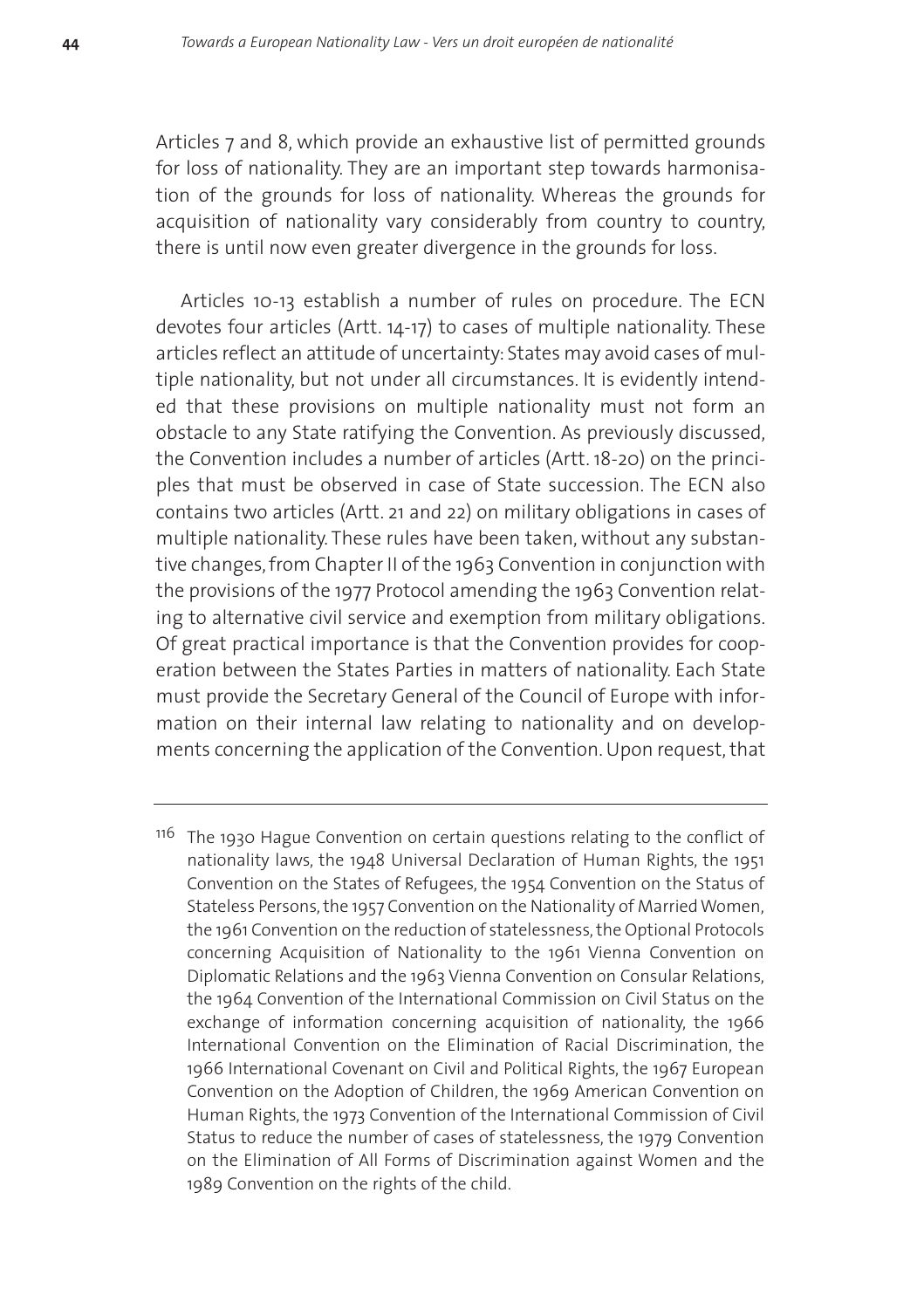same information has to be provided to other States Parties. The aim of the cooperation is to deal with all relevant problems, and promote good practice and the progressive development of legal principles concerning nationality and related matters (Art. 23 (2)).

To stimulate ratification, Article 29 is quite generous with regard to reservations. No reservations can be made in respect of the provisions contained in Chapters I, II and VI (i.e. Articles 1-5 (definitions and general principles) and Articles 18-20 (state succession)).

All other reservations are allowed, so long as they are compatible with the object and purpose of the Convention. Jessurun d'Oliveira<sup>117</sup> compares the Convention therefore to a super market where self-service is encouraged.

However, if a State makes a reservation, it has to apprise the Secretary General of the Council of Europe of the relevant content of its internal law or of any other pertinent information. The State in question is obliged to consider withdrawing the reservation as soon as circumstances permit.

If the European Union wishes to increase its influence on the Member States in matters of nationality, it should cooperate with the Council of Europe and not start all over again, developing its own rules on acceptable grounds for acquisition and loss of nationality. The European Union should take advantage of the experience and achievements of the Council of Europe. This is important in particular, because several Member States are signatories to the ECN or have already ratified the Convention. Until now, the ECN has been ratified by ten States and signed by another fifteen. Five Member States of the European Union have already ratified the ECN (Austria, Denmark, the Netherlands, Portugal and Sweden); of the States that will accede to the Union, Hungary and Slovakia are parties to the Treaty. Five other Member States (Finland, France, Germany, Greece and Italy) signed the Convention; of the future new Member States four have already signed (the Czech Republic, Latvia, Malta and Poland). One third of the Member States is therefore a party to the Convention; one third has signed it; and another one third has not, as yet, undertaken any action (Belgium, Ireland, Luxembourg, Spain and the United Kingdom). After 1 May 2004, the situation will be as follows: 7 Member States will have ratified the

<sup>117</sup> Jessurun d'Oliveira, Trends, 46.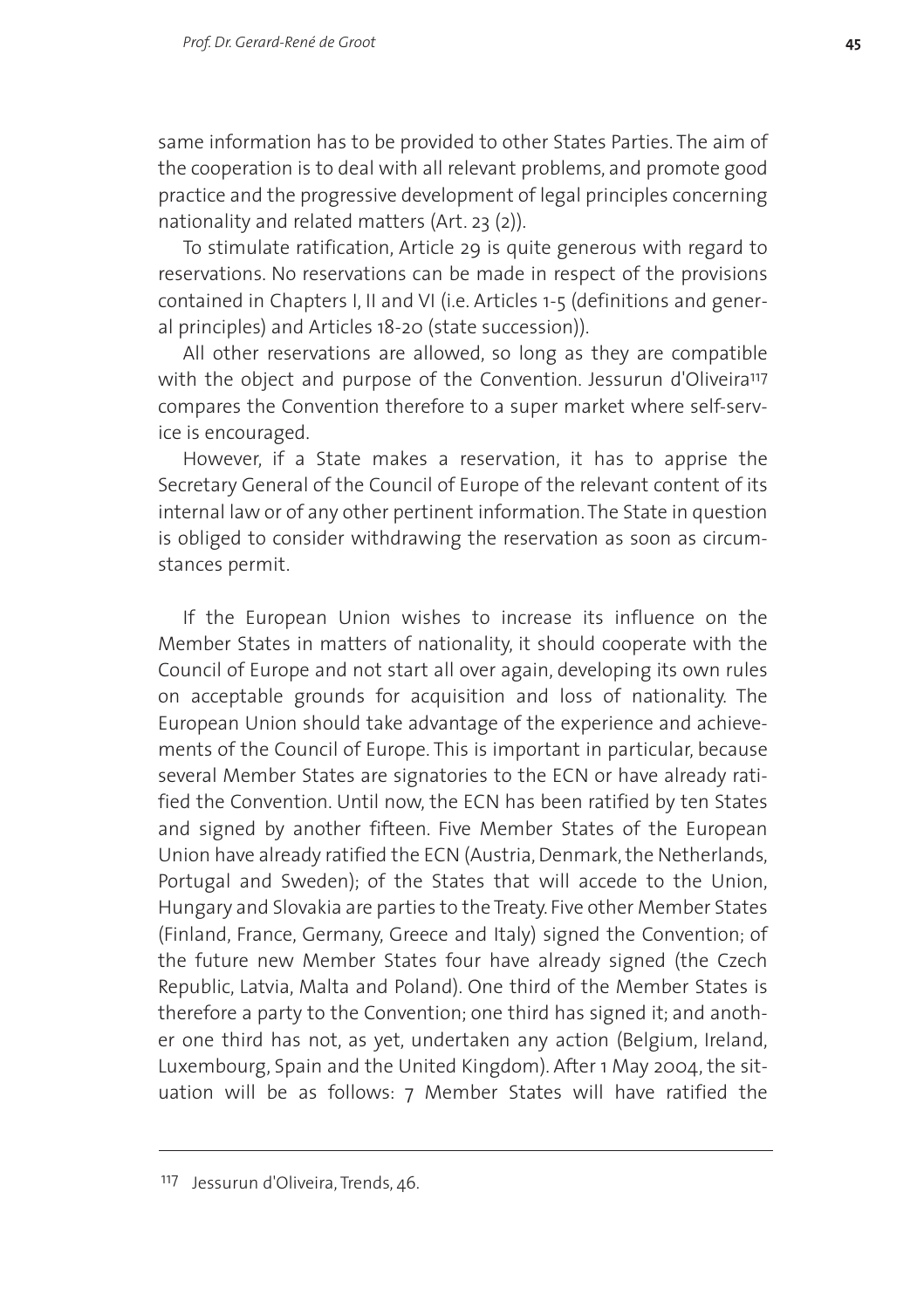Convention, 9 will have signed it and 9 will have undertaken no action. It would be a good and elegant first step towards some degree of harmonisation of the rules on acquisition and loss of nationality, if the European Union were to encourage that the Member States sign and ratify the Convention.

What conditions does the ECN set with regard to naturalisation? Article 6 (3) ECN obliges each state to provide for the possibility of naturalisation of persons lawfully and habitually residing within its territory. A State Party may not provide in its internal law, as a requirement for naturalisation, that an applicant must have resided in that country for more than 10 years before the application for naturalisation may be lodged. It is permitted, of course, to make naturalisation possible after a considerably shorter period of residence. The Convention does not prescribe that such residence must be lawful for the entire period. On the basis of the first sentence of Article 6 (3), the only possible conclusion must be that the residence must be lawful at the moment of application. In the second sentence, which refers to the maximum period, the requirement of lawful residence is not repeated.

Article 6 (4) ECN contains a long list of persons, whose naturalisation must be facilitated. According to the explanatory report- facilitation includes 'a reduction of the length of required residence, less stringent language requirements, an easier procedure, lower procedural fees.'

The procedural provisions of Article 10 *ff*. are of particular importance for naturalisation procedures. Article 10 provides that each State Party must ensure that applications related to the acquisition, retention, loss, recovery or certification of its nationality are processed within reasonable time.The words 'within reasonable time' refer implicitly to the decisions of the European Court of Human Rights on the interpretation of Article 6 European Convention on Human Rights. Article 11 prescribes that the reasons for decisions relating to acquisition, retention, loss, recovery or certification must be included in the decision. This short provision is convincingly clarified in the explanatory report as follows:

'At a minimum, the legal and factual reasons need to be given. For decisions involving national security, only a minimum amount of information has to be provided. For decisions which were in accordance with the wishes or interests of the individual, for example the granting of the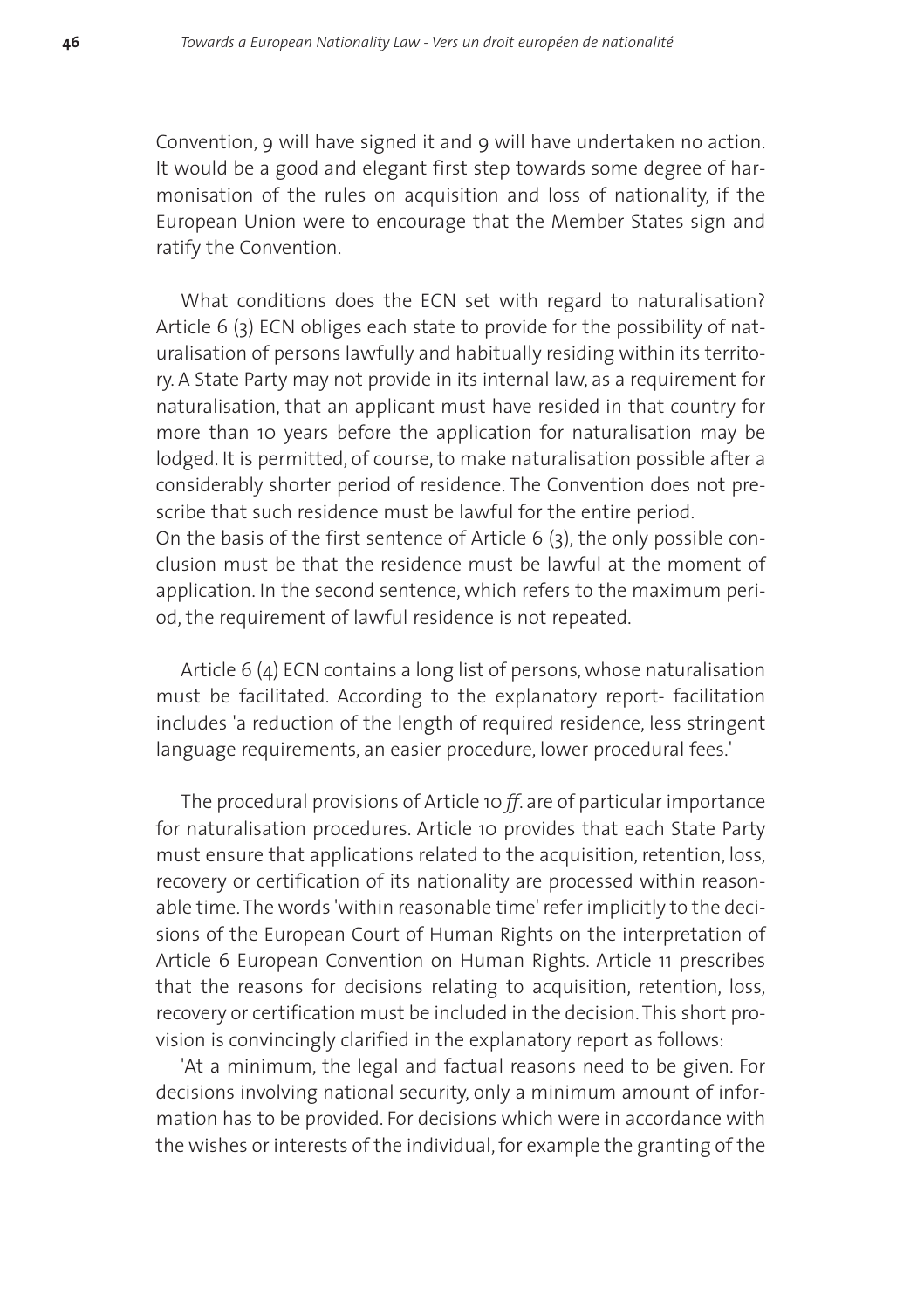application, a simple notification or the issue of the relevant document will suffice.'

Article 12 of the Convention guarantees that decisions relating to acquisition, retention, loss, recovery or certification are open to administrative or judicial review in conformity with internal law. This general guarantee is remarkable, because in several countries decisions on naturalisation are made by statute without the possibility of judicial review. The explanatory report observes in that respect:

'It has been considered not to be appropriate in the present Convention to provide for an exception wherever decisions relating to naturalisations are taken by act of parliament and are not subject to appeal, as is the case in certain States. The general recognition of the right to appeal has indeed been estimated to be of prominent importance.'

The framers of the Convention were aware that high fees often impede access to a specific nationality or make it highly unattractive to renounce a particular nationality. Article 13 therefore prescribes that the fee for acquisition, retention, loss, recovery or certification must not be unreasonable. Furthermore, each State Party must ensure that the fees for administrative or judicial review do not form an obstacle.

In spite of these valuable rules the ECN, regrettably, lacks detailed provisions on the requirements for naturalisation. However, it must be pointed out that the Committee of Experts on Nationality that drafted the ECN, continues to have frequent meetings in Strasbourg and is working on recommendations and additional protocols. Its first product is Recommendation R (99) 18 of the Committee of Ministers to the Member States on the avoidance and reduction of statelessness. This recommendation deals *inter alia* with facilitating the naturalisation of stateless persons. More importantly, the Committee of Experts is presently working on a recommendation or protocol dealing with the requirements for naturalisation so as to achieve some degree of harmonisation.118 It would be more efficient, were the European Union to

 $118$  Report on conditions for the acquisition and loss of nationality of 14 January 2003, prepared on the basis of a report of Andrew Walmsley. See in particular pp. 9-14.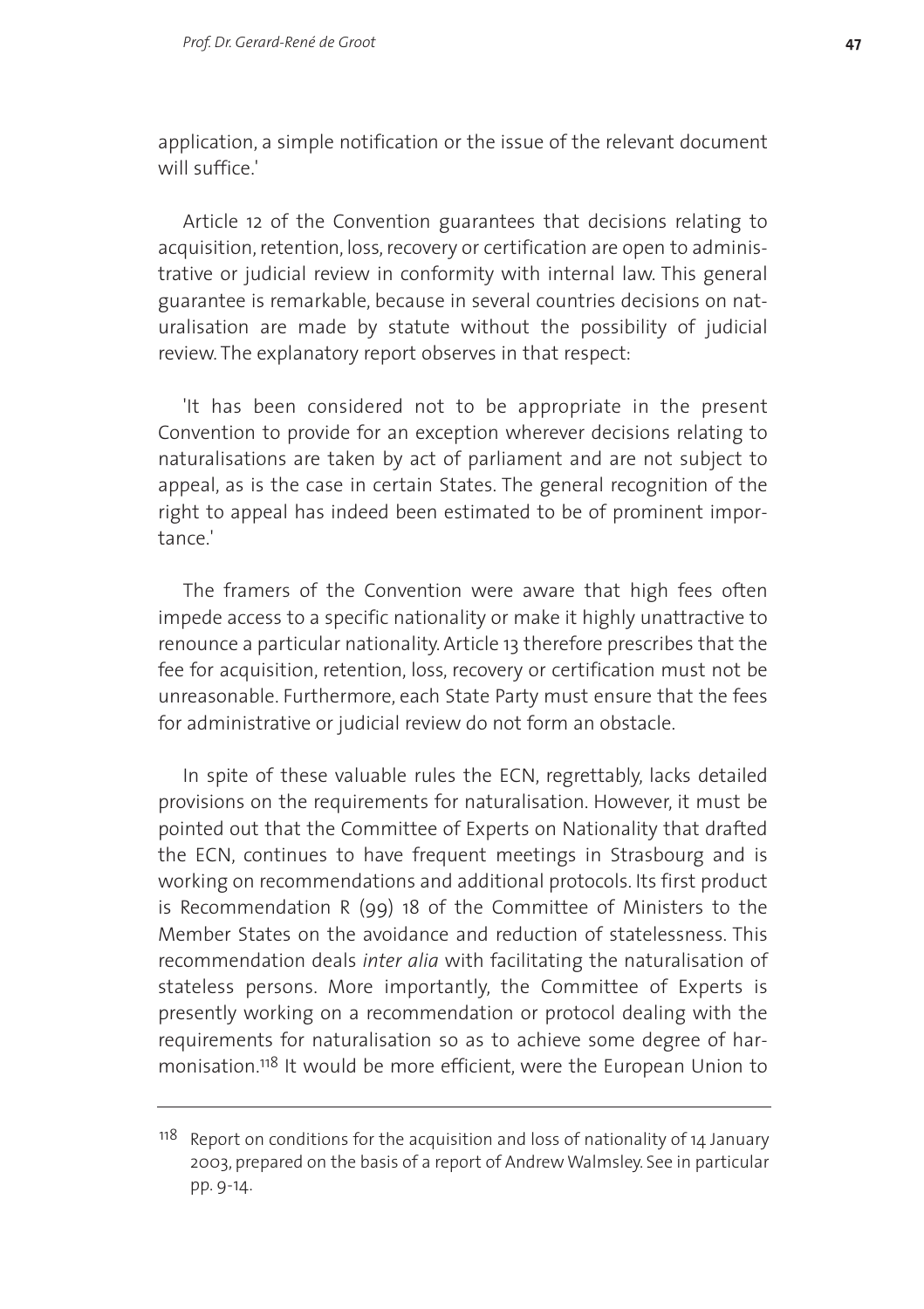decide to participate in the preparatory work relating to recommendations and protocols to the ECN, in particular those documents dealing with naturalisation issues.

If there were a protocol to the ECN dealing with the requirements for naturalisation and the European Union managed to convince the Member States to ratify the Convention and its future protocols, the European Union itself would still need to undertake action in this respect: a Council of Europe treaty cannot provide that Member States take into account periods of residence in other Member States to meet residence requirements for naturalisation, nor that the requirement of residence in the country of application be waived, if the applicant recently moved to another Member State.119 These issues are intimately linked with the free movement guarantee under EU law and must therefore be regulated by the Union. The great advantage of cooperation between the European Union and the Council of Europe in the area of nationality law is that the Union may concentrate on the points just mentioned and leave the general attempts to harmonise this area of the law to the Council of Europe.

We are living in a fascinating age. State autonomy in matters of nationality, in particular within the European Union, is gradually weakening. There is no tendency, however, to abolish the nationalities of the Member States and replace them by European nationality or citizenship. There is, therefore, no movement towards a *droit de nationalité européenne*. What is emerging is a European law on nationality, a *droit européen de nationalité*. It remains to be seen whether this development will have serious consequences in the long term for the constitution or even statehood of the European Union.

<sup>&</sup>lt;sup>119</sup> The same holds true for the language requirements and the requirement of basic knowledge of the country's society and constitution.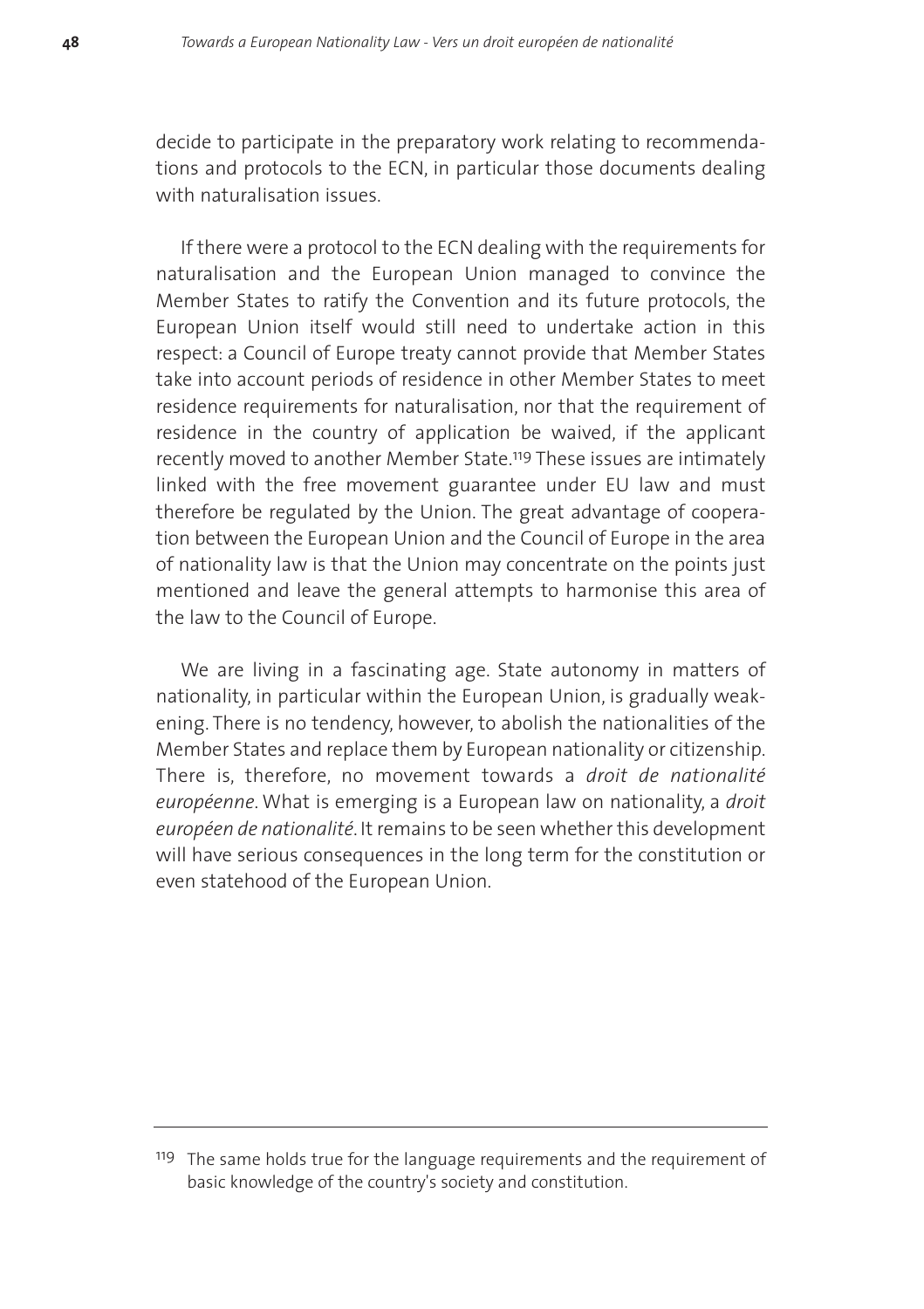#### **Closing Remarks**

Je souhaiterais conclure cette conférence par deux remarques personelles.

Tout d'abord, je voudrais exprimer ma gratitude envers l'Université de Liège pour m'avoir permis de donner un cours de droit de la nationalité comparé en tant que professeur invité de la chaire Pierre Harmel. J'espère sincérement que ce cours sera une première étape vers une cooperation plus étroite entre l'Université de Liège et celle de Maastricht ainsi qu'entre nos deux facultés de droit.

Par ailleurs, je suis heureux de faire ce cours sur le droit de la nationalité comparé en Belgique. Je ne possède moi-même que la seule nationalité des Pays-Bas mais ma famille a des liens très étroits avec la Belgique. Ma mère a grandi en Belgique et y a vécu de 1920 à 1950. Si une attitude plus positive de la Belgique et des Pays-Bas avait existé, il y a 50 ou 60 ans, à l'égard des cas de double nationalité, je possèderais certainement aussi la nationalité belge. Ce n'est pas le cas actuellement mais je vous assure que j'ai une profonde sympathie pour ce pays.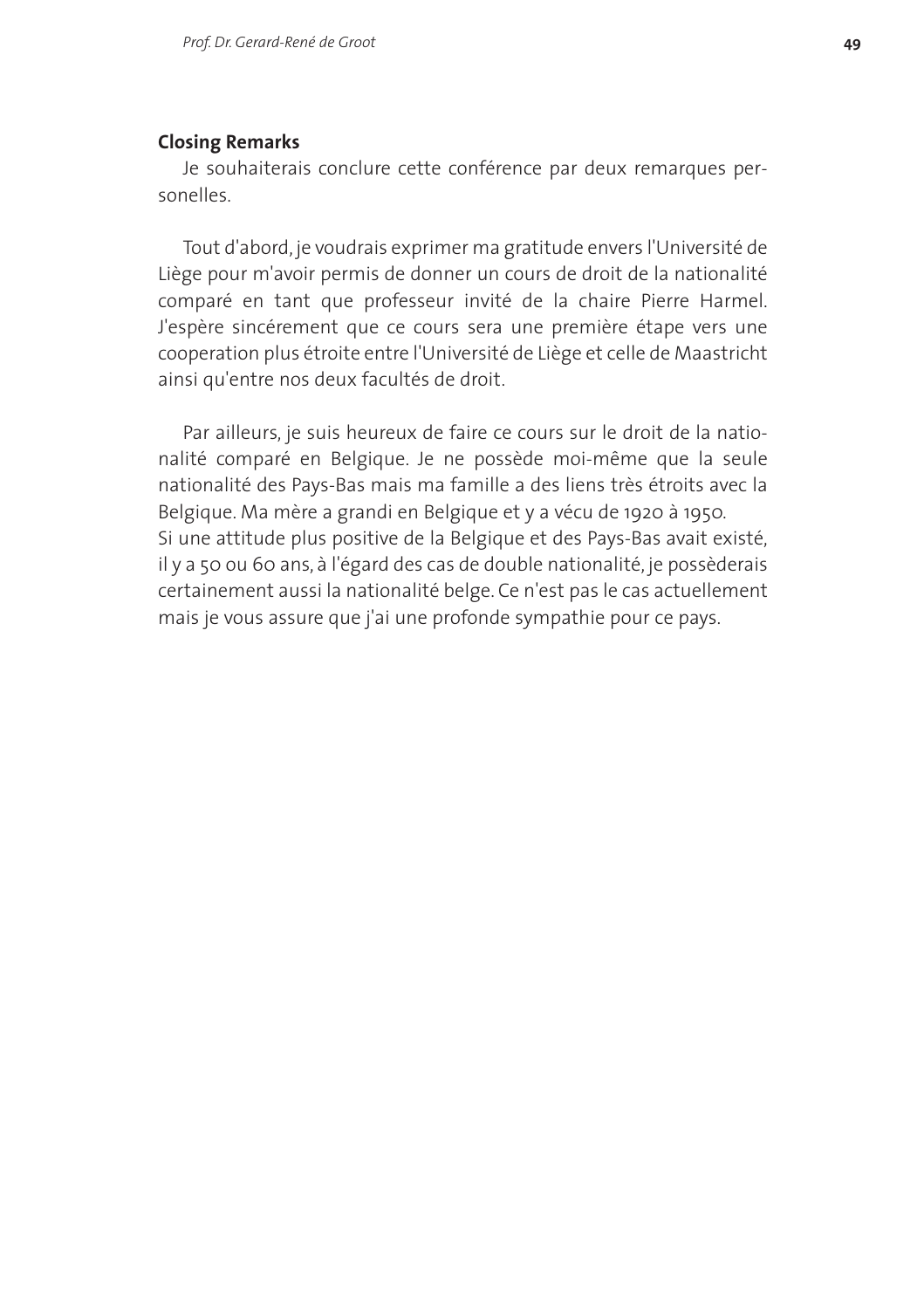# **Bibliography**

| Autem                  | Michel Autem, The European convention on<br>nationality: is a European Code on nationality<br>possible, in: 1st European conference on national-<br>ity, Trends and developments in national and<br>international law on nationality, Strasbourg,<br>Council of Europe, 18 and 19 October 1999,<br>Proceedings, p. 19-34 |
|------------------------|--------------------------------------------------------------------------------------------------------------------------------------------------------------------------------------------------------------------------------------------------------------------------------------------------------------------------|
| Alvarez Rodríguez      | Aurelia Alvarez Rodríguez, Modificacion del<br>Convenio de doble nacionalidad entre España y<br>Nicaragua, visited on<br>http://www.reicaz.es/extranjeria/revista/001/<br>01 003 htm (28 August 2000, no longer avail-<br>able in 2003)                                                                                  |
| Alvarez Rodríguez 2002 | Principios inspiradores y objetivos de la nueva<br>reforma del Derecho español de la nacionalidad:<br>las principales novedades de la Ley 36/2002 de 8<br>de octubre, Revista de derecho de extranjería,<br>2002, p. 47-86                                                                                               |
| Aznar Sanchez          | Juan Aznar Sanchez, La doble nacionalidad (doct-<br>rina, legislación, jurisprudencia), Madrid 1977                                                                                                                                                                                                                      |
| Bleckmann CMLR 1978    | Albert Bleckmann, German nationality within the<br>meaning of the EEC treaty, Common Market Law<br>Review 1978, p. 435-446                                                                                                                                                                                               |
| Bleckmann CMLR 1980    | Albert Bleckmann, The personal jurisdiction of<br>the European Community, Common Market Law<br>Review 1980, p. 467-485; also published in: Albert<br>Bleckmann,<br>Studien<br>zum<br>Europäischen<br>Gemeinschaftsrecht, Köln: 1986, p. 373-392                                                                          |
| Bonner ELR 1982        | David Bonner, British citizenship: implications for<br>United Kingdom nationals in the European<br>Communities, European Law Review 1982, p. 69 ff.                                                                                                                                                                      |
| Borras Rodriguez       | Borras Rodriguez, Alegria, Comment on the<br>Micheletti-decision of the ECJ, Revista Juridica de<br>Catalunya 1993, p. 584-587                                                                                                                                                                                           |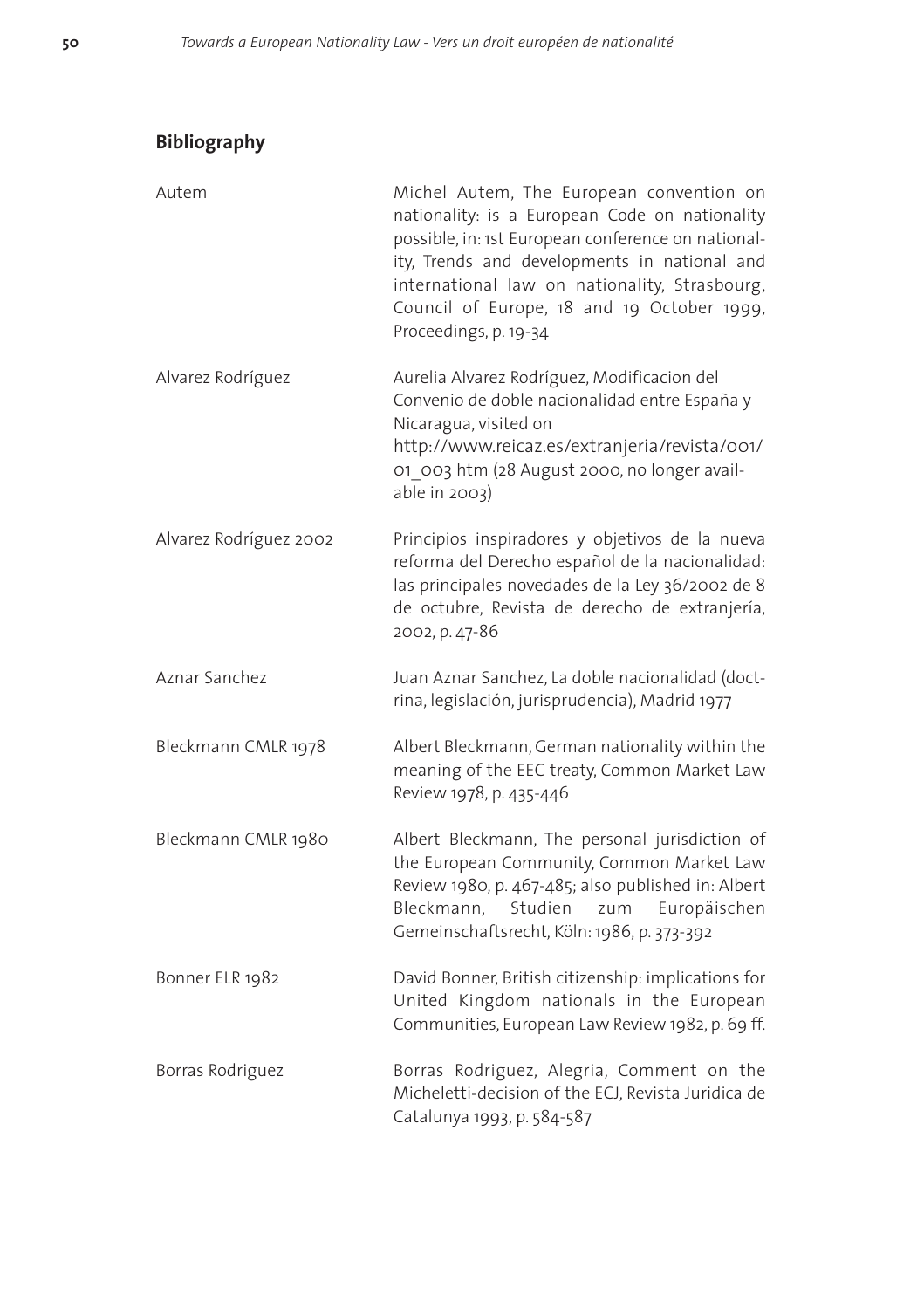| Burgers-Vos           | J.M. Burgers-Vos, Europa '92 en het vrije verkeer<br>van en het vrije verkeer van werknemers, TAR<br>Justicia 1992, p. 3-15                                                                                                                                                                               |
|-----------------------|-----------------------------------------------------------------------------------------------------------------------------------------------------------------------------------------------------------------------------------------------------------------------------------------------------------|
| Carlier/Goflin        | Jean Yves Carlier/ Sarah Goflin, 'Le droit belge de<br>la nationalité', in Bruno Nascimbene (ed.),<br>Nationality laws in the European Union, Milano<br>etc.: Giuffrè/Butterworths 1996                                                                                                                   |
| Carrascosa TINLP 1994 | Javier Carrascosa, Dual<br>nationality<br>and<br>Community law: the Micheletti case, Tolleys<br>Immigration and Nationality Law and Practice<br>1994, p. 7-12                                                                                                                                             |
| Castro Oliveira 1997  | Alvaro Castro Oliveira, The position of resident<br>third-country nationals: Is it to early to grant<br>them Union Citizenship?, in: Massimo La Torre<br>(ed.), European citizenship: an institutional chal-<br>lenge, s-Gravenhage: Kluwer 1997, p. 207-223                                              |
| Closa CMLR 1992       | Carlos Closa, The concept of citizenship in the<br>Treaty on European Union, Common Market Law<br>Review 1992, p. 1137-1169                                                                                                                                                                               |
| Closa 1994            | Carlos Closa, Citizenship of the Union and<br>Nationality of Member States, in: David OKeeffe<br>/Patrick M. Twomey (ed.), Legal Issues of the<br>Maastricht Treaty, London etc. (Chancery Law<br>Publishing) 1994, p. 109-120                                                                            |
| Closa CMLR 1995       | Carlos Closa, Citizenship of the Union and<br>Nationality of Member States, Common Market<br>Law Review 1995, p. 487-518                                                                                                                                                                                  |
| Coppa                 | Gustavo R. Coppa, 'Los convenios de nacionali-<br>dad', paper presented at the "1ras Jornadas sobre<br>el régimen jurídico de la nacionalidad argentina",<br>Buenos Aires, 19/20 November 2002, available on<br>http://www.cancilleria.gov.ar/jornada/progra-<br>ma.htm (last visited on 25 October 2003) |
| Curtin/Van Ooik       | Deirdre M. Curtin/ Van Ooik, Denmark and the<br>Edinburgh summit: Maastricht without tears, A<br>legal analysis, in: David O'Keeffe/Patrick M.<br>Twomey (ed.), Legal issues of the Maastricht<br>Treaty, London 1994, p. 349-365.                                                                        |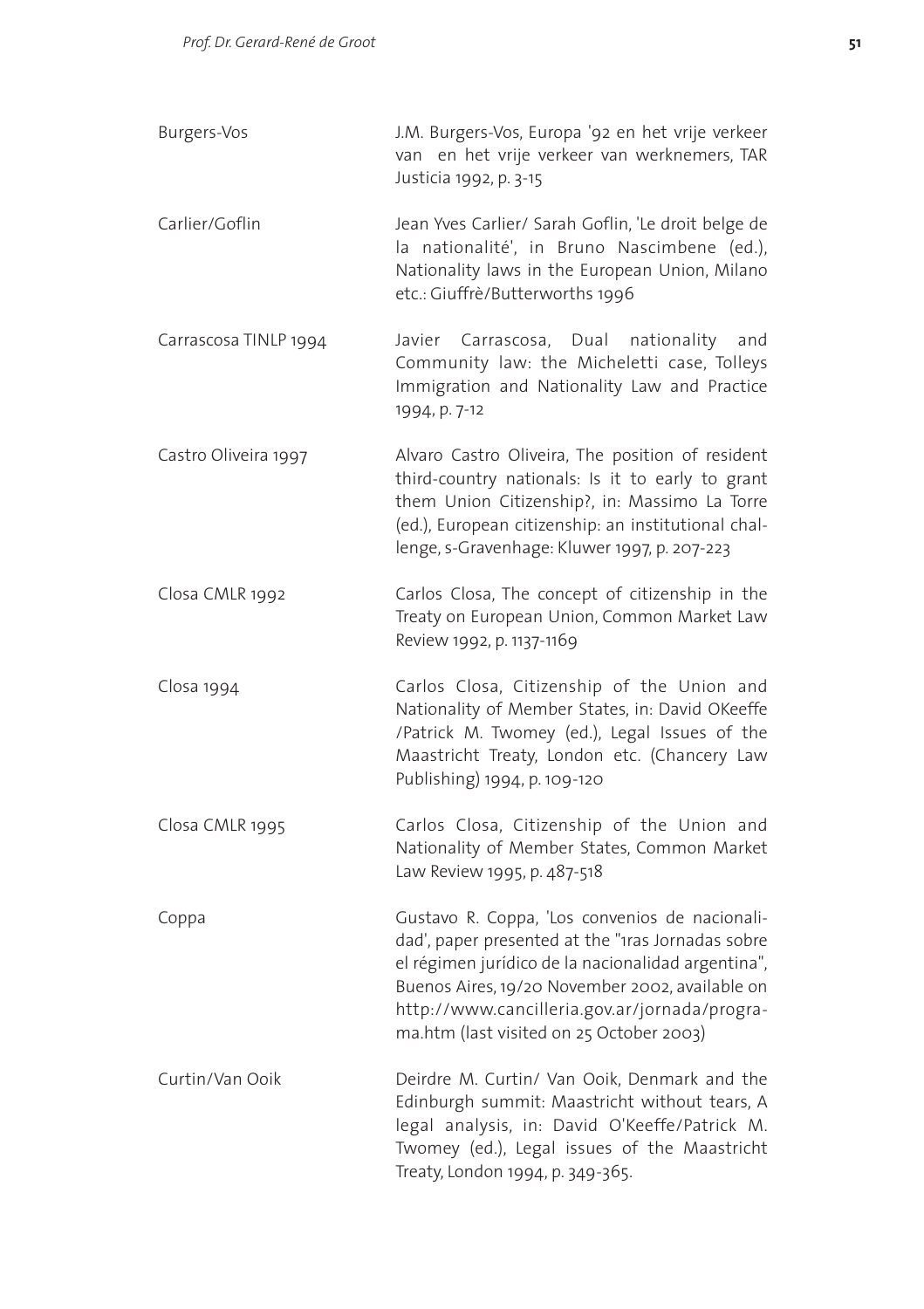| Espinar Vicente           | Jose Maria Espinar Vicente, La 'resolucion' de los<br>conflitos de nacionalidad en el derecho comuni-<br>tario, La Ley-Communidades Europeas 1994,<br>nr. 84, p. 1-5                                                                                             |
|---------------------------|------------------------------------------------------------------------------------------------------------------------------------------------------------------------------------------------------------------------------------------------------------------|
| Evans SLT 1981            | Andrew C. Evans, The new British nationality bill<br>and European community law, Scots Law Times<br>1981, p. 133-137                                                                                                                                             |
| Evans MLR 1982            | Andrew C. Evans, European citizenship, Modern<br>Law Review 1982, p. 497-515                                                                                                                                                                                     |
| Evans YEL 1982            | Andrew C. Evans, Nationality law and the free<br>movement of persons in the EEC, with special ref-<br>erence to the British Nationality Act 1981,<br>Yearbook of European Law 1982, p. 174-189                                                                   |
| Evans AJCL 1984           | Andrew C. Evans, European citizenship: a novel<br>concept in EEC law, American Journal of<br>Comparative Law 1984, p. 679-715                                                                                                                                    |
| Evans ELR 1991            | Andrew C. Evans, Nationality law and European<br>integration, European Law Review 1991, p. 190-215                                                                                                                                                               |
| Evans/Jessurun d'Oliveira | Andrew Evans/Hans-Ulrich Jessurun d'Oliveira,<br>Nationality and Citizenship, in: Antonio Cassese<br>/Andrew Clapham/Joseph Weiler (ed.), Human<br>Rights and the European Community: Methods of<br>Protection, Baden-Baden: Nomos Verlags-<br>gesellschaft 1991 |
| Evans 1995                | Andrew C. Evans, Union citizenship and the<br>equality principle, in: A. Rosas/E. Antola (ed.), A cit-<br>izens Europe. In search of a new order, Sage,<br>Londen etc. 1995, p. 85-112                                                                           |
| Evans, La Torre 1998      | Andrew Evans, Union citizenship and the consti-<br>tutionalisation of equality in EU law, in: Massimo<br>La Torre (ed.), European citizenship: an institu-<br>tional challenge, 's-Gravenhage: Kluwer Law<br>International 1998, p. 267-293                      |
| Greenwood YEL 1987        | Christopher Greenwood, Nationality and the<br>Limits of the Free Movement of Persons in<br>Community Law, Yearbook of European Law 1987,<br>185 ff.                                                                                                              |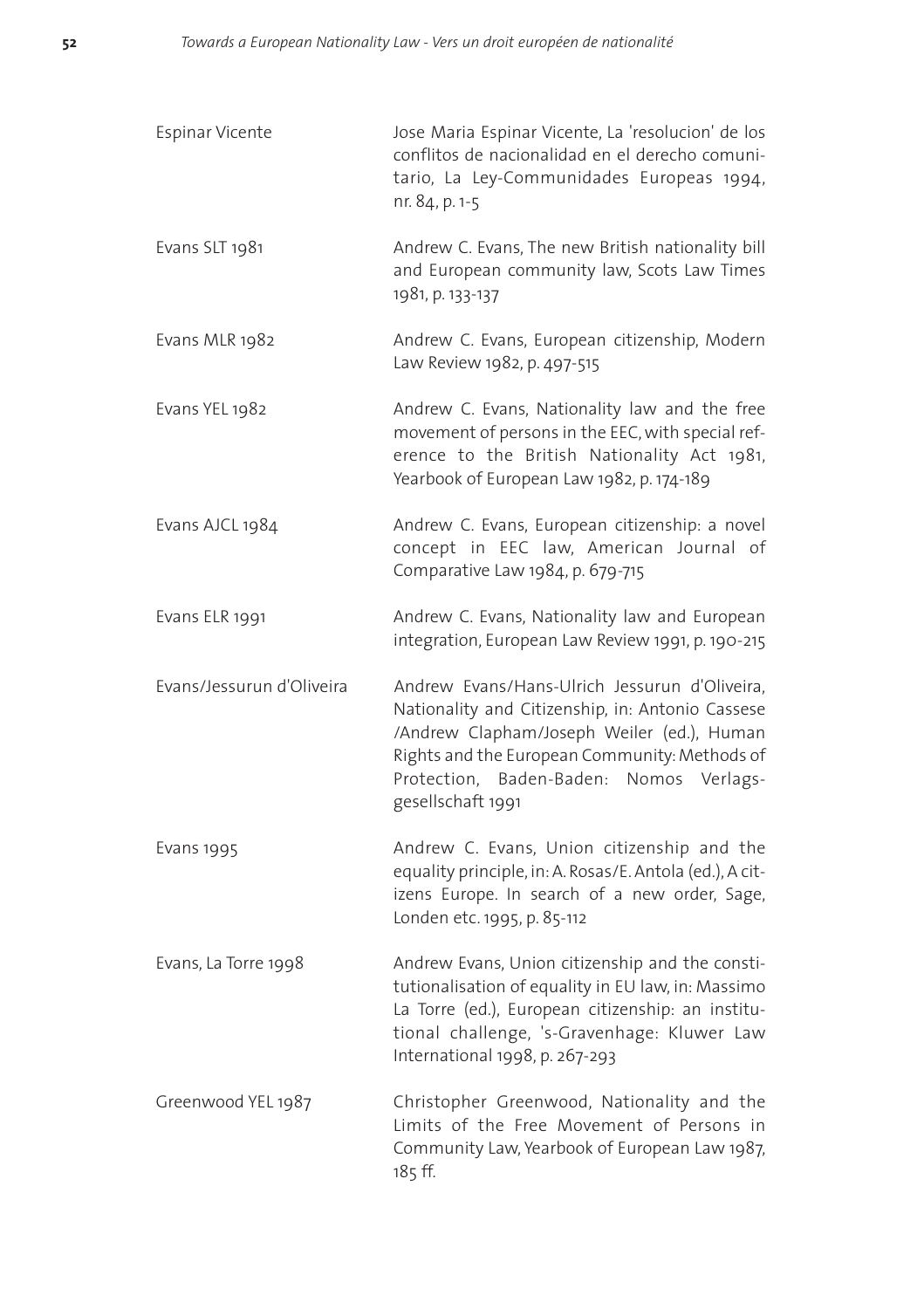| De Groot 1989               | Gerard-René de Groot, Staatsangehörigkeitsrecht<br>im Wandel, Köln etc.: Heymanns 1989                                                                                                                                                                                                                                                                                                          |
|-----------------------------|-------------------------------------------------------------------------------------------------------------------------------------------------------------------------------------------------------------------------------------------------------------------------------------------------------------------------------------------------------------------------------------------------|
| De Groot 1990               | Gerard-René de Groot, Afbreken Berlijnse muur:<br>gevolgen voor EEG-landen, Publiek Domein 1990,<br>p. 2-6                                                                                                                                                                                                                                                                                      |
| De Groot MR 1992            | Gerard-René de Groot, Noot onder de Micheletti-<br>beslissing van het Hof van Justitie van de<br>Europese Gemeenschap, Migrantenrecht, Katern<br>voor de Rechtspraktijk 1992, p. 105-110                                                                                                                                                                                                        |
| De Groot, Aruba 1993        | Gerard-René de Groot, Aruba, de Europese<br>Gemeenschap en het nationaliteitsrecht, in:<br>G.F.M. Bossers/A.R.O. Ringeling/M. Tratnik (ed.),<br>Cinco aña na caminda, Opstellen aangeboden ter<br>gelegenheid van het eerste lustrum van de<br>(Faculteit der Rechtsgeleerdheid van de)<br>Lustrumbundel<br>Universiteit<br>van<br>Aruba,<br>Universiteit van Aruba, Oranjestad: 1993, p. 43-48 |
| De Groot, FS Bleckmann 1993 | Gerard-René de Groot, Auf dem Weg zu einer<br>europäischen Staatsangehörigkeit, in: Coen/<br>Hölscheidt/Pieper (ed.), Europa 1993, Auf dem<br>Weg zur Europäischen Union, Festschrift für<br>Albert Bleckmann, Berlin: 1993, p. 87-103                                                                                                                                                          |
| De Groot, La Torre 1998     | Gerard-René de Groot, The relationship between<br>the nationality of the Member States of the<br>European Union and European citizenship, in:<br>Massimo La Torre (ed.), European citizenship: an<br>institutional challenge, 's-Gravenhage: Kluwer<br>Law International 1998, p. 115-147                                                                                                       |
| De Groot MR 1998            | Gerard-René de Groot, Negeert Spanje de<br>Micheletti-beslissing van het Europese Hof van<br>Justitie?, Migrantenrecht 1998, p. 117, 118                                                                                                                                                                                                                                                        |
| De Groot, FJR 1998          | Gerard-René de Groot, Het Europese nation-<br>aliteitsverdrag: een nieuwe uitdaging voor het<br>Nederlandse nationaliteitsrecht, FJR<br>1998,<br>p. 234-241                                                                                                                                                                                                                                     |
| De Groot AJ 1998            | Gerard-René de Groot, Het Europese nation-<br>aliteitsverdrag: een bron van inspiratie voor de<br>ontwikkeling van het Nederlandse nationaliteit-<br>srecht, in: Aruba Juridica 1998-4, p. 28-49                                                                                                                                                                                                |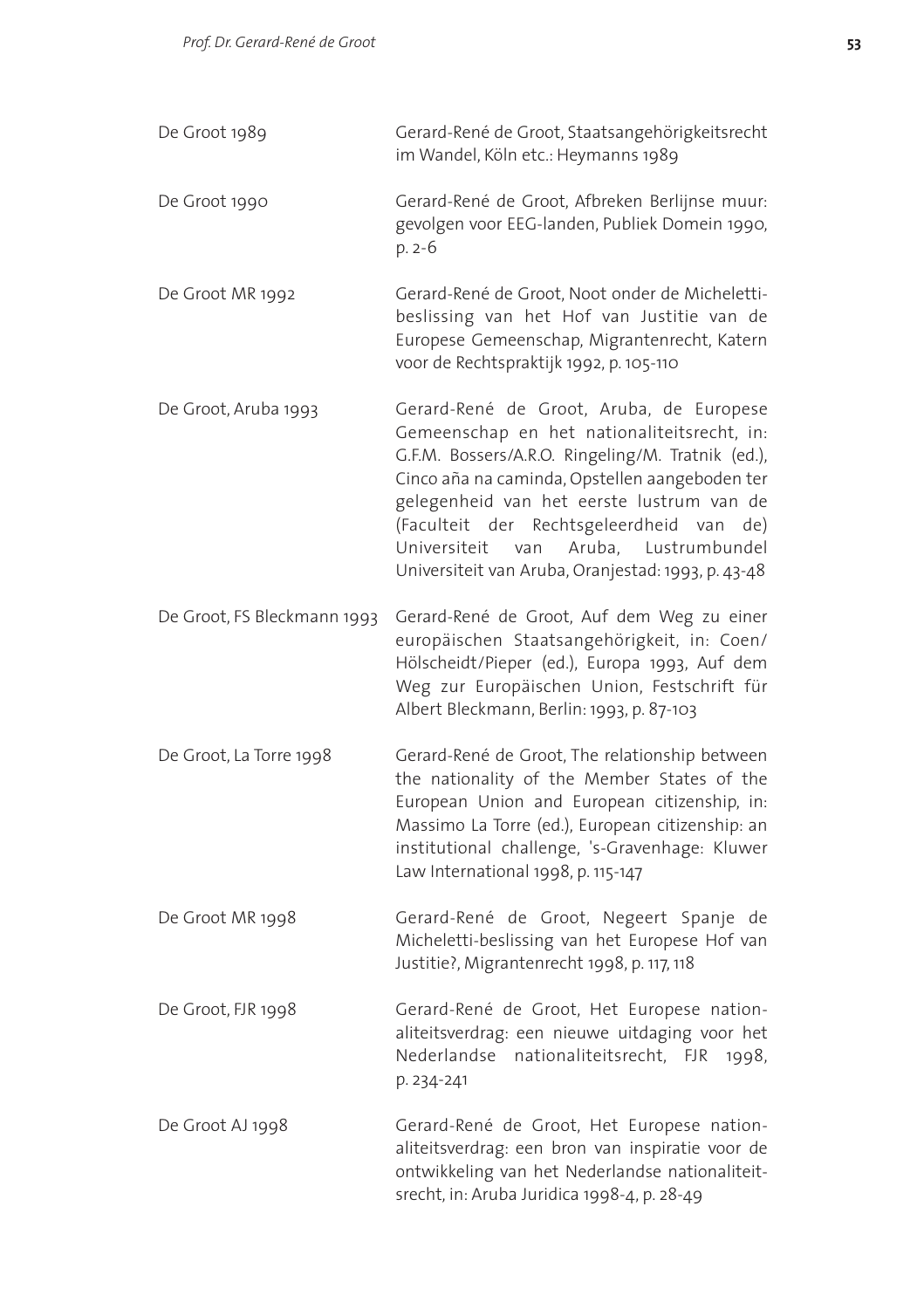De Groot MJ 2000 Gerard-René de Groot, The European Convention on Nationality: a step towards a ius commune in the field of nationality law, Maastricht Journal of European and Comparative Law 2000, p. 117-157

- De Groot, Obywatelstwo 2000 Gerard-René de Groot, Obywatelstwo europejskie: zwiazki z obywatelstwem panstw czlonkowskich, Osrodek informacji Rady Europy, Centrum europejskie Uniwersytetu Warszawskiego, Biuletyn 4/5/2000, p. 7-36
- De Groot MR 2000 Gerard-René de Groot, Visumplicht Antillianen /Arubanen en het Europese burgerschap, Migrantenrecht 2000, p. 51-52
- De Groot 2001 Gerard-René de Groot, Europäische Bürgerschaft und die Staatsangehörigkeit der Mitgliedstaaten der Europäischen Union, in: Christian Bremen/Armin Heinen/Rüdiger Stotz (ed.), Die Europäische Union als Rechts- und Verfassungsraum. Zukünftige Aufgaben und Gegenwart, St. Augustin: Gardez Verlag 2001, p. 208-234
- De Groot, Acquisition 2002 Gerard-René de Groot, Conditions for the acquisition of nationality by operation of law ex lege or by lodging a declaration of option. Report for the Second European conference on nationality: "Challenges to national and international law on nationality at the beginning of the new millenium", Council of Europe, Strasbourg 2001, p. 65-93; Conditions d'acquisition de la nationalité ex lege ou par déclaration d'option. Rapport pour la deuxième conférence européenne sur la nationalité: "Défis au droit national et international sur la nationalité à l'aube du nouveau millénaire", Counseil de l'Europe, Strasbourg 2001, p. 67-95; Updated version published as: Conditions for acquisition of nationality by operation of law or by lodging a declaration of option, Maastricht Journal of European and Comparative Law 2002, p. 121-160
- De Groot MJ 2002 Gerard-René de Groot, Het Europese Nationaliteitsverdrag in werking getreden voor Nederland, Migrantenrecht 2002, p. 4-12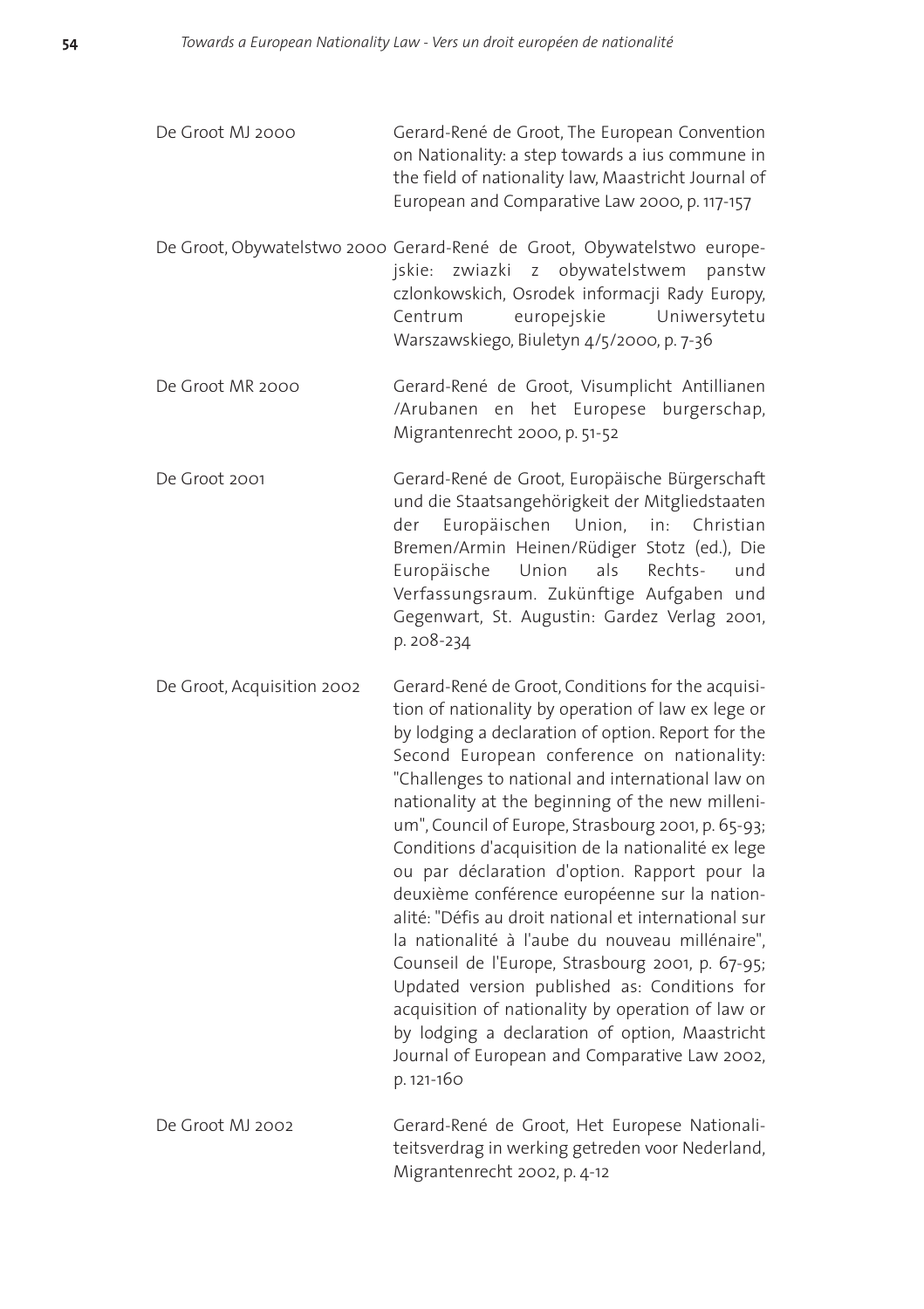- De Groot, Müller-Graf 2002 Gerard-René de Groot, Zum Verhältnis der Unionsbürgerschaft zu den Staatsangehörigkeiten in der Europäischen Union, in: Peter Christian Müller-Graf (ed.), Europäisches Integrationsrecht im Querschnitt, Baden-Baden: Nomos 2002, p. 67-86
- De Groot MJ 2002 Gerard-René de Groot, Latin-American European citizens: Some consequences of the autonomy of the Member States of the European Union in nationality matters, in: Maastricht Journal of European and Comparative law 2002, p. 115-120.
- De Groot, Loss 2003 Gerard-René de Groot, The loss of nationality; a critical inventory, in: David.A.Martin / Kay Hailbronner. Rights and Duties of Dual Nationals: Evolution and Prospects, The Hague/ London /Boston: Kluwer Law International 2003, 201-299
- De Groot, Handboek 2003 Gerard-René de Groot, Handboek Nieuw Nederlands Nationaliteitsrecht, Deventer: Kluwer 2003
- Guiguet 1997 Benoît Guiguet, Citoyenneté et nationalité: Limites de la rupture d'un lien, dissertation, Florence: European University Institute 1997
- Guiguet 1998 **Benoît Guiguet, Citizenship and nationality:** tracing the French roots of the distinction, in: Massimo La Torre, European citizen ship, An institutional challenge, 's Gravenhage etc.: Kluwer Law International 1998, p. 95-111.
- Hailbronner/Renner/KreuzerKay Hailbronner/Günter Renner/Christine Kreuzer, Staatsangehörigkeitsrecht, München: Beck 2001, p. 206-248
- Hall 1995 Stephen Hall, Nationality, Migration Rights and Citizenship of the Union, Dordrecht etc.: Martinus Nijhoff 1995
- Hall ELR 1996 Stephen Hall, Loss of Union citizenship in breach of fundamental rights, European law review 1996, p. 129-143
- Hansen/Weil Randall Hansen/Patrick Weil, Towards a European nationality; Citizenship, immigration and nationality law in the EU, Houndmills: Palgrave 2001.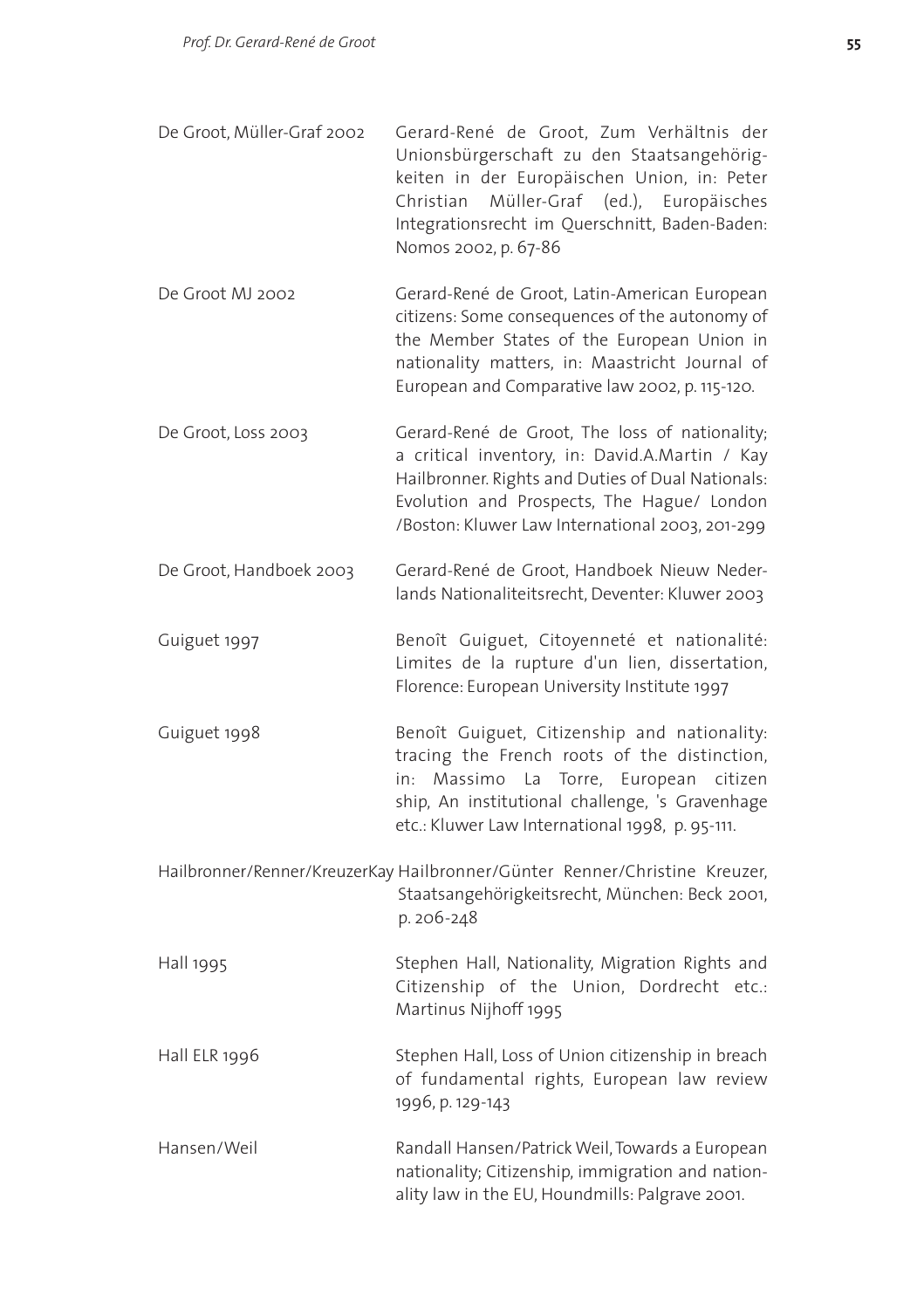| Hartley                     | T.C. Hartley, EEC Immigration Law, Oxford: North<br>Holland Publishing Company 1978                                                                                                                                                                                                                       |
|-----------------------------|-----------------------------------------------------------------------------------------------------------------------------------------------------------------------------------------------------------------------------------------------------------------------------------------------------------|
| Hofmann                     | Rainer Hofmann, German citizenship law and<br>European citizenship: Towards a special kind of<br>dual nationality?, in: Massimo La Torre (ed.),<br>European citizenship: an institutional challenge,<br>'s-Gravenhage: Kluwer 1997, p. 165-184                                                            |
| Iglesias Buhigues           | Jose Luis Iglesias Buhigues, Doble nacionalidad<br>y derecho comunitario: a propósito del asunto<br>C 369/90, Micheletti, sentencia del TJCE de 7 de<br>Julio de 1992, in: Hacia un nuevo orden interna-<br>cional y europeo. Homenaje al profesor M. Diéz de<br>Velasco, Madrid: Tecnos 1993, p. 953-967 |
|                             | Jessurun d'Oliveira, CMLR 1993 Hans Ulrich Jessurun d'Oliveira, Case-note<br>(Case C-369/90, M.V. Micheletti and others<br>v. Delegacion del Gobierno en Cantabria,<br>Judgment of 7 July 1992), Common Market Law<br>Review 1993, p. 623-637                                                             |
| Jessurun d'Oliveira 1994    | Hans Ulrich Jessurun d'Oliveira, European citizen-<br>ship: Its meaning, its potential, in: Renaud<br>Dehousse (ed.), Europe after Maastricht: An ever<br>close Union?, München: 1994, p. 126-148                                                                                                         |
| Jessurun d'Oliveira 1995    | Hans Ulrich Jessurun d'Oliveira, Union citizen-<br>ship: Pie in the sky, in: A. Rosas & E. Antola (ed.), A<br>citizens Europe. In search of a new order, Londen<br>etc.: Sage 1995, p. 58-84                                                                                                              |
| Jessurun d'Oliveira, Trends | Hans Ulrich Jessurun dOliveira (ed.), Trends in het<br>nationaliteitsrecht, 's-Gravenhage: Sdu 1998                                                                                                                                                                                                       |
| Jessurun d'Oliveira 1999    | Hans Ulrich Jessurun d'Oliveira, Nationality and<br>the European Union after Amsterdam, in: David<br>OKeeffe/Patrick Twomey, Legal issues of the<br>Amsterdam Treaty, Oxford: 1999, p. 395-412                                                                                                            |
| Juárez Pérez                | Pilar Juárez Pérez, Nacionalidad estatal y ciu-<br>dadanía europea, Madrid: Marcial Pons 1998                                                                                                                                                                                                             |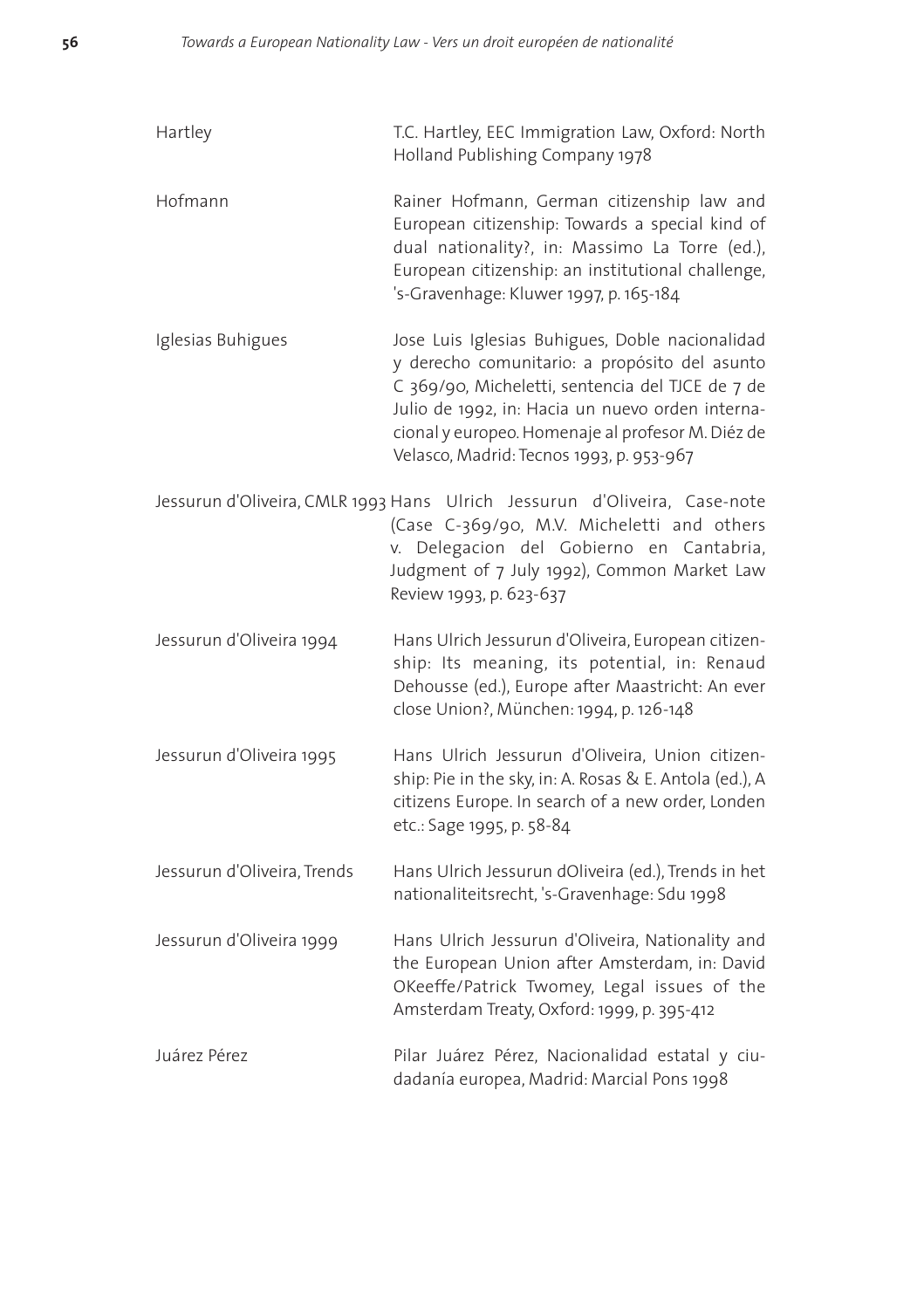| Kojanec            | G. Kojanec, The citizenship of the European<br>Union, in: Aan de grenzen van het Neder-<br>landerschap, Feestbundel voor F.Th. Zilverentant,<br>Ministerie van Justitie - Directie Wetgeving,<br>s-Gravenhage: 1998, p. 133-138                                 |
|--------------------|-----------------------------------------------------------------------------------------------------------------------------------------------------------------------------------------------------------------------------------------------------------------|
| Kotalakidis        | Kotalakidis, Von der nationalen<br>Nikolaos<br>Staatsangehörigkeit zur Unionsbürgerschaft, Die<br>Person und das Gemeinwesen, Baden-Baden:<br>Nomos Verlaggesellschaft 2000                                                                                     |
| Kreuzer            | Christine<br>Kreuzer, Der Entwurf<br>eines<br>Übereinkommens des Europarates zu Fragen der<br>Staatsangehörigkeit, StAZ 1997, p. 125-132                                                                                                                        |
| Martha             | R.S.J. Martha, Antillianen, Arubanen en het vrije<br>verkeer van werknemers in Europa, TAR Justicia<br>1992, p. 205-211                                                                                                                                         |
| Kovar/Simon        | Kovar/ Simon, La citoyenneté européenne,<br>CDE 1994, p. 299 ff.                                                                                                                                                                                                |
| Lippolis           | Vincenzo Lippolis, La cittadinanza europea,<br>Bologna (II Mulino): 1994                                                                                                                                                                                        |
| Mortelmans/Temmink | K.J.M. Mortelmans/ H.A.G. Temmink, Het vrije per-<br>sonenverkeer tussen de Nederlandse Antillen en<br>Aruba en de Europese Gemeenschap, in: Met het<br>oog op Europa: De Europese Gemeenschap, De<br>Nederlandse Antillen en Aruba, Justicia 1991,<br>p. 51-91 |
| O'Keeffe/Twomey    | David O'Keeffe & Patrick M. Twomey (ed.), Legal<br>Issues of the Maastricht Treaty, London etc.:<br>Chancery Law Publishing 1994, p. 87-108                                                                                                                     |
| O'Keeffe 1994      | David O'Keeffe, Citizenship of the Union,<br>Actualités du droit 1994, p. 227-248                                                                                                                                                                               |
| O'Keeffe/Bavasso   | David O'Keeffe/Antonio Bavasso, Fundamental<br>rights and the European Union, in Massimo la<br>Torre (ed.), European citizenship; An Institutional<br>Challenge, 's Gravenhage: Kluwer Law Inter-<br>national 1998 p. 251-266                                   |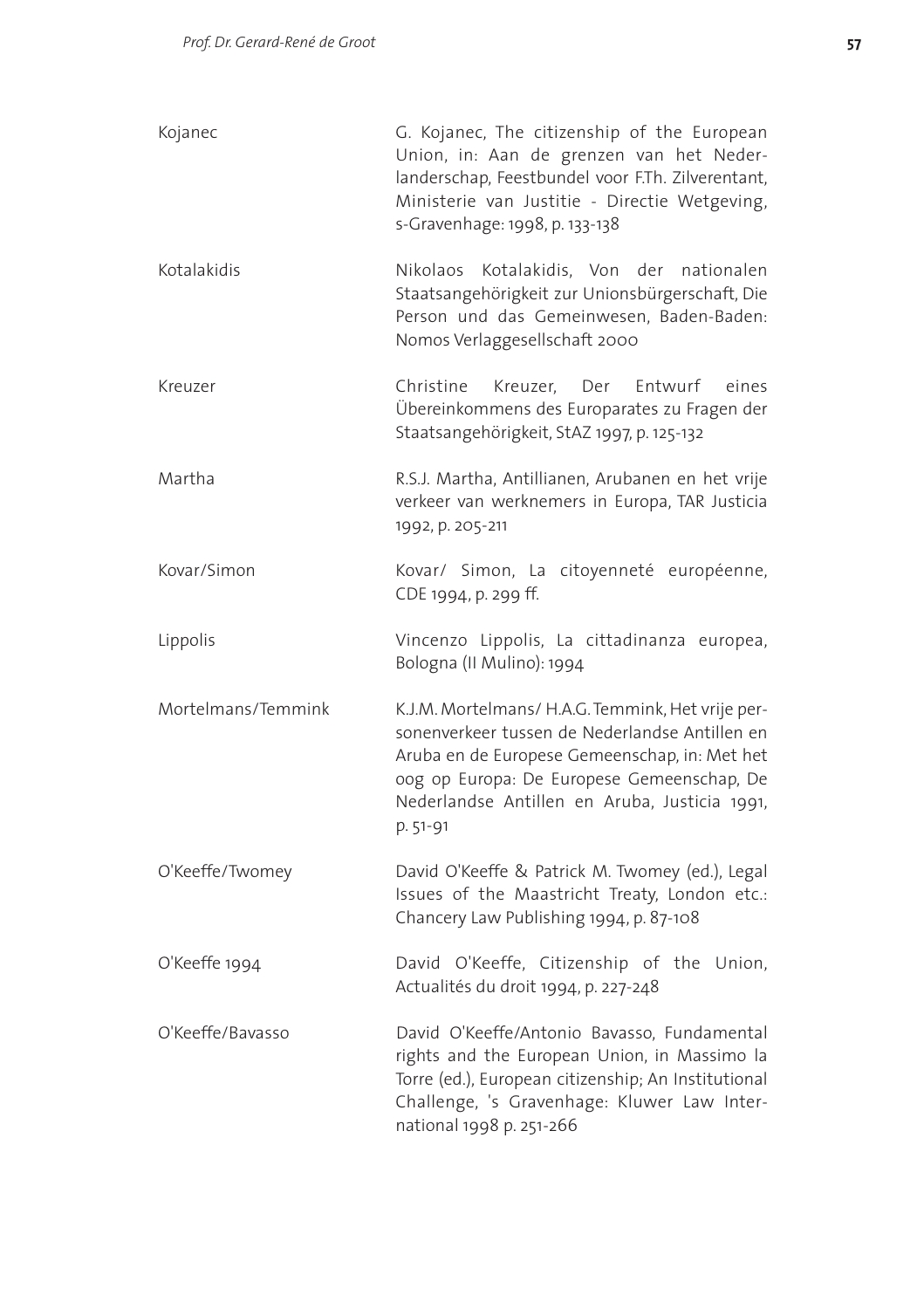| O'Leary YEL 1992    | Siofra O'Leary, Nationality Law and Community<br>Citizenship: A Tale of Two Uneasy Bedfellows,<br>Yearbook of European Law 1992, p. 353 ff.                                                                       |
|---------------------|-------------------------------------------------------------------------------------------------------------------------------------------------------------------------------------------------------------------|
| O'Leary CMLR 1995   | Siofra<br>O'Leary, The relationship<br>between<br>Community citizenship and the protection of<br>fundamental rights in community law, Common<br>Market Law Review 1995, p. 519-554                                |
| O'Leary 1993        | Siofra O'Leary, The evolving concept of European<br>citizenship. From the free movement of persons<br>to Union citizenship, (diss. European University<br>Institute). Firenze: 1993.                              |
| Nascimbene          | Bruno Nascimbene (ed.), Nationality laws in the<br>European Union, Milano etc.: Giuffrè/<br>Butterworths 1996                                                                                                     |
| Pérez Vera RIE 1981 | Elisa Pérez Vera, El sistema español de doble<br>nacionalidad ante la futura adhesión de España a<br>las Comunidades Europeas, Revista de institu-<br>tiones Europeas 1981, p. 685-703.                           |
| Pérez Vera 1993     | Elisa Pérez Vera, La ciudadanía en el tratado de<br>Maastricht, in: Hacia un nuevo orden interna-<br>cional y europeo. Homenaje al professor Don<br>Manuel Díez De Veleasco, Madrid: Tecnos 1993, p.<br>1123-1147 |
| Plender             | Richard Plender, An incipient form of European<br>citizenship, in: Francis Geoffrey Jacobs (ed.),<br>European law and the individual, Amsterdam/<br>New York/Oxford 1976                                          |
| Preuss              | U.K. Preuss, Problems of a concept of European<br>citizenship, European law journal 1995, p. 267-281                                                                                                              |
| Ruzié               | David Ruzié, Nationalité, effectivité en droit com-<br>munautaire, Revue generale de droit internation-<br>al public 1993, p. 107-120                                                                             |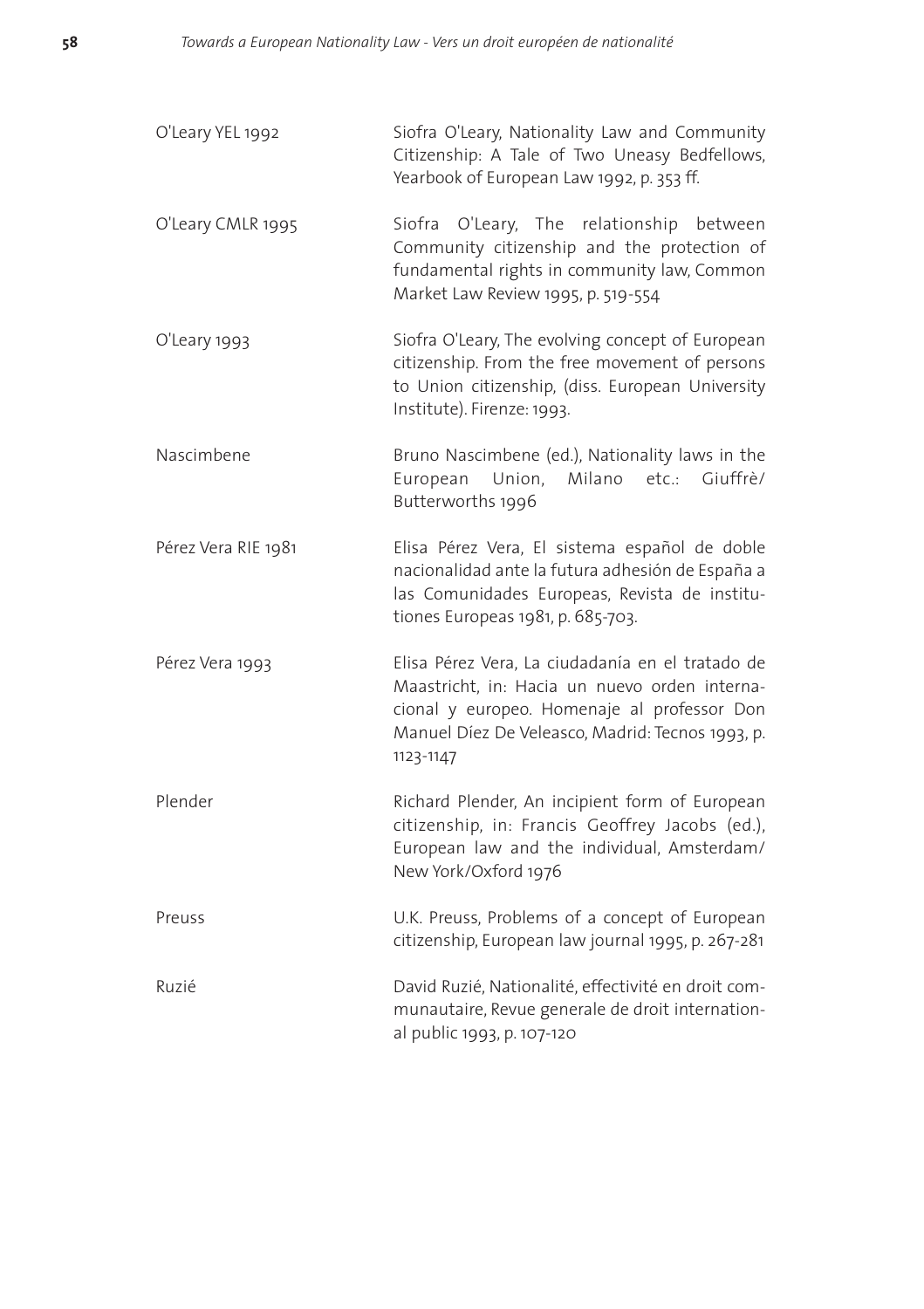| Sabourin     | Norman Sabourin, The relevance of the European<br>convention on nationality for non-European<br>states, in: 1st European conference on nationality,<br>Trends and developments in national and inter-<br>national law on nationality, Strasbourg, Council<br>of Europe, 18 and 19 October 1999, Proceedings,<br>p. 113-123 |
|--------------|----------------------------------------------------------------------------------------------------------------------------------------------------------------------------------------------------------------------------------------------------------------------------------------------------------------------------|
| Sauerwald    | Christine Sauerwald, Die Unionsbürgerschaft<br>und das Staatsangehörigkeitsrecht in den<br>Mitglied-staaten der Europäischen Union, Berlin:<br>1996                                                                                                                                                                        |
| Sebastien    | G. Sebastien, La citoyenneté de<br>l'Union<br>européenne, RDP 1993, p. 1263-1289                                                                                                                                                                                                                                           |
| Saura Estapa | Jaume Saura Estapa, Nacionalidad y nuevas fron-<br>teras en Europa, Madrid: Marcial Pons 1998                                                                                                                                                                                                                              |
| Schade       | Horst Schade, The Draft European Convention on<br>Nationality, Austrian Journal of Public and<br>International Law 1995, p. 99-103                                                                                                                                                                                         |
| Simmonds     | Kenneth R. Simmonds, The British Nationality Act<br>and the definition of the term national for<br>Community purposes, Common Market Law<br>Review 1984, p. 675-686                                                                                                                                                        |
| La Torre     | Massimo La Torre (ed.), European citizenship: an<br>institutional challenge, 's-Gravenhage: Kluwer<br>1997                                                                                                                                                                                                                 |
| Verwilghen   | Michel Verwilghen, Conflit de nationalités:<br>Plurinationalité et apatridie, Recueil des cours de<br>l'Académie de droit international, tome 277, The<br>Hague etc.: Martinus Nijhoff 1999                                                                                                                                |
| Vink         | Maarten P. Vink, Limits of European citizenship,<br>European integration and immigration policies in<br>the Netherlands, diss., (University of Leyden,<br>2003)                                                                                                                                                            |
| Vrinds       | Erik P.J. Vrinds, Die Reform des niederländischen<br>Staats-angehörigkeitsrechts, StAZ 2004, p. 1-9                                                                                                                                                                                                                        |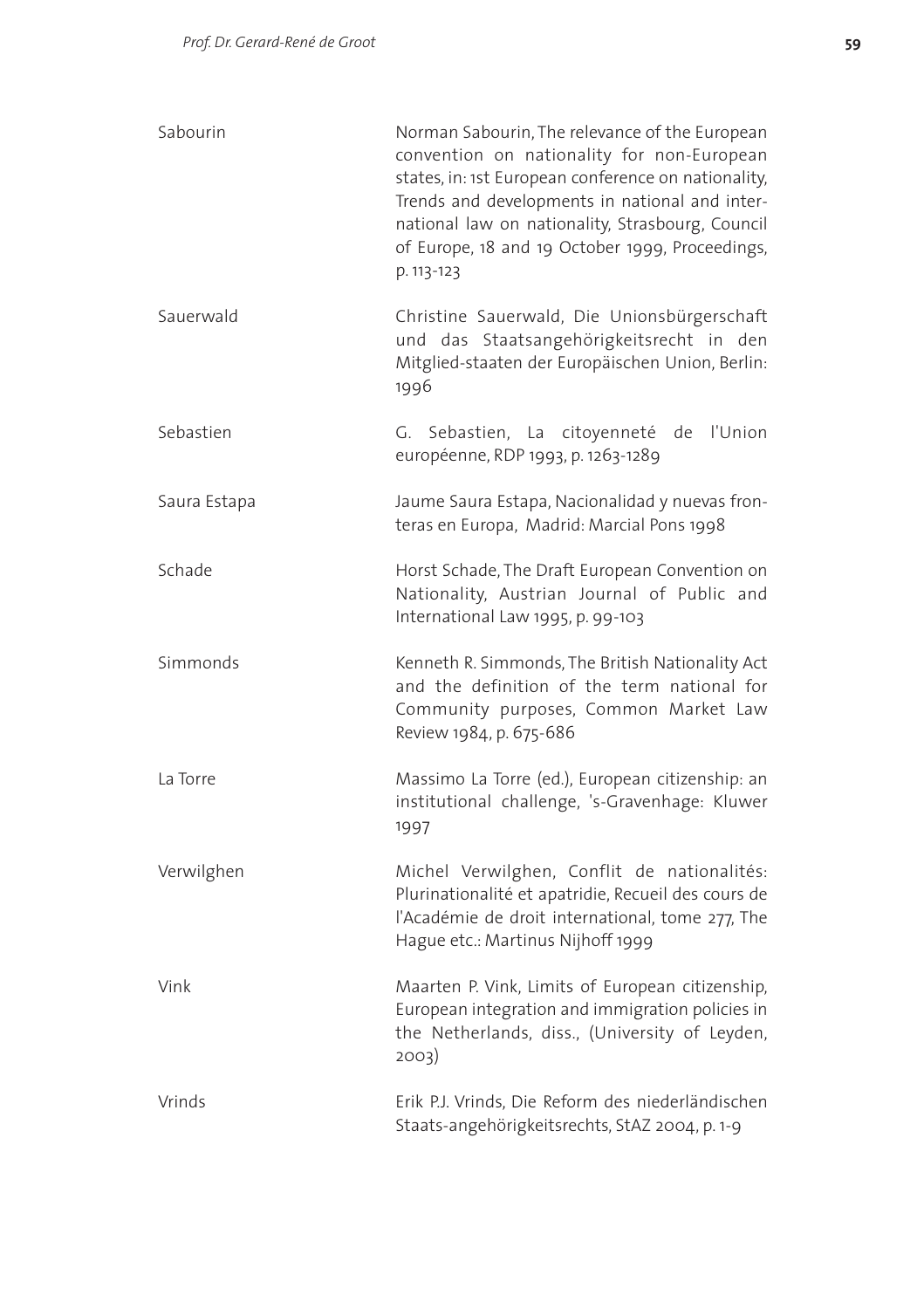| Walmsley     | Andrew Walmsley, The acquisition of nationali-<br>ty through naturalisation. An assessment of<br>European legislation. Report for the Second<br>European conference on nationality: "Challenges<br>to national and international law on nationality<br>at the beginning of the new millenium", Council<br>of Europe, Strasbourg 2001, p. 95-107 |
|--------------|-------------------------------------------------------------------------------------------------------------------------------------------------------------------------------------------------------------------------------------------------------------------------------------------------------------------------------------------------|
| Weil         | Patrick Weil, Access to citizenship: a comparison<br>of twenty-five nationality laws, in: T. Alexander<br>Aleinikoff/ Douglas Klusmeyer (eds.), Citizenship<br>Today: global perspectives and practices,<br>Washington D.C.: Carnegie Endowment for<br>International Peace, p. 17-35                                                            |
| Zilverentant | F.Th. Zilverentant, Bericht uit Straatsburg, in:<br>H.U. Jessurun d'Oliveira, Trends in het nationa-<br>liteitsrecht, Nationaal en internationaal,<br>'s-Gravenhage: Sdu 1998, p. 49-52                                                                                                                                                         |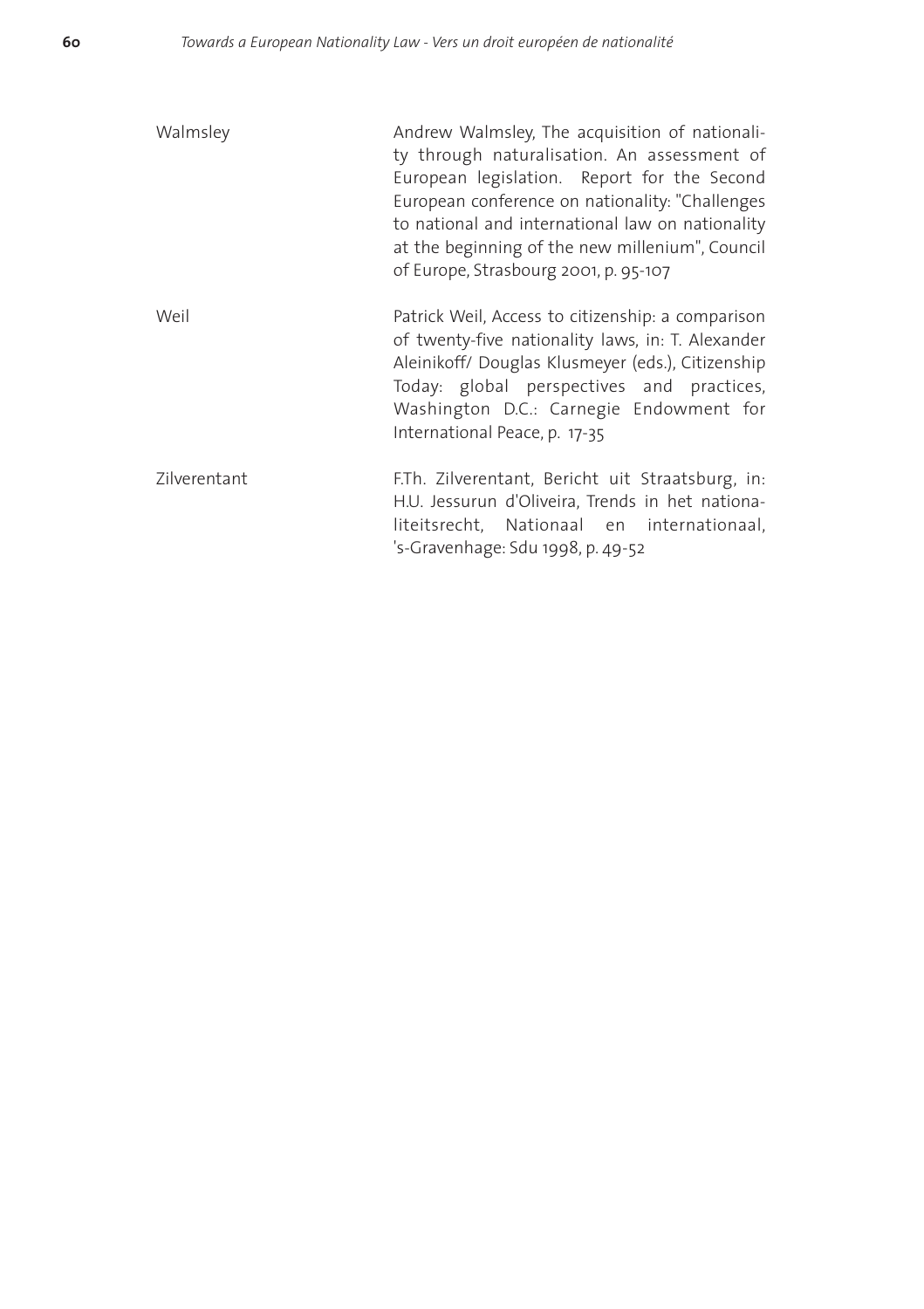# **List of abbreviations:**

| AJ          | Aruba juridica                                     |
|-------------|----------------------------------------------------|
| ACJL        | American Journal of Comparative Law                |
| art.        | Article                                            |
| <b>BGBI</b> | Bundesgesetzblatt                                  |
| <b>BOE</b>  | Boletin Oficial del Estado                         |
| <b>BNA</b>  | British Nationality Act                            |
| C           | Case                                               |
| CDE         | Cahiers de Droit Européen                          |
| <b>CMLR</b> | Common Market Law Review                           |
| Diss.       | Dissertation (Doctorate thesis)                    |
| Doc. Parl.  | Documentation Parlementaire                        |
| EC          | European Community                                 |
| ECJ         | European Court of Justice                          |
| <b>ECN</b>  | European Convention on Nationality                 |
| <b>ECR</b>  | European Court Reports                             |
| ECT         | <b>European Community Treaty</b>                   |
| Ed.         | editor                                             |
| EEC         | European Economic Community                        |
| EESC        | European Economic and Social Committee             |
| e.g.        | for example                                        |
| <b>ELR</b>  | European Law Review                                |
| etc.        | et cetera                                          |
| <b>ETS</b>  | European Treaties Series                           |
| EU          | European Union                                     |
| ff.         | and following                                      |
| <b>FJR</b>  | Tijdschrift voor Familie- en Jeugdrecht            |
| G.U.        | Gazetta Ufficiale                                  |
| MJ          | Maastricht Journal of European and Comparative Law |
| <b>MLR</b>  | Modern law Review                                  |
| MR          | Migrantenrecht                                     |
| nr.         | Number                                             |
| O.C.        | opere citato                                       |
| OJ          | Official Journal                                   |
| p.          | page                                               |
| par.        | Paragraph                                          |
| <b>RDP</b>  | Revue de Droit Privé                               |
| <b>RIE</b>  | Revista de Institutiones Europeas                  |
| Sect.       | section                                            |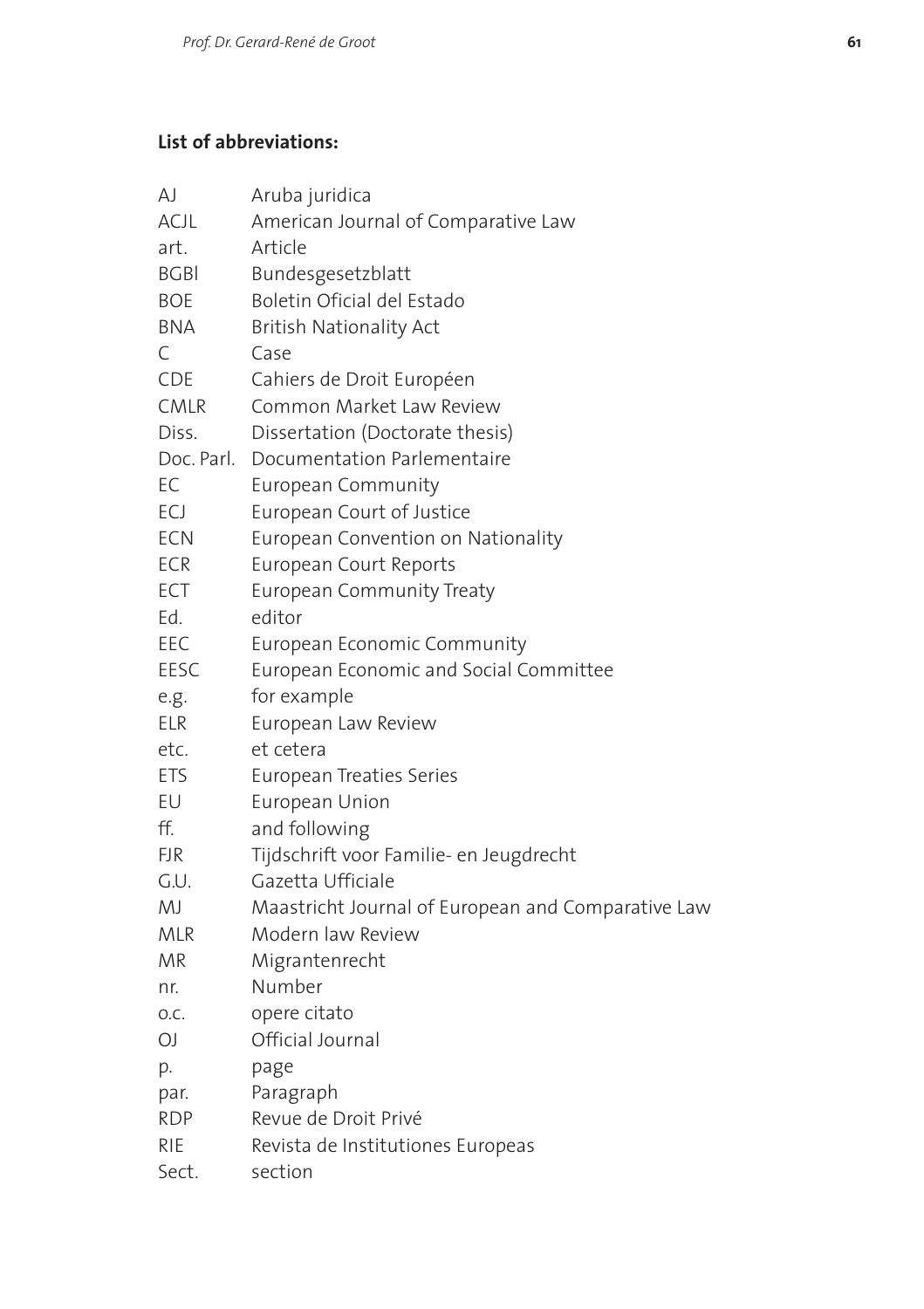| SLT   | Scots Law Times                                      |
|-------|------------------------------------------------------|
| StAZ  | Zeitschrift für das Standesamtswesen                 |
| stat. | statutes                                             |
| TINLP | Tolleys Immigration and Nationality Law and Practice |
| U.K.  | United Kingdom                                       |
| USC   | United States Consolidated Statutes                  |
| YEL   | Yearbook of European Law                             |
|       |                                                      |